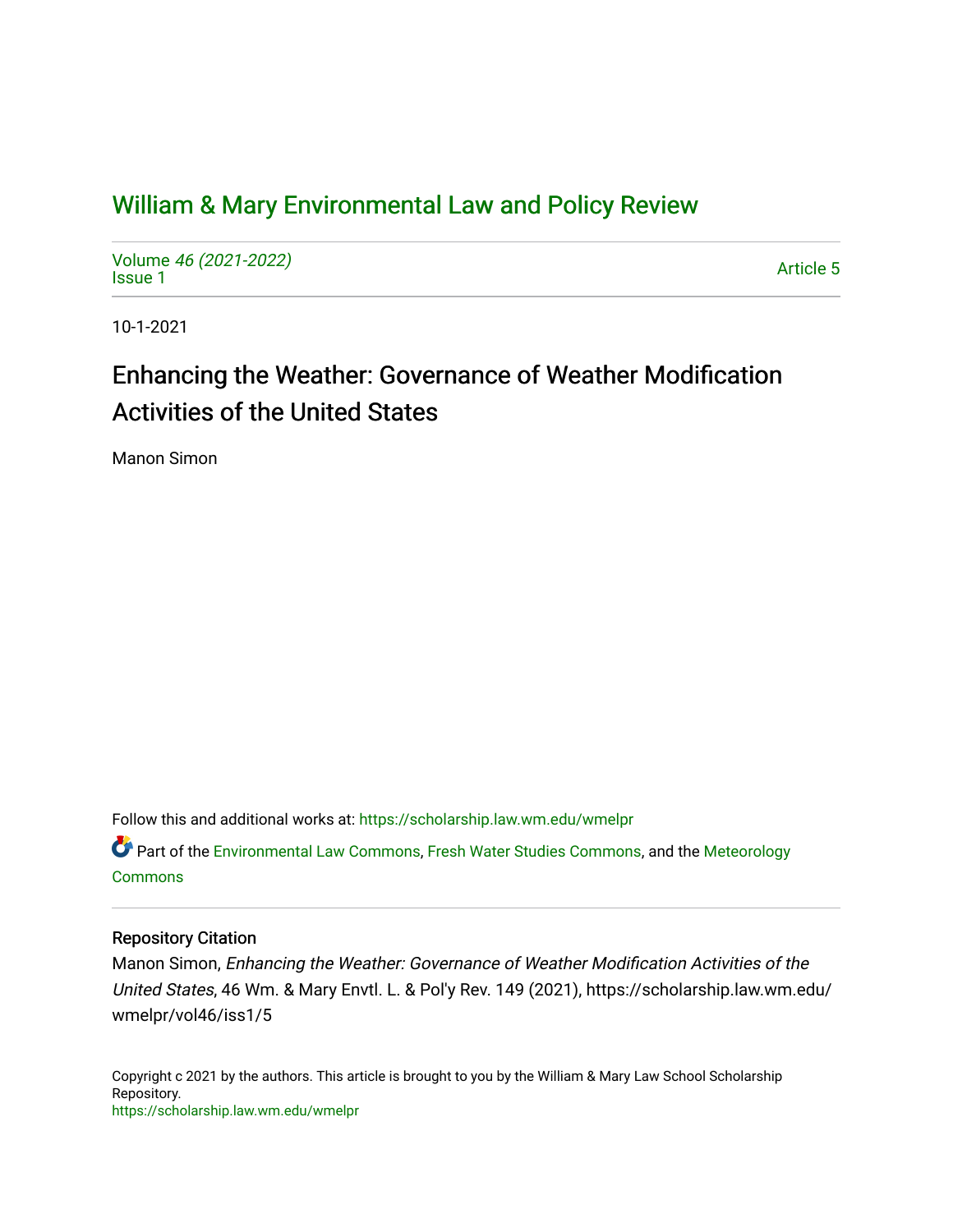# **ENHANCING THE WEATHER: GOVERNANCE OF WEATHER MODIFICATION ACTIVITIES IN THE UNITED STATES**

# MANON SIMON\*

#### **ABSTRACT**

In the context of climate change, weather modification by cloud seeding, and in particular, precipitation enhancement techniques, has gained a renewed attention from governments. In the United States, several states run weather modification programs to secure freshwater resources and increase both crop and hydroelectricity production. Weather modification techniques were developed post–World War II, and so were the legal arrangements that govern them. Since then, weather modification law has undergone little to no reform. California and Texas are two active users of cloud-seeding technologies but employ very different governance frameworks. This Article assesses the effectiveness of weather modification governance in these two states and argues that reforms are needed to align weather modification legal regimes to principles of environmental governance.

#### **INTRODUCTION**

Climate change is likely going to increase the frequency and intensity of extreme weather events, such as droughts and severe storms.<sup>1</sup> To alleviate these risks, states will have to develop adaptation measures to adjust to changing conditions. Weather modification techniques have been utilized for decades to mitigate weather hazards by stimulating precipitation or suppressing hail.<sup>2</sup> In recent years, the United States government

<sup>\*</sup> University of Tasmania, Faculty of Law, Center for Marine Socio-ecology.

<sup>&</sup>lt;sup>1</sup> INTERGOVERNMENTAL PANEL ON CLIMATE CHANGE, GLOBAL WARMING OF 1.5 OC: AN IPCC SPECIAL REPORT ON THE IMPACTS OF GLOBAL WARMING OF 1.5° C ABOVE PRE-INDUSTRIALLEVELS AND RELATED GLOBALGREENHOUSE GASEMISSION PATHWAYS, IN THE CONTEXT OF STRENGTHENING THE GLOBALRESPONSE TO THE THREAT OF CLIMATE CHANGE, SUSTAINABLE DEVELOPMENT, AND EFFORTS TO ERADICATE POVERTY 254–55 (Valérie Masson-Delmotte et al. eds., 2018).

<sup>2</sup> Howard T. Orville, *Final Report of the Advisory Committee on Weather Control: Importance of Weather and its Modification*, 39 BULL. AM. METEOROLOGICAL SOC'Y 583, 584,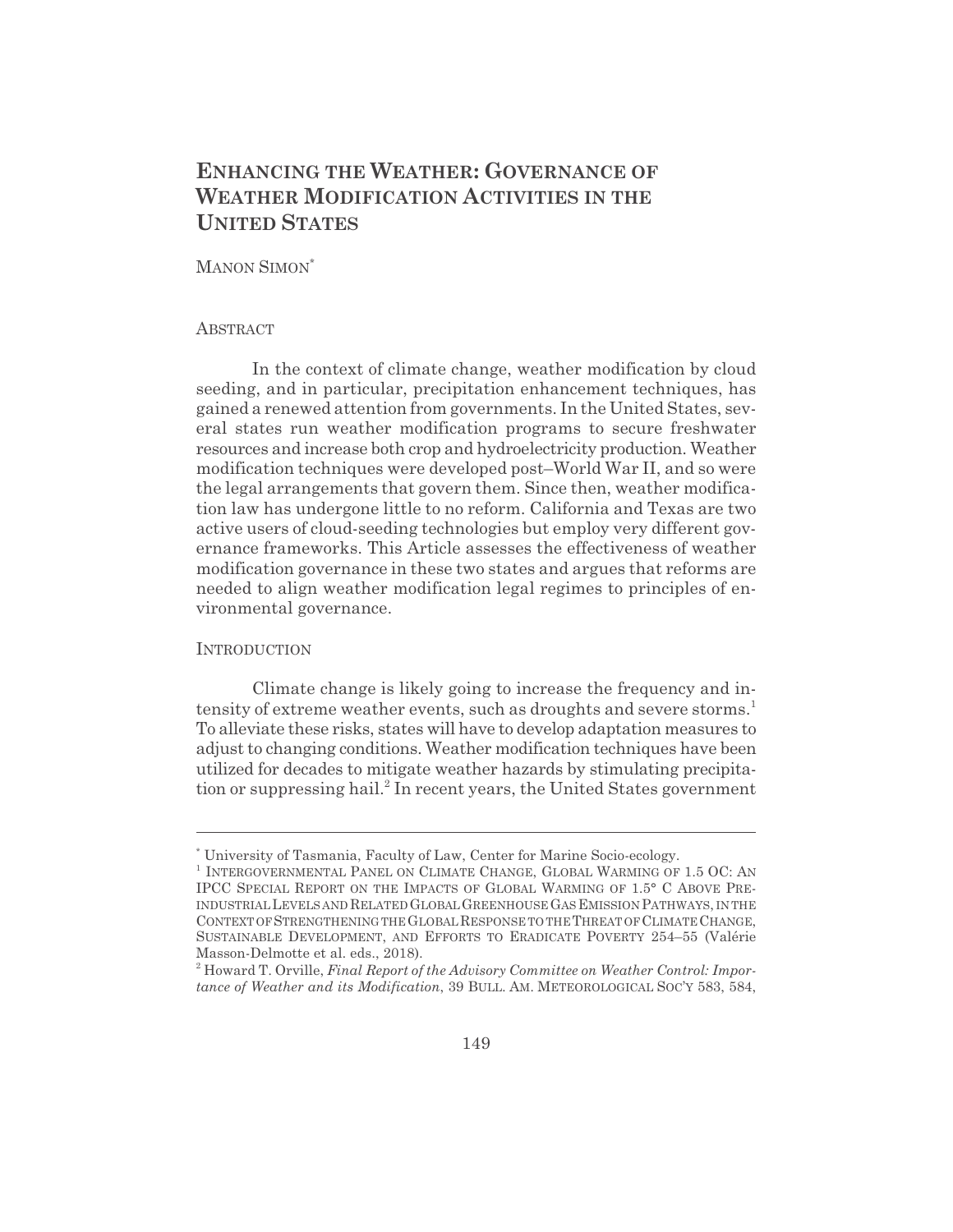has shown a renewed interest in the potential for weather modification, like precipitation enhancement, to assist in responding to climate change impacts.3 In 2003, the National Research Council ("NRC") published a report, *Critical Issues in Weather Modification Research*, calling "for a coordinated national program [to be developed] to conduct a sustained research effort in the areas of cloud and precipitation microphysics, cloud dynamics, cloud modeling, and cloud seeding."4 However, no such research program has been developed, and weather modification projects are conducted in several states without a comprehensive national framework.<sup>5</sup>

Weather modification by cloud seeding was first experimented in 1946 by scientists working for General Electric.<sup>6</sup> Following this discovery, the U.S. government invested heavily in various weather modification techniques as a means to mitigate weather hazards and increase the production of goods.<sup>7</sup> Precipitation enhancement is a cloud seeding technique developed to increase rainfall and snowfall, to secure freshwater resources, and to increase crop and hydroelectricity production.<sup>8</sup> Today, over fifty countries use cloud-seeding techniques to ensure water, food, and energy security.<sup>9</sup> In the United States, thirty-six active operational programs are conducted in nine states, representing the second largest investment in weather modification techniques in the world, after China.<sup>10</sup> Throughout the 1960s and 1970s, American states have passed legislation to regulate weather modification by cloud seeding.<sup>11</sup> Most of these laws are still in force today.<sup>12</sup>

<sup>589, 595 (1957).</sup>

<sup>&</sup>lt;sup>3</sup> ANDREA I. FLOSSMANN ET AL., PEER REVIEW REPORT ON GLOBAL PRECIPITATION ENHANCE-MENT ACTIVITIES, at iii (2018).

<sup>4</sup> NAT'L RSCH. COUNCIL, CRITICAL ISSUES IN WEATHER MODIFICATION RESEARCH 4 (2004). <sup>5</sup> *Id.* at 2.

<sup>6</sup> *See generally* Irving Langmuir, *The Production of Rain by a Chain Reaction in Cumulus Clouds at Temperatures Above Freezing*, 5 J. METEOROLOGY 175–92 (1948).

<sup>7</sup> *See* Vaughn C. Ball, *Shaping the Law of Weather Control*, 58 YALE L.J. 213, 217 (1949).

<sup>8</sup> N. AM. WEATHER MODIFICATION COUNCIL, CLOUD SEEDING: THE ENVIRONMENT & THE CLIMATE, 2 [hereinafter NAWMC], http://www.nawmc.org/publications/Environment%20r 11%20press\_final.pdf [https://perma.cc/2RVU-675B].

<sup>&</sup>lt;sup>9</sup> WORLD METEOROLOGICAL ORG., WMO STATEMENT ON WEATHER MODIFICATION 1 (2015) [hereinafter WMO].

 $^{10}$  ROELOF BRUINTJES, REPORT FROM WMO EXPERT TEAM ON WEATHER MODIFICATION RESEARCH FOR 2012/2013 5 (2013); Wolfgang Gasser, Let it Rain—Weather Modification in Europe, USA, and with a Special Focus on China (Mar. 2016) (study project) (on file with the Technical University of Munich).

<sup>11</sup> *See generally* Ray Jay Davis, *State Regulation of Weather Modification*, 12 ARIZ.L.REV. 35, 43, 49, 52 (1970).

<sup>12</sup> WIS. STAT. § 93.35 (1991); 3 PA. CONS. STAT. § 1101 (1968); COLO. REV. STAT. § 24-33.5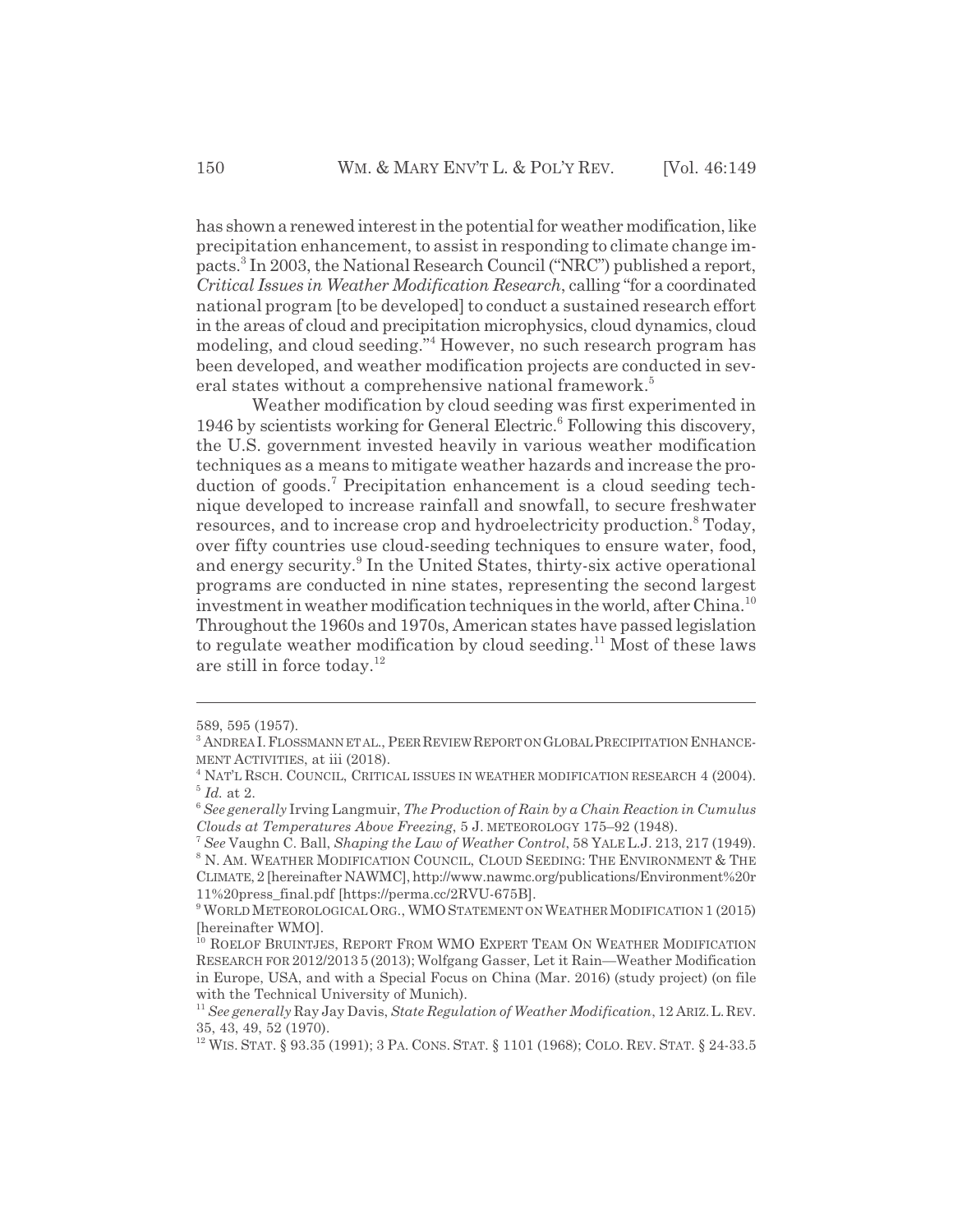Legal scholars have considered some aspects of weather modification activities, particularly questions of proprietary rights over cloud water<sup>13</sup> as well as liability for detrimental diversion of atmospheric water and for production of harmful weather events.<sup>14</sup> However, few studies have addressed current weather modification governance in the United States, usually focusing on federal laws, whereas weather modification activities are mainly regulated at the state level.15 This Article fills some of the gaps in the legal literature by identifying essential elements of weather modification regulatory regimes in two states actively engaged in weather modification: California and Texas. As past studies have been essentially doctrinal, this Article also fills research gaps addressing weather modification governance at a project level to assess the effectiveness of weather modification law in practice.

The topic is important for two reasons. First, weather modification is likely to form an increasingly important part of our adaptation to climate impacts. With climate change straining freshwater resources worldwide, there is a renewed interest in developing cloud-seeding programs to prevent water shortage.<sup>16</sup> The United States has been a pioneer and leader in designing legal frameworks to regulate cloud-seeding activities, but in past decades weather modification governance has received little academic scrutiny.17 An effectiveness evaluation of American weathermodification laws is thus necessary to assess their ability to govern the

16 FLOSSMANN ET AL., *supra* note 3, at 2.

<sup>-714 (2012);</sup> TEX. AGRIC. CODE ANN. § 302.003 (2003).

<sup>13</sup> *See generally Who Owns the Clouds?*, 1 STAN. L. REV. 43, 45–46 (1948); Paul Binzak et al., *Rights of the Private Landowner As Against Artificial Rainmakers*, 34 MARQ. L. REV. 262, 264–65 (1951); Ralph M. Wade, *Are There Individual Property Rights in Clouds*?, 15 WYO. L.J. 92, 92–93 (1960); James N. Corbridge Jr. & Raphael J. Moses, *Weather Modification: Law and Administration*, 8 NAT. RES. J. 207, 213 (1968).

<sup>14</sup> *See generally* Stanley Brooks, *The Legal Aspects of Rainmaking*, 37 CAL. L. REV. 114, 115 (1948); Donald D. Stark, *Weather Modification: Water—Three Cents Per Acre-Foot?*, 45 CAL.L.REV. 698, 699, 704–05 (1957); Jack C. Oppenheimer, *The Legal Aspects of Weather Modification*, 1958 INS. L.J. 314, 318, 320 (1958); *Legal Remedies for "Cloud-Seeding" Activities: Nuisance or Trespass?*, 1960 DUKE L.J. 305, 306 (1960).

<sup>15</sup> *See generally* Alan W. Witt, *Seeding Clouds of Uncertainty*, 57 JURIMETRICS 105, 115, 117 (2016); Melissa Currier, *Rain, Rain, Don't Go Away: Cloud Seeding Governance in the United States and a Proposal for Federal Regulation*, 48 U. PAC. L. REV. 949, 956 (2016); Adriana Vélez-León, *Rain on Demand: Regulating Weather Modification Throughout the United States*, 8 GEO. WASH. J. ENERGY & ENV'T L. 148, 149 (2017).

<sup>17</sup> MacKenzie L. Hertz, *It's Raining It's Pouring, Weather Modification Regulation Is Snoring: A Proposal to Fill the Gap in Weather Modification Governance*, 96 N.D. L. REV. 31, 45–46 (2021).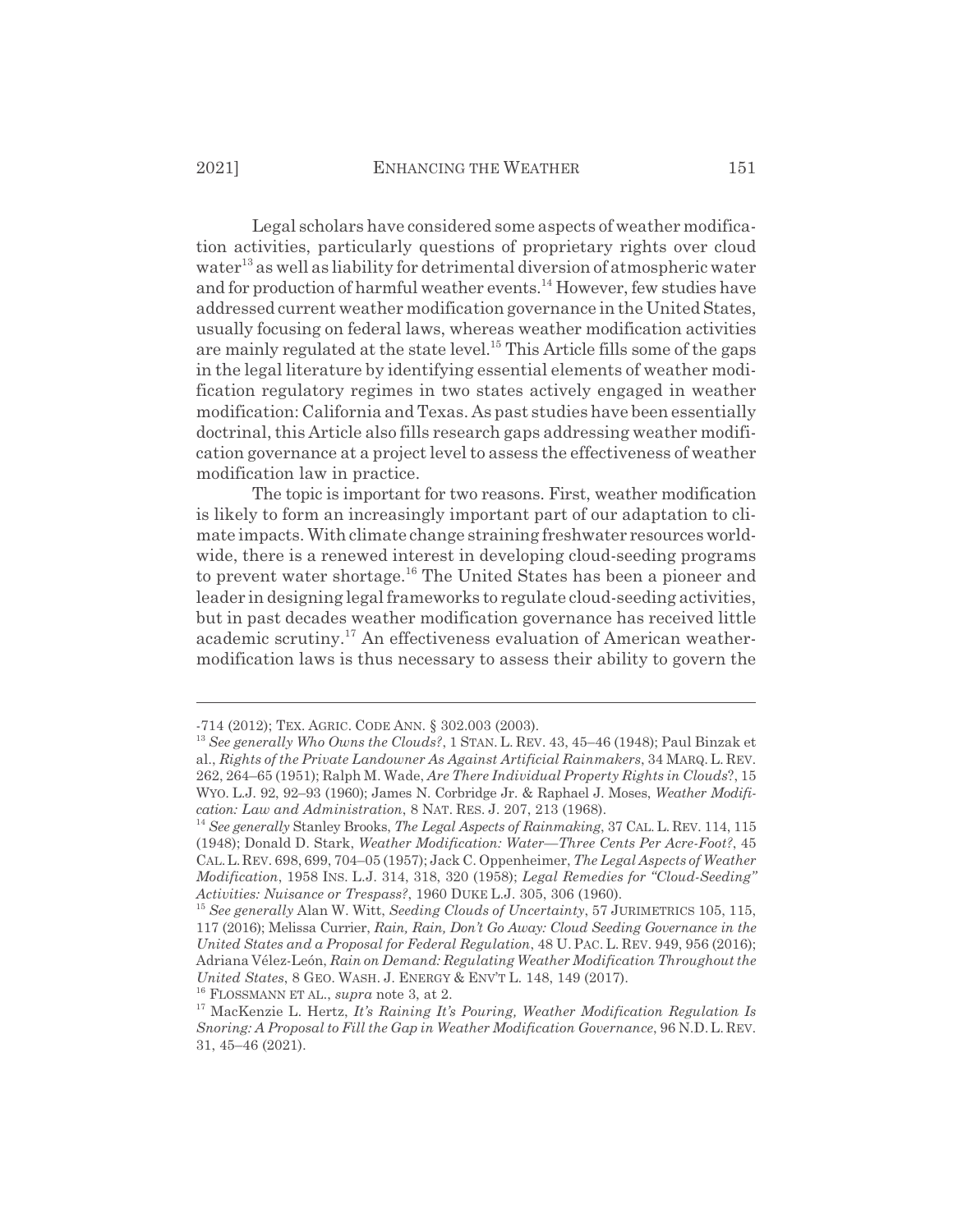multiplicity of weather-modification projects in a changing climate. Second, the governance of weather modification offers a valuable starting point for potential governance of solar geoengineering—a far more controversial form of climate intervention.18 It is beyond the scope of this Article to draw lessons from weather modification law for the governance of climate intervention, but this contextual background gives a new impetus to evaluate U.S. weather modification laws.

This Article proceeds in six parts. Part I explains cloud-seeding technologies and associated risks. Part II outlines the history of cloudseeding research and deployment in the United States, providing the necessary context for the development of law and governance. Parts III and IV present different approaches to cloud-seeding governance, in California and Texas, respectively. Drawing on this analysis, Part V identifies common features in the two states' weather modification regimes and issues that require renewed attention. The conclusion states that a reform of weather modification regulatory frameworks is required, especially if the United States is to move forward with climate intervention.

#### I. WEATHER MODIFICATION BY CLOUD SEEDING

Precipitation enhancement by cloud seeding refers to deliberate human intervention in the atmosphere to enhance the volume of rainfall.<sup>19</sup> As far back as 1946, American scientists working under the supervision of the Nobel Prize Laureate, Irving Langmuir, discovered that injecting substances like dry ice and silver iodide into certain types of clouds could enhance precipitation processes.<sup>20</sup> Within a few years of this discovery, several states have considered the "obvious" economic and social benefits

 $18$  Solar geoengineering—also known as solar radiation management—is a set of technologies designed to counteract the effects of climate change by reflecting sunlight and decreasing global temperatures. Solar geoengineering schemes are fraught with uncertainties and carry significant environmental risks. Because it is not covered under existing regulatory frameworks, deployment of these emerging technologies will require governance mechanisms that address these risks and uncertainties. Weather modification and solar geoengineering bear many similarities and legislation on weather modification laws have been proposed to regulate research and development of these schemes. *See generally* NAT'LACADS.SCIS.,ENG'G&MED.,REFLECTINGSUNLIGHT:RECOMMENDATIONS FOR SOLAR GEOENGINEERING RESEARCH AND RESEARCH GOVERNANCE 256 (2021), https://doi.org/10 .17226/25762 [https://perma.cc/BW2Y-3YY5].

<sup>19</sup> NAWMC, *supra* note 8, at 2.

<sup>20</sup> *See* Vincent J. Schaefer, *The Early History of Weather Modification*, 49 BULL.AM.METEOR-OLOGICAL SOC'Y 337, 339–40 (1968).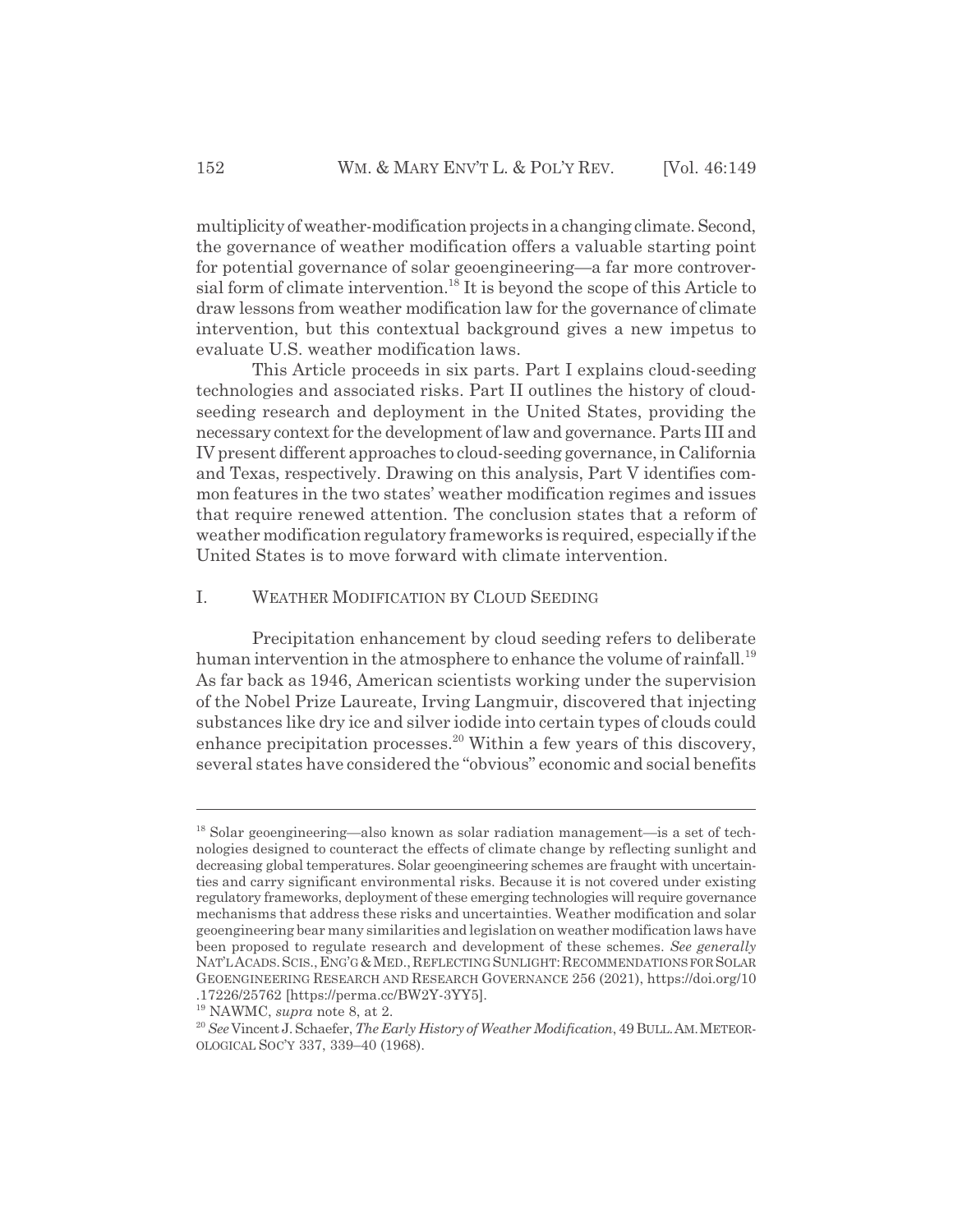of modifying the weather. $^{21}$  The development of weather modification promised to reduce billions of dollars of losses from personal injury and property damage caused by weather disasters in sectors such as agriculture, industry, and commerce.<sup>22</sup> Moreover, enhancing rainfall could increase agricultural and hydroelectricity production at a relatively low cost.<sup>23</sup> Precipitation enhancement was just one of a number of weather-modification techniques researched as a means to limit damage from severe weather events (along with fog dispersion, hail suppression, or hurricane modification).24 However, as the only technique that has been demonstrated to work, $25$  this Article focuses on the governance of rain- and snow-enhancement techniques.

Scientists have developed a number of cloud-seeding techniques that aim to stimulate or enhance precipitation from different cloud formations.26 Glaciogenic cloud seeding was developed from the original General Electric's experiments and aims to enhance precipitation from clouds that contain supercooled water droplets (water below 0°C that has not yet frozen).<sup>27</sup> It is mainly applied in mountainous areas, such as in the Sierra Nevada, from ground generators or airplanes, to increase snowpack.<sup>28</sup> Hygroscopic seeding, on the other hand, is conducted in warm clouds (above 0°C) that contain water droplets, rather than ice, and is therefore more suited to clouds in warmer climates.<sup>29</sup> It is increasingly used to enhance rainfall from summertime clouds in Texas.<sup>30</sup> Because cloud seeding

<sup>21</sup> Ball, *supra* note 7, at 214; Corbridge & Moses, *supra* note 13, at 207; Donald Frenzen, *Weather Modification: Law and Policy*, 12 B.C. INDUS.&COM. L. REV. 503, 506 (1970); Lawrence A. Weirs, *Weather Modification: A Modest Proposal*, 4 GA. J. INT'L & COMP. L. 159, 160 (1974).

<sup>22</sup> Ball, *supra* note 7, at 217–18.

<sup>23</sup> *See, e.g.*, Ball, *supra* note 7, at 221; Joe Gelt, *Weather Modification: A Water Resource Strategy to be Researched, Tested Before Tried*, 6 ARROYO 1, 3 (Mar. 1992), https://wrrc.ari zona.edu/publications/arroyo-newsletter/weather-modification-water-resource-strategy -be-researched-tested-tri [https://perma.cc/Y7L8-3PFB].

<sup>24</sup> *See generally* WMO, *supra* note 9, at 1 (providing up-to-date scientific information on fog dispersion, hail suppression, lightning suppression and hurricane modification). 25 WMO, *supra* note 9, at 1; FLOSSMANN ET AL., *supra* note 3, at 2.

<sup>26</sup> NAWMC, *supra* note 8, at 2.

<sup>&</sup>lt;sup>27</sup> WILLIAM R. COTTON & ROGER A. PIELKE, SR., HUMAN IMPACTS ON WEATHER AND CLI-MATE 9–11 (2007).

<sup>&</sup>lt;sup>28</sup> CAL. DEP'T WATER RES., RESOURCE MANAGEMENT STRATEGIES: CH. 11—PRECIPITATION ENHANCEMENT 1, 5 (2013).

<sup>29</sup> COTTON & PIELKE, *supra* note 27, at 32–33.

<sup>30</sup> *See generally* Kendell LaRoche et al., *An Overview of the 2016 Rainfall Enhancement Activities in Texas: A More Intensive Use of Hygroscopic Material*, 49 J. WEATHER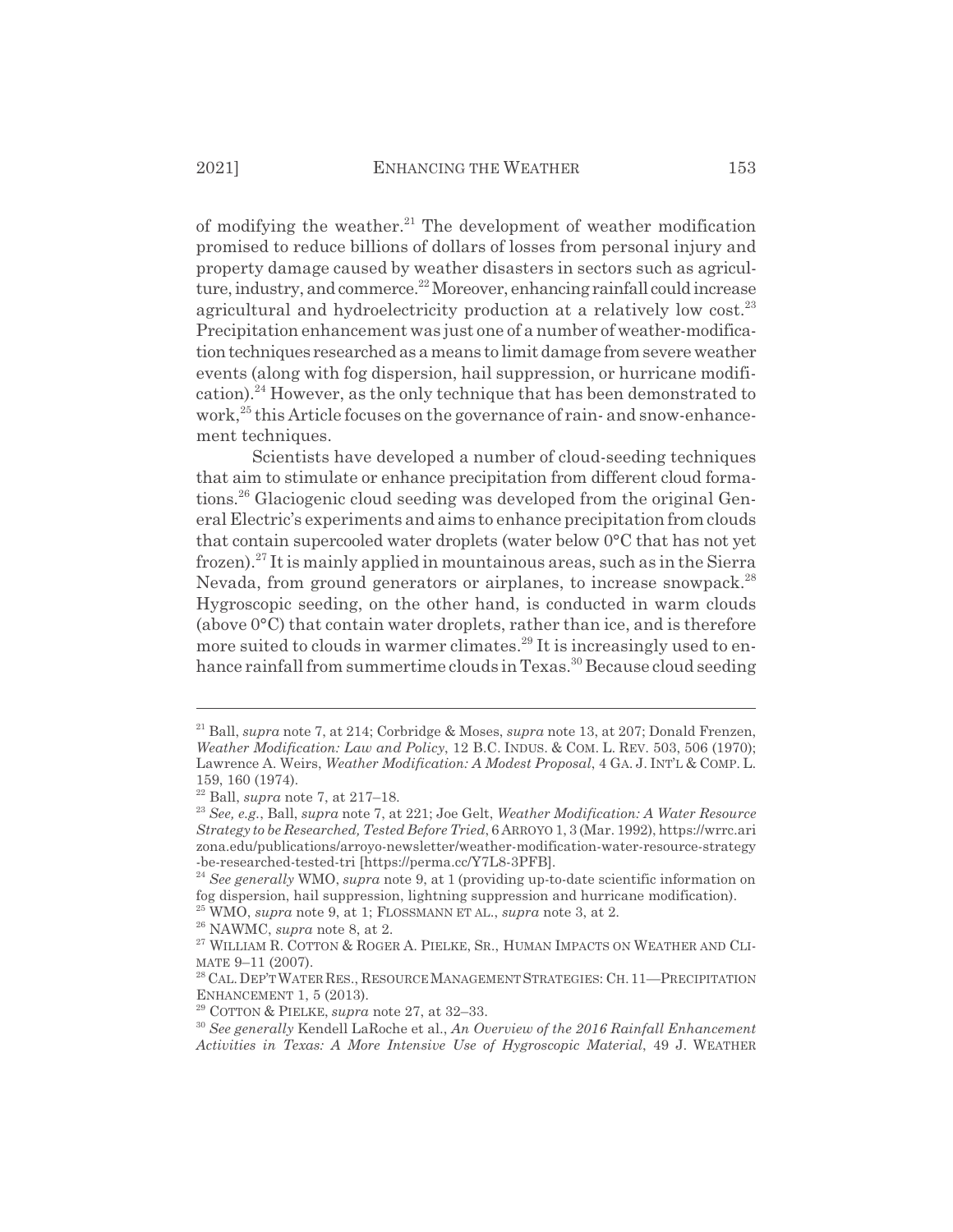is only efficient in the presence of clouds, it is best used as a long-term water management tool rather than an emergency response in times of drought.<sup>31</sup> To that extent, cloud seeding has progressively evolved into an adaptation measure to climate change impacts.<sup>32</sup>

The effectiveness of cloud-seeding techniques has long been questioned because irreducible uncertainties prevent scientists from accurately estimating the amount of precipitation attributed to a specific operation.<sup>33</sup> The natural variability of atmospheric processes makes the determination of how much rain would have fallen "but for" the seeding highly speculative.<sup>34</sup> However, research over the past seventy years has increased confidence levels in the effectiveness of precipitation enhancement in certain types of clouds: under specific conditions, both glaciogenic and hygroscopic seeding have been demonstrated to work.<sup>35</sup> Recently, for instance, the use of radar and gauges has enabled better quantification of artificially induced snowfall in the United States.<sup>36</sup> Questions surrounding the effectiveness of cloud seeding are thus more quantitative (e.g., how to measure the effects of a seeding operation) than qualitative (e.g., whether it works or not).<sup>37</sup> Yet, despite progress in weather modification science and technology, considerable uncertainties remain in understanding aerosol-cloud interactions—that is the impact of particles on cloud formation and weather patterns.<sup>38</sup>

Cloud seeding also raises socio-economic and environmental concerns. The World Meteorological Organization ("WMO") recognizes, "[u]nintended consequences of cloud seeding, such as downwind effects, persistent effects of silver iodide in soil, and environmental and ecological impacts, have not been demonstrated but cannot be ruled out."<sup>39</sup>

MODIFICATION 38, 38 (2017).

<sup>31</sup> WMO, *supra* note 9, at 4.

<sup>32</sup> FLOSSMANN ET AL., *supra* note 3, at 1.

<sup>33</sup> NAT'L SCI. FOUND., *Scientists Demonstrate that Cloud Seeding Can Generate Snowfall* (Feb. 26, 2020), https://www.nsf.gov/discoveries/disc\_summ.jsp?cntn\_id=300089 [https:// perma.cc/HC55-2SJ5].

<sup>&</sup>lt;sup>34</sup> "The complexity and natural variability of clouds result in significant challenges and difficulties in understanding and detecting the effects of attempts to modify them artificially." WMO, *supra* note 9, at 4.

<sup>35</sup> FLOSSMANN ET AL., *supra* note 3, at 2.

<sup>36</sup>*See generally* Katja Friedrich et al., *Quantifying Snowfall from Orographic Cloud Seeding*, 117 PROC. NAT'L ACADEMY SCIS. 5190, 5190 (2020).

<sup>&</sup>lt;sup>37</sup> WORLD METEOROLOGICAL ORG., EXECUTIVE COUNCIL app. 3 at 263 (2017).

<sup>38</sup> FLOSSMANN ET AL., *supra* note 3, at 24.

<sup>39</sup> WMO, *supra* note 9, at 7.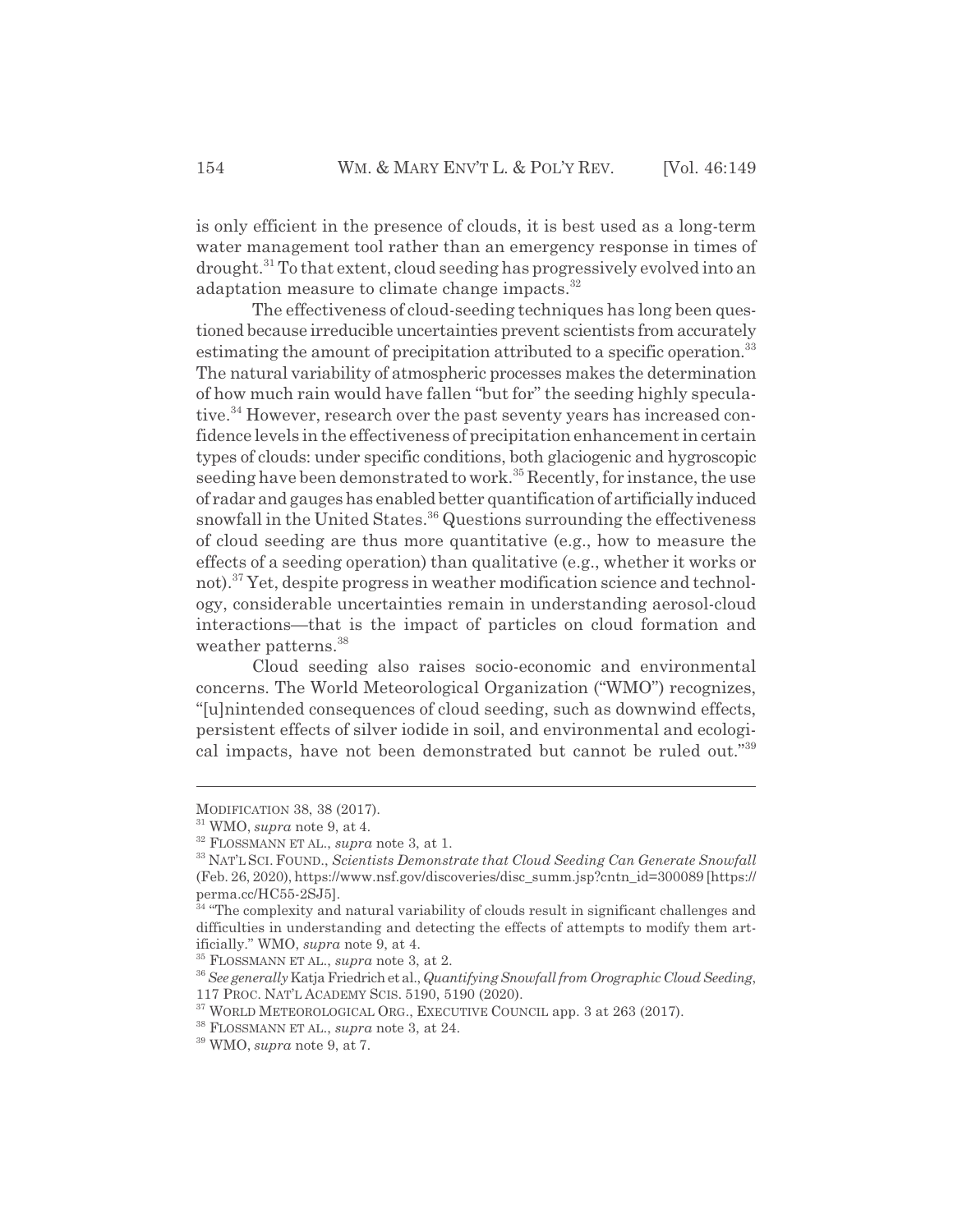Major uncertainties persist concerning potential "extra-area" effects, notably downwind of cloud-seeding target areas. There have long been concerns from both states and private landowners that cloud-seeding activities deprived or "robbed" downwind areas of their natural precipitation.<sup>40</sup> However, recent studies have shown that the dispersion of seeding materials can seed clouds and enhance rainfalls up to two hundred kilometers from the target area.<sup>41</sup> Yet, there are still risks of operation failure where interventions could have adverse effects to those intended, such as reducing precipitation or causing hail.<sup>42</sup> Under certain conditions, cloud seeding can also increase the risks of severe weather events, such as floods.<sup>43</sup> However, uncertainties remain in attributing particular weather events to a cloud-seeding operation, and further research is required to improve our understanding of seeding agents' effects on precipitation processes.

Some scientists also continue to hold concerns about the environmental impacts of seeding agents, such as silver iodide.<sup>44</sup> Fajardo et al., for instance, warn that silver iodide may have accumulative properties and, in high concentrations, creates risks of ecotoxicity for soil biota, in both terrestrial and aquatic environments.<sup>45</sup> The WMO considers the amounts used in current weather modification projects to be safe for human health and the environment.<sup>46</sup> However, it recommends evaluating the potential

 $40$  "It is ... a realistic concern considering that Cho and List (1980) showed that producing stronger convection by seeding may lead to a greater moisture convergence, thus reducing moisture available at other locations of a synoptic field." Roland List, *Weather Modification—A Scenario for the Future*, 85 BULL. AM. METEOROLOGICAL SOC'Y 51, 57 (2004).

<sup>41</sup> *See generally* T.P. DeFelice et al., *Extra Area Effects of Cloud Seeding—An Updated Assessment*, 135–36 ATMOSPHERIC RSCH. 193, 195, 200 (2014).

<sup>&</sup>lt;sup>42</sup> "[I]t should not be ignored that, under certain conditions, seeding may cause more hail or reduce precipitation." WMO, *supra* note 9, at 2, 6, 7.

<sup>43</sup> COTTON & PIELKE, *supra* note 27, at 250.

<sup>44</sup> CHARLES F. COOPER & WILLIAM C. JOLLY, ECOLOGICAL EFFECTS OF WEATHER MODI-FICATION: A PROBLEM ANALYSIS 64 (1969).

<sup>45</sup> *See generally* C. Fajardo et al., *Potential Risk of Acute Toxicity Induced by AgI Cloud Seeding on Soil and Freshwater Biota*, 133 ECOTOXICOLOGY & ENV'T SAFETY 433, 434,  $439-40$  (2016).

Published studies have shown no significant impacts on human health and the environment due to silver iodide and hygroscopic salts used in past weather modification operations. However, any plans to use either a massive quantity of such a product or a different seeding agent should be accompanied with a preliminary evaluation of its potential effects on both environment and human health.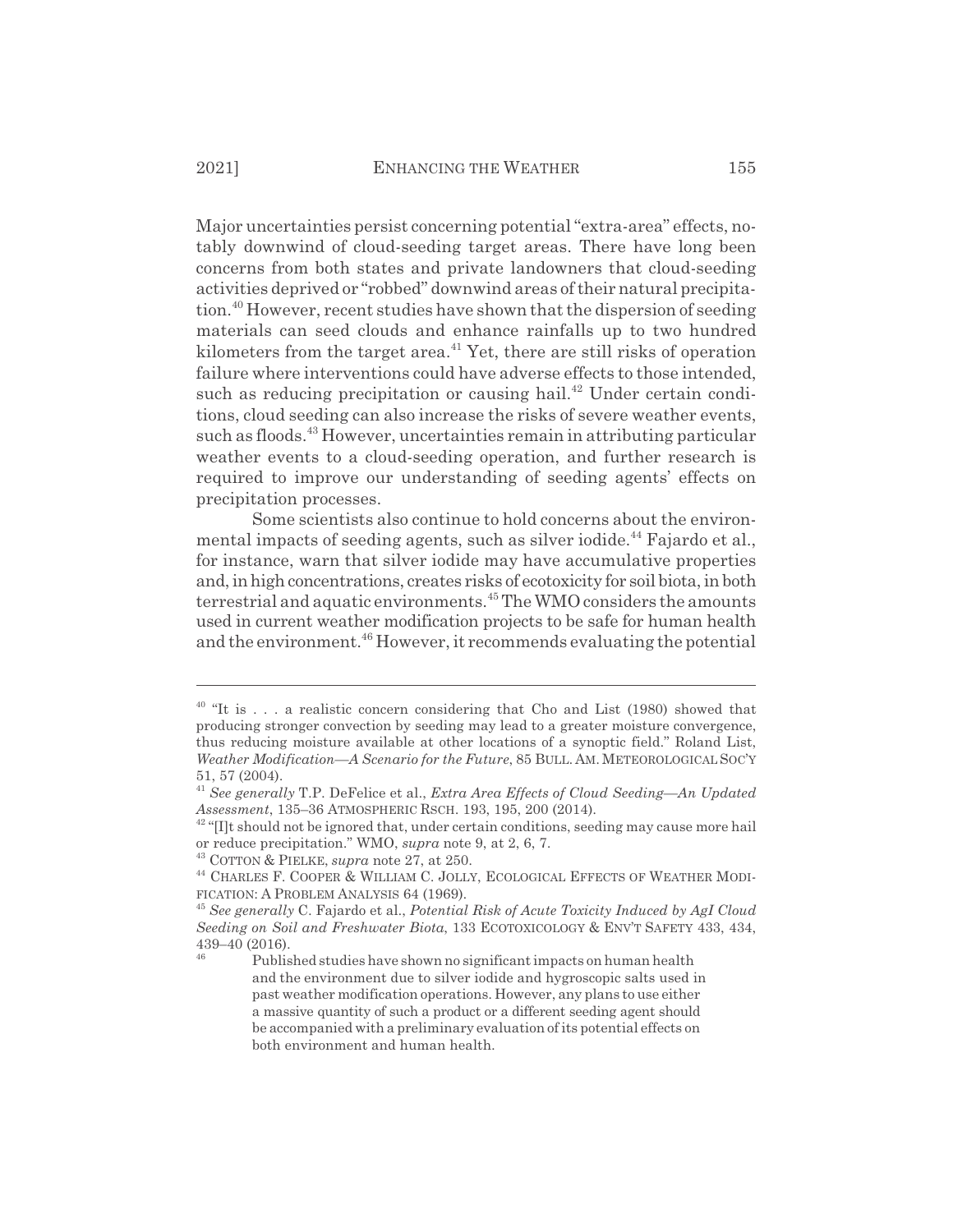effects of a massive quantity of silver iodide and other agents on human health and the environment, leaving to the discretion of states what constitutes a "massive" amount.47 The Environmental Protection Agency ("EPA") considers silver a nuisance chemical and sets the maximum contaminant level for safe drinking water at  $0.1 \text{ mg/L}^{48}$  It appears that silver concentration from past weather modification operations is far below national standards:<sup>49</sup> the U.S. Weather Modification Association confirmed that the annual dispersion of three tons of silver iodide in Canada and the United States is environmentally safe.<sup>50</sup> Nevertheless, the governance of weather modification ought to take into account uncertainties and potential risks.

# II. A BRIEF OVERVIEW OF WEATHER MODIFICATION GOVERNANCE IN THE UNITED STATES

The United States has a long history of weather-modification governance that predates the discovery of modern cloud seeding.<sup>51</sup> Since the mid-1800s, there have been many attempts at influencing the weather using various "pluviculture" techniques, including the concussions of cannons and the dispersal of chemical mixtures.<sup>52</sup> Early on, these tentative modifications of the atmosphere raised complex legal issues.<sup>53</sup> However,

WMO, *supra* note 9, at 12.

<sup>47</sup> *See id.* at 12.

<sup>48</sup> *See*EPA,SECONDARY DRINKINGWATERSTANDARDS:GUIDANCE FOR NUISANCECHEMICALS, https://www.epa.gov/sdwa/secondary-drinking-water-standards-guidance-nuisance-chemi cals [https://perma.cc/K2N8-A42X].

<sup>49</sup> *See id.*

<sup>&</sup>lt;sup>50</sup> See generally WEATHER MODIFICATION ASS'N, POSITION STATEMENT ON THE ENVIRON-MENTAL IMPACT OF USING SILVER IODIDE AS A CLOUD SEEDING AGENT 4 (2009).

<sup>51</sup> *See generally* JAMES RODGER FLEMING, FIXING THE SKY: THE CHECKERED HISTORY OF WEATHER AND CLIMATE CONTROL 173 (2010).

<sup>&</sup>lt;sup>52</sup> Inspired by Edward Powers' *War and the Weather* (1871), the "concussionists," were the first rainmakers to gain financial support from the U.S. federal government to demonstrate that loud explosions could artificially trigger rainfalls. However, with the failure of the experiments conducted in Texas, by a certain Robert Dyrenforth, both the federal government and a large part of the public dismissed rainmaking theories altogether. The disapproval of the concussion theory coincided with the beginning of chemical rainmaking. *See id.* at 61–62. *See also* Jeff A. Townsend, Nineteenth and Twentieth Century Rainmaking in the United States 13, 33 (1974) (unpublished Ph.D. dissertation, Texas Tech Univ.) (on file with Texas Digital Library).

<sup>&</sup>lt;sup>53</sup> In 1916, the city of San Diego, California, hired Charles Mallory Hatfield to increase rainfall over the city using secret chemicals dispersed from a tower. His activities coincided with a flash flood that destroyed a dam, two bridges and killed dozens of people.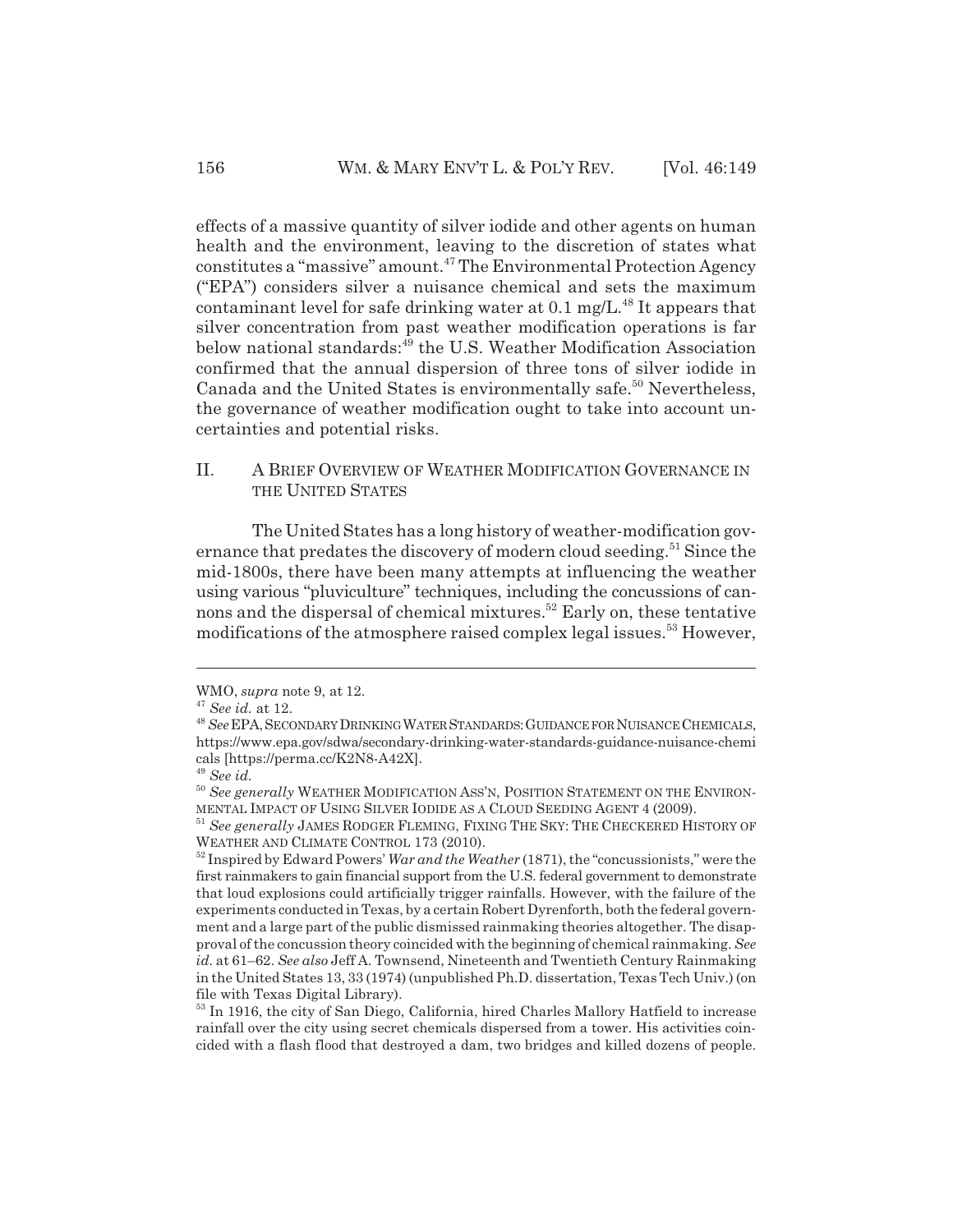it was only after 1946 that weather modification became the object of legal and regulatory developments both at the federal and state levels.<sup>54</sup>

#### *A. Federal Involvement in Weather Modification Research*

Federal agencies have long been the main sponsor of weathermodification research in the United States, but the first federal law—the *Weather Modification Reporting Act—was not passed until the 1970s.*<sup>55</sup> The early involvement of the military in weather-modification research can partly explain delays in regulating weather modification at the federal level.56 The military has always shown a great interest in understanding and controlling weather conditions: soon after the discovery of cloud seeding, the Department of Defense ("DoD") became the first federal agency to invest in weather-modification technologies.<sup>57</sup> In 1951, bills were introduced before Congress,<sup>58</sup> but the DoD opposed regulation as "a threat to its autonomy."59 Delays in the development of a legal framework can also be explained by the position of the Weather Bureau, which, since the 19th century, had always been skeptical about rainmaking's efficacy. $60$ Yet, by 1953, private and public cloud-seeding activities covered close to ten percent of the U.S. territory.<sup>61</sup> Thus, Congress mandated a temporary Advisory Committee on Weather Control ("the Committee") to investigate the viability of weather-modification activities, report to Congress, and recommend policy.<sup>62</sup>

<sup>57</sup> *Id.*

The city of San Diego denied the contract with Hatfield and refused to pay his due \$10,000. Hatfield sued the city, which dismissed the case in 1938 "on the basis that the rain was an act of God." *Who Owns the Clouds?*, *supra* note 13, at 43–44.

<sup>54</sup> Mason T. Charak & Mary T. DiGiulian, *A Review of Federal Legislation on Weather Modification*, 55 BULL. AM. METEOROLOGICAL SOC'Y 755, 755 (1974).

<sup>55</sup> Weather Modification Reporting Act, Pub. L. No. 92-205, 85 Stat. 735 (1971).

<sup>56</sup> FLEMING, *supra* note 51, at 173.

<sup>58</sup> *See, e.g.*, T.E. Watts, Jr., *Weather Modification Legislation—A Survey*, 8 VAND. L. REV. 897, 898 n.8; *Weather Control*, CONG. REC.—DAILY DIG., Apr. 5, 1951.

<sup>59</sup> FLEMING, *supra* note 51, at 173.

 $60$  "Professional integrity, an institutional self-concept which visualized the role of public protector, and the instinct for institutional self-preservation had conducted the Weather Bureau to reject the idea of weather modification research." Townsend, *supra* note 52, at 7, 40, 136, 138.

 $^{61}$  TOM RYAN, METRO. WATER DIST. S. CAL., WEATHER MODIFICATION FOR PRECIPITATION AUGMENTATION AND ITS POTENTIAL USEFULNESS TO THE COLORADO RIVER BASIN STATES 1 (2005).

<sup>62</sup> Pub. L. 83-256, § 2, 67 Stat 426 (1953). *See, e.g.*, Townsend, *supra* note 52, at 120.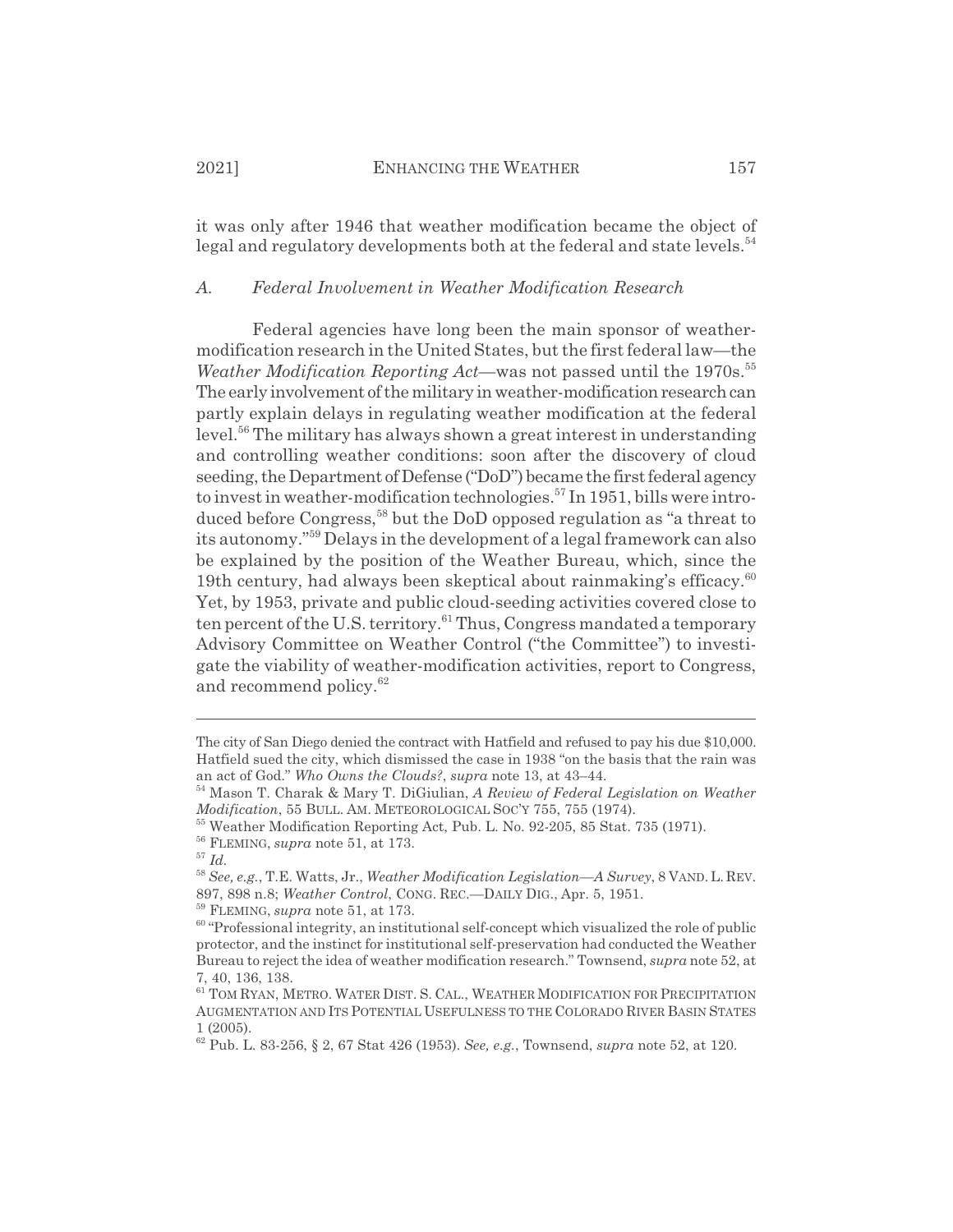In 1957, Congress terminated the Committee, for want of conclusive answers, and designated the National Science Foundation ("NSF") as the central agency in charge of weather modification research and development.63 Several federal agencies had started to invest in applied research and, because other programs were growing, Congress decided to terminate the NSF's coordination role in 1968.<sup>64</sup> Several agencies were developing mission-oriented programs—specializing in either rain augmentation, hail suppression, or other applications—and weather-modification governance became fragmented. Since the 1960s, precipitation enhancement has been the privileged field of the U.S. Bureau of Reclamation ("USBR") under the Department of Interior. The USBR, for instance, received more funding than any other agency with Skywater, a project conducted in the western states, along with many agencies, universities, and private companies.<sup>65</sup> These policies left federal weathermodification research without a coordinating agency and without regulation. It was not until the 1970s, and the creation the National Oceanic and Atmospheric Administration ("NOAA") under the Department of Commerce (replacing the Weather Bureau), that the federal government started to regulate weather modification activities.<sup>66</sup>

The Weather Modification Reporting Act ("WMRA") was passed in 1971 to prohibit nonfederal weather modification activities unless reported to the federal government.<sup>67</sup> It requires all persons engaging in weather modification activities to submit a report to the Secretary of Commerce.68 The Secretary delegated to NOAA the responsibility to specify the information required in the report. $69$  In 1973, the reporting requirement was extended to federal agencies as well.<sup>70</sup> The WMRA is still in force today and NOAA maintains a record of weather-modification activities, which is available online.<sup>71</sup> Violators of the WMRA's provisions can be

<sup>63</sup> Townsend, *supra* note 52, at 119, 124–26.

<sup>64</sup> Stanley A. Changnon, Jr. & W. Henry Lambright, *The Rise and Fall of Federal Weather Modification Policy*, 19 J. WEATHER MODIFICATION 1, 1 (1987).

<sup>65</sup> *See* JEDEDIAH S. ROGERS, U.S. BUREAU OF RECLAMATION, PROJECT SKYWATER, 1, 2, 13 (2009).

<sup>66</sup> *See* Bernard Silverman, *Project Skywater*,8J.WEATHERMODIFICATION 107,120(1976).

 $67$  Weather Modification Reporting Act, Pub. L. No. 92-205, § 2, 85 Stat. 735 (1971). <sup>68</sup> *Id.*

<sup>69</sup> Maintaining Records and Submitting Reports on Weather Modification Activities, 15 C.F.R. §§ 908.1, 908.5 (1976).

<sup>70</sup> Charak & DiGiulian, *supra* note 54, at 756.

<sup>71</sup> WEATHER MODIFICATION PROJECT REPS., NOAA, https://library.noaa.gov/Collections /Digital-Collections/Weather-Modification-Project-Reports [https://perma.cc/JCV9-3689]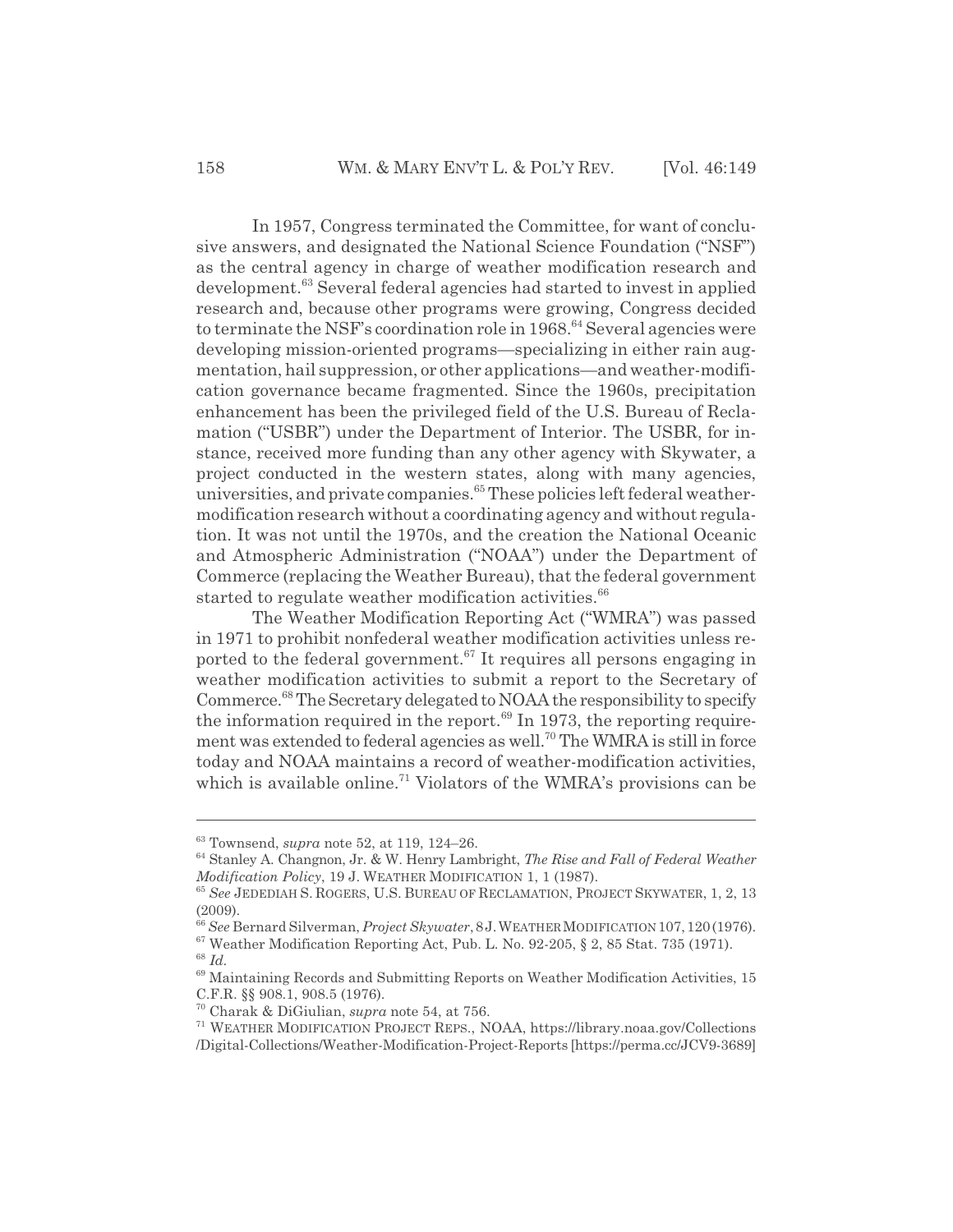fined up to \$10,000.72 Later, Congress also passed the National Weather Modification Policy Act of 1976, recommending that the Secretary of Commerce "develop a comprehensive and coordinated national weather modification policy and a national program of weather modification research and development."<sup>73</sup> However, no such policy was developed.

About the same time, the press shed light on "Operation Popeye," a series of cloud-seeding operations conducted by the DoD over North Vietnam between 1967 and 1972 to hinder access of the Vietcong troops to the Ho Chi Minh Trail.<sup>74</sup> In the context of the Cold War, international tensions over weather warfare led the United States and Soviet Union to negotiate the 1976 Convention on the Prohibition of Military or Any Hostile Use of Environmental Modification Techniques ("ENMOD Convention").75 The ENMOD Convention prohibits "[1] military or any hostile use of environmental modification techniques [2] having widespread, long-lasting or severe effects [3] as a means of destruction, damage or injury to any other State Party."76 The Convention also encourages the use of environmental modification—including weather modification—for peaceful purposes.77 The United States ratified the ENMOD Convention in 1980,78 but has not taken any proactive measure to implement the provisions of the Convention. International law is part of the domestic law of the United States, and treaties are directly enforceable in U.S. courts as supreme federal law.79 However, American courts recognize a distinction between self-executing and non-self-executing agreements.<sup>80</sup> Because the provisions of the Convention have never been brought before a court, the question of their direct applicability remains unsettled.

<sup>(</sup>last visited Oct. 14, 2021).

 $\frac{72}{12}$  Weather Modification Reporting Act, Pub. L. 92-205, § 1, 85 Stat. 735 (1972).

<sup>73</sup> National Weather Modification Policy Act, Pub. L. 94-490, § 2(b), 90 Stat. 2359–2361 (1976).

<sup>74</sup> FLEMING, *supra* note 51, at 179–80.

<sup>75</sup> *Convention on the Prohibition of Military or Any Hostile Use of Environmental Modification Techniques*, May 18, 1977, 31 U.S.T. 333, 1108 U.N.T.S. 151.

<sup>76</sup> *Id.* art. I.

<sup>77</sup> *Id.* art. III.

<sup>78</sup> U.S. DEP'T. STATE, CONVENTION ON THE PROHIBITION OF MILITARY OR ANY OTHER HOSTILE USE OF ENVIRONMENTAL MODIFICATION TECHNIQUES (May 18, 1977), https:// 2009-2017.state.gov/t/isn/4783.htm#:~:text=The%20President%20ratified%20the%20 Convention%20December%2013%2C%201979.,instrument%20of%20ratification%20was %20deposited%20in%20New%20York [https://perma.cc/4A4W-ECCB].

<sup>79</sup> *See, e.g.*, The Paquete Habana, 175 U.S. 677, 677 (1900).

<sup>80</sup> *See generally* Carlos Manuel Vazquez, *The Four Doctrines of Self-Executing Treaties*, 89 AM. J. INT'L L. 695, 695–96 (1995).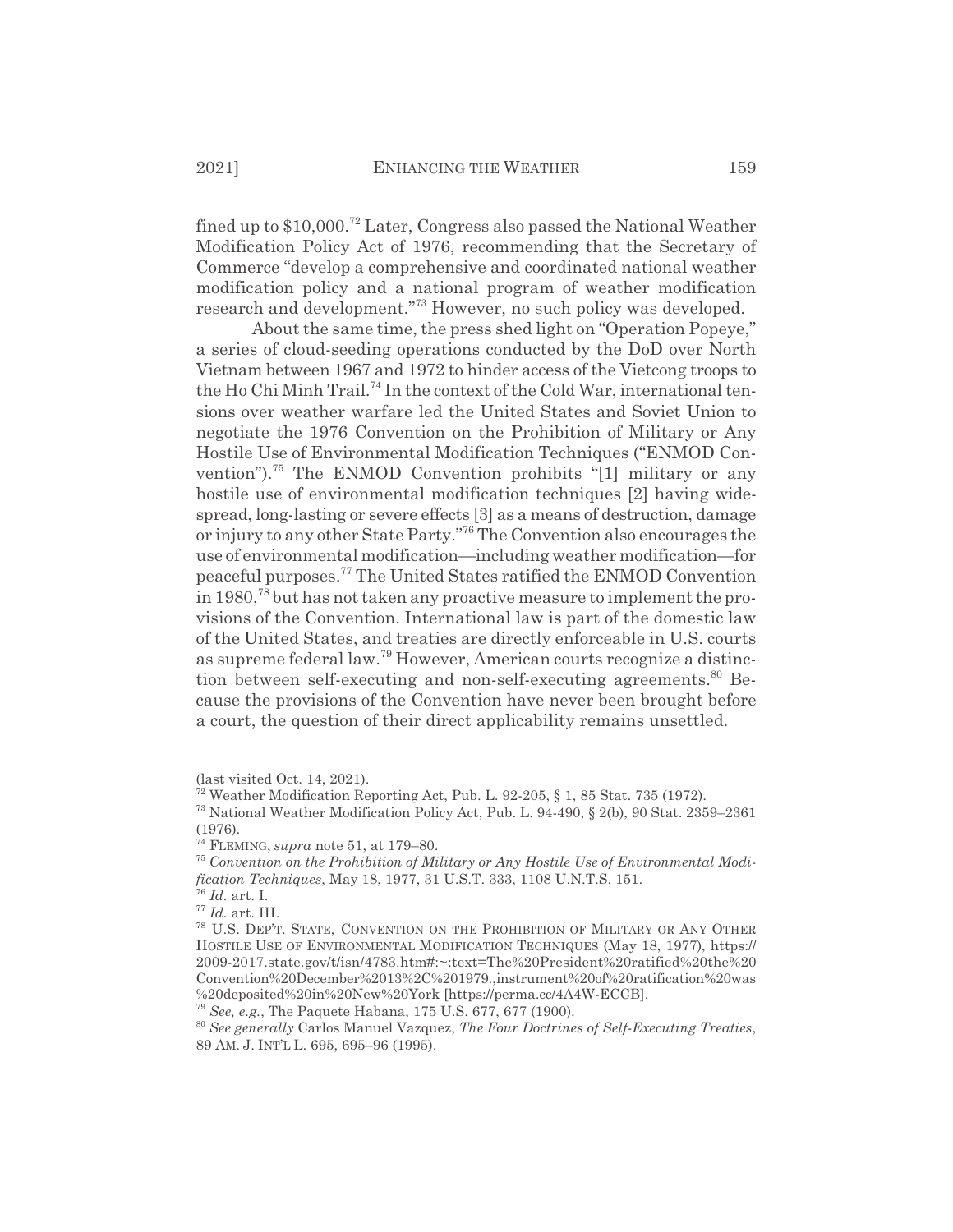The United States is also party to one bilateral agreement with Canada that fosters cooperation in "weather modification activities of mutual interest."<sup>81</sup> The agreement creates a reporting mechanism between the two parties but does not create any standing institution.<sup>82</sup> Under this agreement, NOAA must consult and exchange information with its Canadian counterpart,  $83$  as designated under Canadian law.  $84$  In addition, the United States long participated in a voluntary reporting mechanism established in 1975 to report weather-modification activities to the WMO.<sup>85</sup> Before 2000, the United States had consistently contributed to the WMO National Registers on Weather Modification, but not since then.<sup>86</sup> The reasons why the United States has stopped reporting on its weather modification activities are unclear. In 2007, the WMO stopped compiling the registers, notably due to budget cuts that resulted in the creation of a trust fund for weather modification.<sup>87</sup> The United States has not contributed to this trust fund, but it is beyond the scope of this Article to address the international governance issues arising from weather modification activities.

 $81$  "[C]arried out in or over the territory of a Party within 200 miles of the international boundary; or such activities wherever conducted, which, in the judgment of a Party, may significantly affect the composition, behaviour, or dynamics of the atmosphere over the territory of the other Party." Agreement Between Canada and the United States of America Relating to the Exchange of Information on Weather Modification Activities, Can.-U.S., art. I(b), Mar. 26, 1975, 26 U.S.T. 540.

<sup>82</sup> *Id.* art. II.

<sup>&</sup>lt;sup>83</sup> The responsible agencies shall consult with a view to developing compatible reporting formats, and to improving procedures for the exchange of information." *Id.* art. III.

<sup>84</sup> *See* Weather Modification Information Act, R.S.C. 1985, c. W-5 (Can.); Weather Modification Information Regulations, C.R.C., c 1604 (Can.).

<sup>&</sup>lt;sup>85</sup> "Congress agreed that an inventory of activities within Member countries related to weather modification should be initiated and maintained." World Meteorological Organization, Abridged Report with Resolutions 28, WMO No. 416 (7th World Meteorological Congress, Geneva, Apr. 1975). "States should gather and record technical and scientific information on weather modification activities. They should ensure that such information is made available to the World Meteorological Organization, which should continue to prepare and distribute appropriate reports on weather modification activities . . . ." *See also* UNEP Governing Council, *Provisions for Co-Operation between States in Weather Modification*, U.N. Doc. 8/7/A (1980).

<sup>86</sup> *See, e.g.*, WORLDMETEOROLOGICALORG., REGISTER ON NATIONALWEATHERMODIFICATION PROJECTS (1999), https://library.wmo.int/index.php?lvl=notice\_display&id=8188#.YGPTY B1xXUo [https://perma.cc/3N2F-GG4K].

<sup>&</sup>lt;sup>87</sup> WORLD METEOROLOGICAL ORG., STRATEGIC PLAN FOR THE IMPLEMENTATION OF WMO'S WORLD WEATHER RESEARCH PROGRAMME (WWRP): 2009–2017 (2009).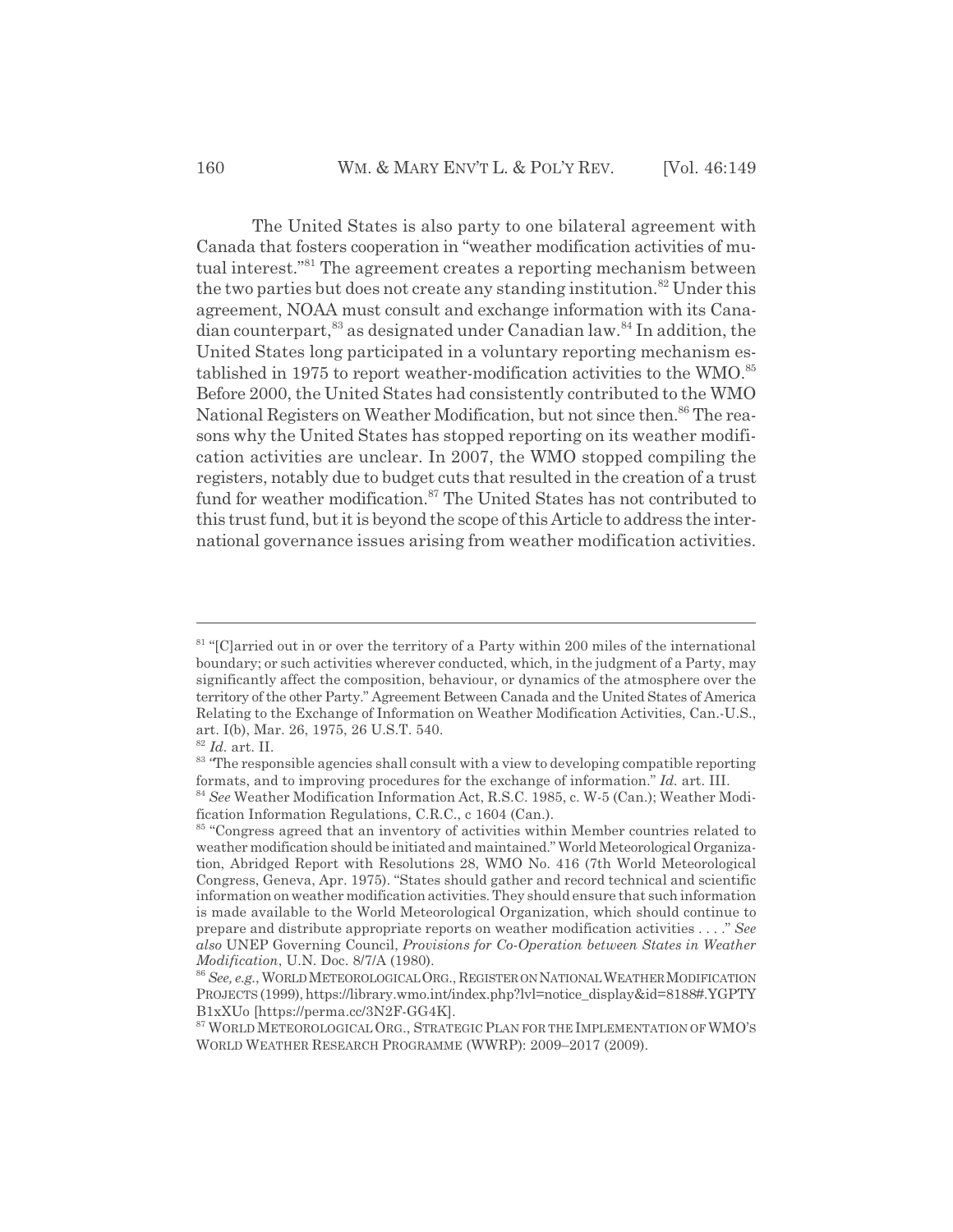Between 1960 and 1985, the U.S. government spent about \$300 million on weather modification research and development.<sup>88</sup> However, federal funding started to decline dramatically after  $1978-79$ ,  $89$  from \$15 million in fiscal year 1971 to \$8.1 million in  $1984$ .<sup>90</sup> By the early 2000s, funding had dropped to less than  $$500,000.<sup>91</sup>$  The reasons behind this shift are complex, and most of the literature attributes this decrease to overestimated results, difficulties in overcoming scientific uncertainty, and lack of evidence to support efficacy claims.92 Changnon and Lambright also mention a number of "policy failures" in the 1960s, and the lack of a coordinating agency following the termination of the NSF's leadership.<sup>93</sup> In addition, Cotton and Pielke point out the Reagan administration's cuts in federal expenditures, relatively drought-free years, and a decreasing interest from both the government and the public in favor of other issues, and in particular, climate change.<sup>94</sup> In turn, governance issues have greatly impacted weather modification research and development at the federal level. The table below summarizes the major research projects conducted by U.S. federal agencies since 1946—with a particular focus on projects conducted in California and Texas—and shows the decrease in federal research efforts.

<sup>&</sup>lt;sup>88</sup> "Federal funding for weather modification [research and development] grew from \$2.7 million in [fiscal year 1963] to \$18.7 million by [fiscal year 1972], a six-fold increase in ten years." Changnon & Lambright, *supra* note 64, at 1.

<sup>89</sup> FLEMING, *supra* note 51, at 185.

<sup>90</sup> Changnon & Lambright, *supra* note 64, at 2.

<sup>91</sup> NAT'L RSCH. COUNCIL, *supra* note 4, at 2.

<sup>92</sup> *See generally* David Atlas, *Selling Atmospheric Science*, 56 BULL.AM.METEOROLOGICAL SOC'Y 688, 688–90 (1975). *See also* Changnon & Lambright, *supra* note 64, at 1; List, *supra* note 40, at 52.

<sup>93</sup> Changnon & Lambright, *supra* note 64, at 1.

<sup>94</sup> COTTON & PIELKE, *supra* note 27, at 68.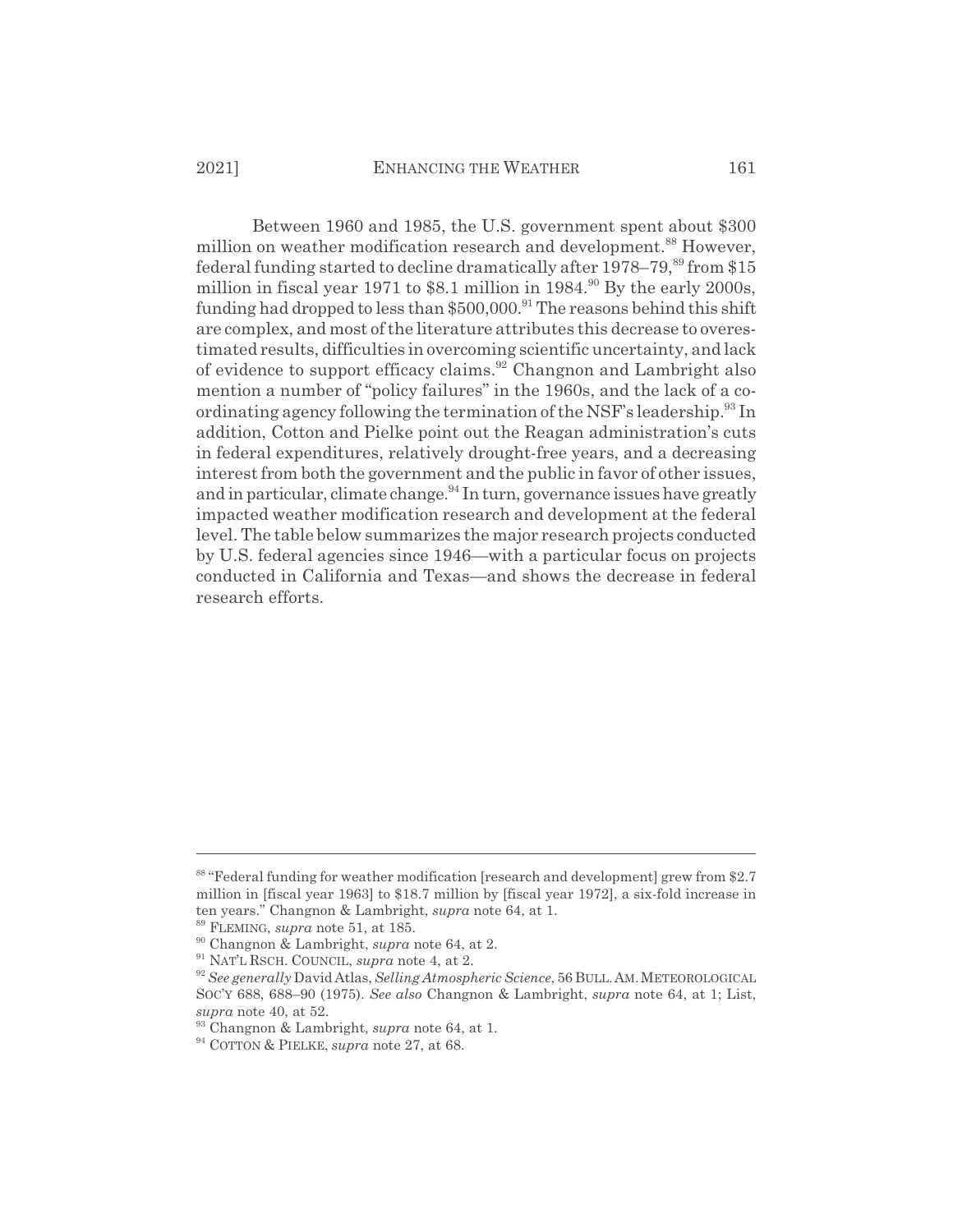TABLE 1—TABLE OF THE FEDERALLY FUNDED WEATHER MODIFICATION PROGRAMS<sup>95</sup>



Despite the decline in activity, the USBR and NOAA have remained involved in weather modification research and pursued cloud-seeding experiments, often in joint-funding projects between the federal government, states, localities, and private companies.<sup>96</sup> From 1986 through 1995,

<sup>95</sup> *See generally* Changnon & Lambright, *supra* note 64; Corbridge & Moses, *supra* note 13; ROBERT G. FLEAGLE ET AL., METEOROLOGICAL SOC'Y, WEATHER MODIFICATION IN THE PUBLIC INTEREST 10(1974); Stanley A. Changnon, *The Paradox of Planned Weather Modification*, 56 AM.METEOROLOGICALSOC'Y 27, 33 (1975); George W. Bomar et al., *The Texas Weather Modification Program: Objectives, Approach, and Progress*, 31 J.WEATHERMODIFI-CATION 9, 10 (1999); RYAN, *supra* note 61; James Rodger Fleming, *The Pathological History of Weather and Climate Modification: Three Cycles of Promise and Hype*, 37 HIST. STUD. PHYSICAL & BIOLOGICAL SCIS. 3, 25 (2006).

<sup>96</sup> In 1972, private companies spent about \$8 million—or 25% of the total U.S. expenditure on weather modification, half of which directed to research and development in foreign areas. Stanley A. Changnon, *Weather Modification in 1972: Up or Down?*, 54 BULL. AM. METEOROLOGICAL SOC'Y 642, 642 (1973).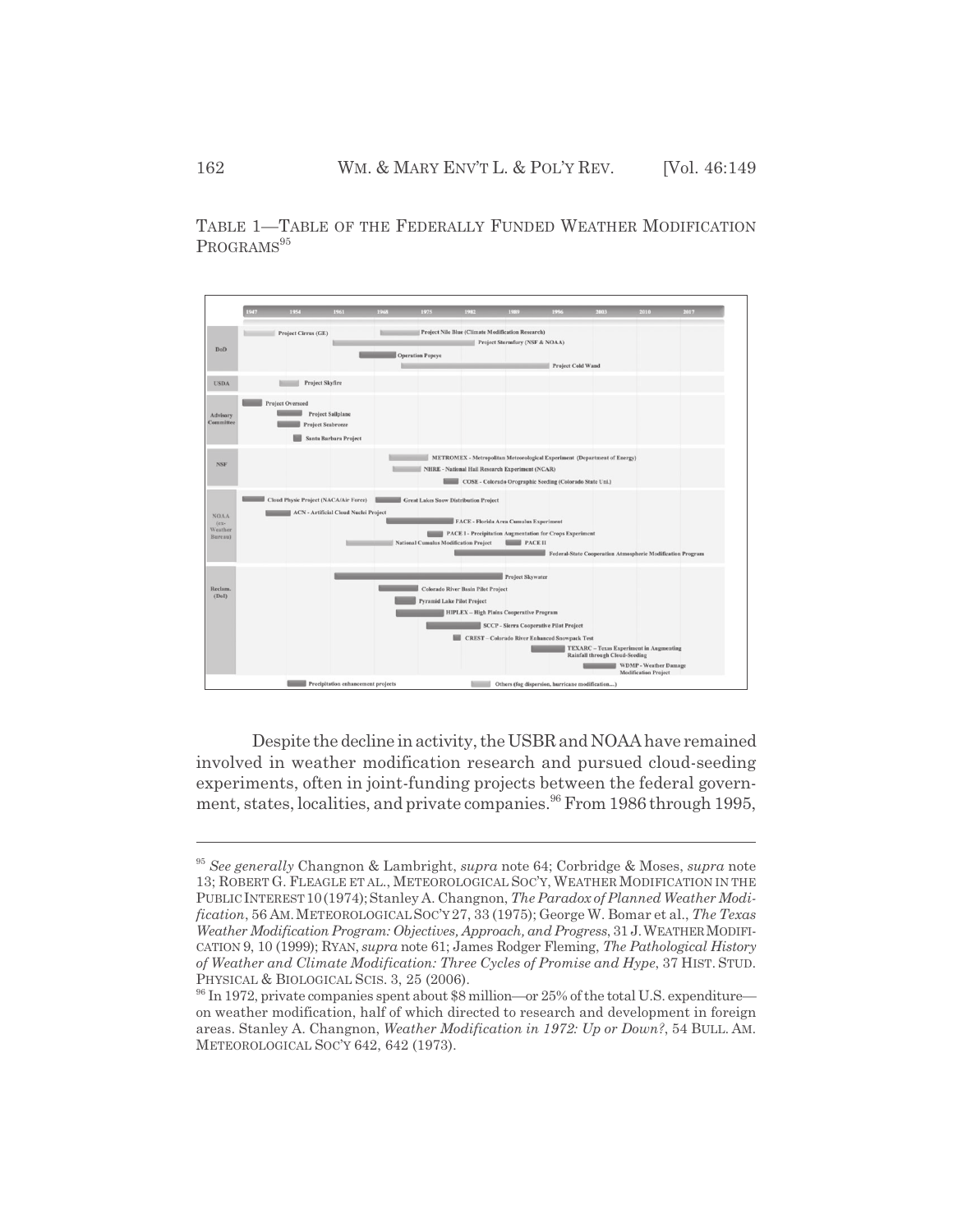NOAA was involved in the Federal-State Atmospheric Modification Program ("AMP"), which funded research in six states.<sup>97</sup> More recently, in 2002, Congress provided \$2 million for the Weather Damage Modification Program ("WDMP") to be administered by the USBR in collaboration with seven states.<sup>98</sup> The WDMP included three projects—in Colorado, Utah, and Nevada (in the Sierra Nevada near the Californian border)—to investigate wintertime cloud seeding; and two projects using summertime cloud seeding—one in North Dakota and one overlapping Texas, New Mexico, and Oklahoma.<sup>99</sup> The federal government has not funded weather modification research and operations since. Nevertheless, the withdrawal of federal support has set the stage for states and private companies to pursue weather-modification operations.<sup>100</sup>

#### *B. State Weather-Modification Regulations*

In the United States, states have traditionally had primary carriage of weather-modification regulations.<sup>101</sup> In 1953, the Council of State Governments recommended that states develop legislation for weather modification.102 By 1958, twenty-two states had passed laws "specifically regulating or otherwise dealing with weather modification."103 A few lawsuits arose from weather disasters allegedly resulting from cloud seeding activities, especially floods, and in some cases, suppression of beneficial rain from hail suppression activities.104 By 1968, seven states had passed regulations explicitly recognizing their rights over atmospheric moisture,

<sup>97</sup> RYAN, *supra* note 61, at 6. *See also* Arlin B. Super, *Summary of NOAA/Utah Atmospheric Modification Program: 1990–1998*, 31 J.WEATHERMODIFICATION 51, 51–52 (1999).  $8$  RYAN, *supra* note 61, at 6.

<sup>99</sup> *See generally* STEVENM.HUNTER ET AL., U.S. BUREAU OF RECLAMATION, THEWEATHER DAMAGE MODIFICATION PROGRAM, *in* 16TH CONFERENCE ON PLANNED AND INADVERTENT WEATHER MODIFICATION (2005).

<sup>&</sup>lt;sup>100</sup> "Despite this decline in support for weather modification research and over the same time period, operational weather modification programs in the United States and the rest of the world have grown in number." Michael Garstang et al., *Weather Modification: Finding Common Ground*, 86 BULL. AM. METEOROLOGICAL SOC'Y 647, 654 (2005).

<sup>101</sup> *See generally* Stark, *supra* note 14; Corbridge & Moses, *supra* note 13; Ray Jay Davis, *Legal Response to Environmental Concerns about Weather Modification*, 14 J. APPLIED METEOROLOGY 681, 682 (1975); Gregory N. Jones, *Weather Modification: The Continuing Search for Rights and Liabilities*, 1991 BYU L. REV. 1163, 1163–65 (1991).

<sup>102</sup> Orville, *supra* note 2, at 595.

<sup>103</sup> Oppenheimer, *supra* note 14, at 314.

<sup>104</sup> Frenzen, *supra* note 21, at 513.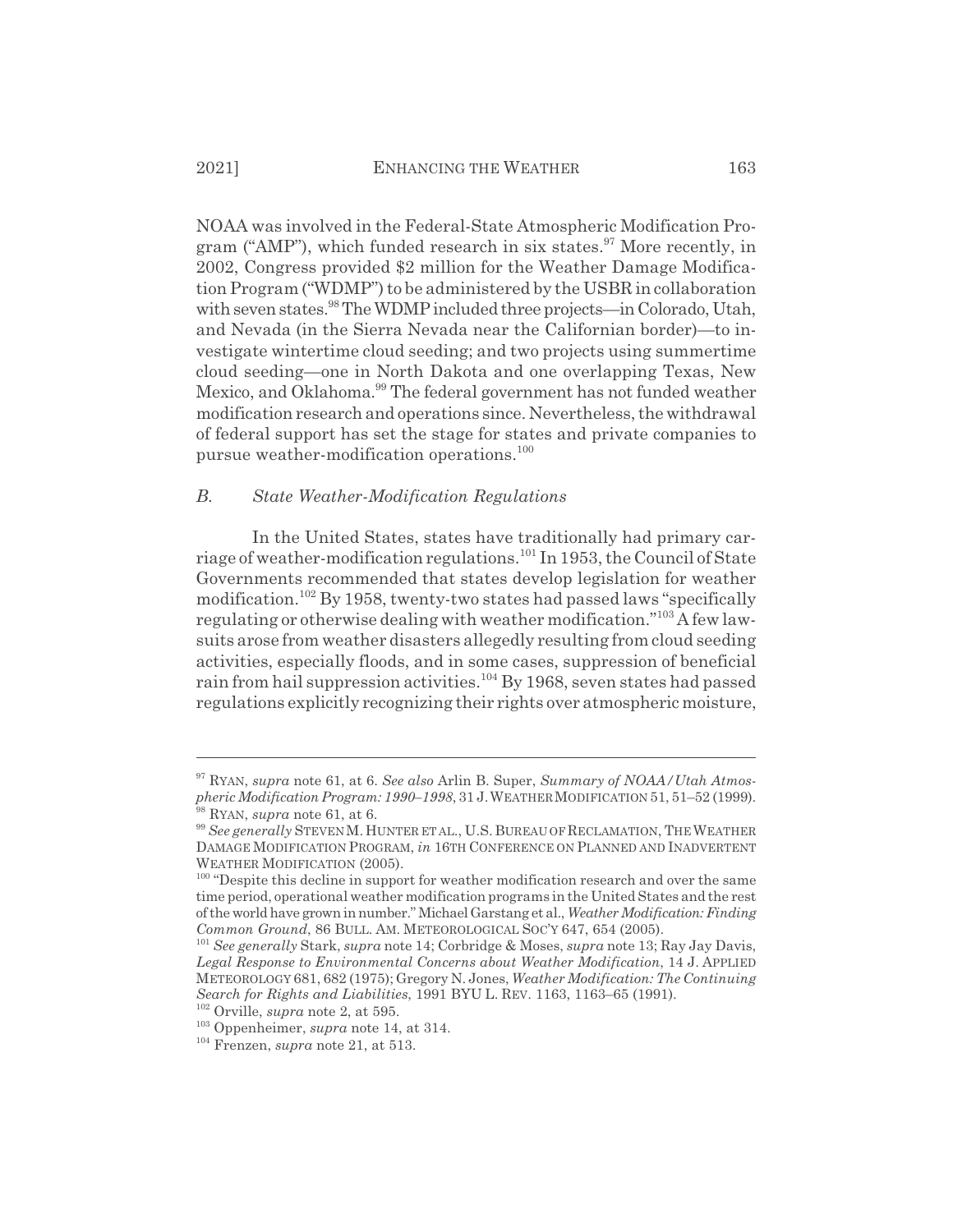thereby preventing private disputes over cloud water.<sup>105</sup> State courts have attempted to define proprietary rights over cloud water but have produced contradictory decisions.<sup>106</sup> Moreover, in most cases, uncertainties in establishing causation barred courts from apportioning liability for damage. Scholars commenting on these decisions advocated for the law to be clarified, especially with respect to "diversion of air-borne moisture and precipitation of harmful rain."107 However, according to Bomar, "[d]espite approximately a dozen court cases filed since 1950, none have resolved the most important issues surrounding the practice of weather modification."108 Today, proprietary rights over artificial precipitation still remain unclear in several jurisdictions.

Most states have put in place weather-modification regulations that require a license for cloud-seeding operators or a permit for operations.<sup>109</sup> In these states, for a project to take place, operators must comply with a number of conditions, including competence, public notice, reporting, proof of financial responsibility (or insurance), and potential liability.<sup>110</sup> Some twenty-three states regulate weather modification and six states allow weather modification as an emergency management measure, without regulating it per se.<sup>111</sup> The table below summarizes how states and territories have regulated weather modification. At the time of writing, however, only nine states are actively engaged in cloud-seeding activities: California, Colorado, Idaho, Kansas, Nevada, North Dakota, Texas, and Utah (in grey in the table).

<sup>105</sup> Corbridge & Moses, *supra* note 13, at 218.

<sup>&</sup>lt;sup>106</sup> Compare "[the plaintiffs] clearly have no vested property rights in the clouds or the moisture therein." Slutsky v. City of New York, 97 N.Y.S.2d 238, 238 (N.Y. Misc. 2d 1950), *with* "clouds and the moisture in the clouds, like air and sunshine, are part of space and are common property belonging to everyone who will benefit from what occurs naturally in those clouds." Pa. Nat. Weather Ass'n v. Blue Ridge Weather Modification Ass., 44 Pa. D. & C.2d 749, 759 (1968).

<sup>107</sup> Brooks, *supra* note 14, at 114; *see also* Stark, *supra* note 14, at 705; Oppenheimer, *supra* note 14, at 88; Wade, *supra* note 13, at 95.

<sup>108</sup> George W. Bomar, *Weather Modification and the Law*, 6 SW. HYDROLOGY: RES. FOR SEMI-ARID HYDROLOGY 22, 22 (2007).

<sup>&</sup>lt;sup>109</sup> HOWARD J. TAUBENFELD, CONTROLLING THE WEATHER: A STUDY OF LAW AND REGU-LATORY PROCEDURES 21 (1970).

<sup>110</sup> Jianlin Chen, *Optimal Property Rights for Emerging Natural Resources: A Case Study on Owning Atmospheric Moisture*, 50 U. MICH. J. L. REFORM 47, 60 (2016).

<sup>111</sup> Alaska, Arkansas, Rhode Island, Tennessee, Virginia, and the District of Columbia. *See* ALASKA STAT.§ 26.23.150 (2021); ARK.CODE ANN.§ 12-75-115 (2021); tit. 30 R.I.GEN. LAWS § 30-15-7 (2021); TENN. CODE ANN. § 58-2-116 (2021); VA. CODE ANN. § 44-146.22 (2021); D.C. CODE § 7-2305 (2021).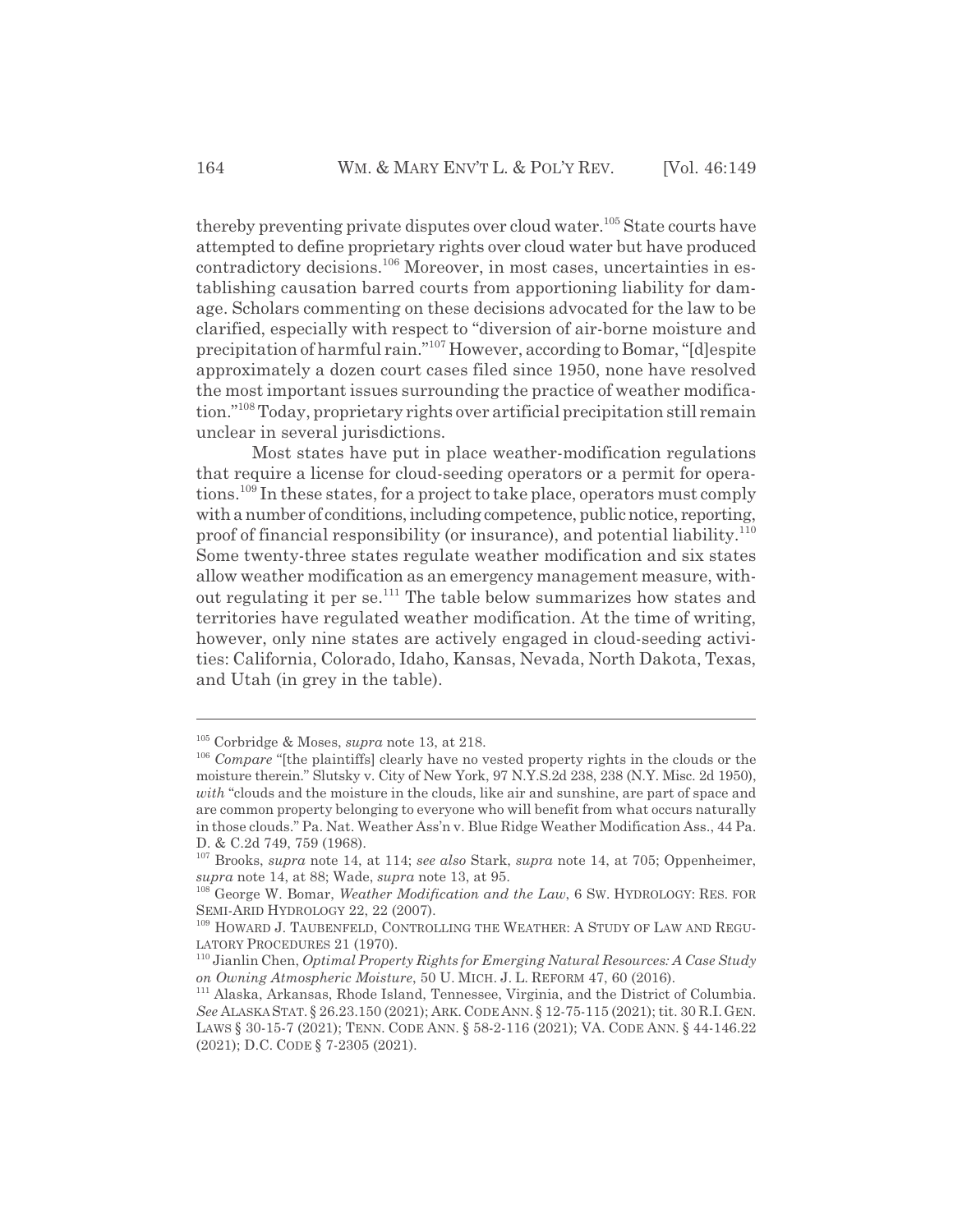TABLE 2—CLOUD-SEEDING LEGISLATION IN THE USA—WITH PROJECT REGULATIONS (LICENSE OR PERMIT), NOTICE, REPORTING OF PROJECT, LIABILITY, AND PARTICIPATION PROVISIONS<sup>112</sup>

States in grey represent states that are actively engaged in weather modification.

| <b>States</b>     | License        | Permit         | <b>Notice</b>  | Report-<br>ing          | Liability   | Partic-<br>ipation      |
|-------------------|----------------|----------------|----------------|-------------------------|-------------|-------------------------|
| Arizona           | X              |                |                | $\mathbf X$             |             |                         |
| California        |                |                | $\mathbf X$    | $\overline{X}$          |             |                         |
| Colorado          |                | $\overline{X}$ | $\mathbf X$    | $\overline{\mathbf{X}}$ | $\mathbf X$ | $\overline{\mathbf{X}}$ |
| Virgin<br>Islands |                |                |                |                         |             |                         |
| Florida           | X              |                | $\mathbf X$    | $\mathbf X$             |             |                         |
| Idaho             |                |                |                |                         |             |                         |
| Illinois          |                |                |                |                         |             | X                       |
| Kansas            | $\mathbf X$    | $\mathbf X$    | X              | $\mathbf X$             | $\mathbf X$ | $\mathbf X$             |
| Maryland          | $\mathbf{X}$   |                |                | X                       |             |                         |
| Montana           | X              | X              | X              | X                       | X           | X                       |
| Nebraska          |                |                |                |                         |             |                         |
| Nevada            | $\mathbf X$    | $\mathbf X$    | X              | $\mathbf X$             | X           |                         |
| New<br>Hampshire  |                |                |                |                         |             |                         |
| New Mexico        | $\mathbf X$    |                |                | $\mathbf X$             |             |                         |
| North<br>Dakota   | X              | X              | X              | X                       | X           | $\mathbf X$             |
| Oklahoma          | X              | X              | X              | $\mathbf X$             | X           |                         |
| Oregon            | X              |                | X              | X                       | X           | X                       |
| Pennsylvania      | X              |                | X              | X                       | X           |                         |
| Texas             | X              | $\overline{X}$ | $\overline{X}$ | X                       | X           | $\overline{X}$          |
| Utah              | X              |                |                | X                       | X           |                         |
| Washington        | X              | $\mathbf X$    | $\mathbf X$    | $\mathbf X$             | X           | $\mathbf X$             |
| Wisconsin         | $\overline{X}$ | $\mathbf X$    |                | $\mathbf X$             | $\mathbf X$ |                         |

<sup>&</sup>lt;sup>112</sup> This table was made following a review of the current legislation in states regulating weather modification. For more information see AM. SOC'Y ENG'RS, GUIDELINES FOR CLOUD SEEDING TO AUGMENT PRECIPITATION 58 (Conrad G. Keyes et al. eds., 3rd ed. 2016).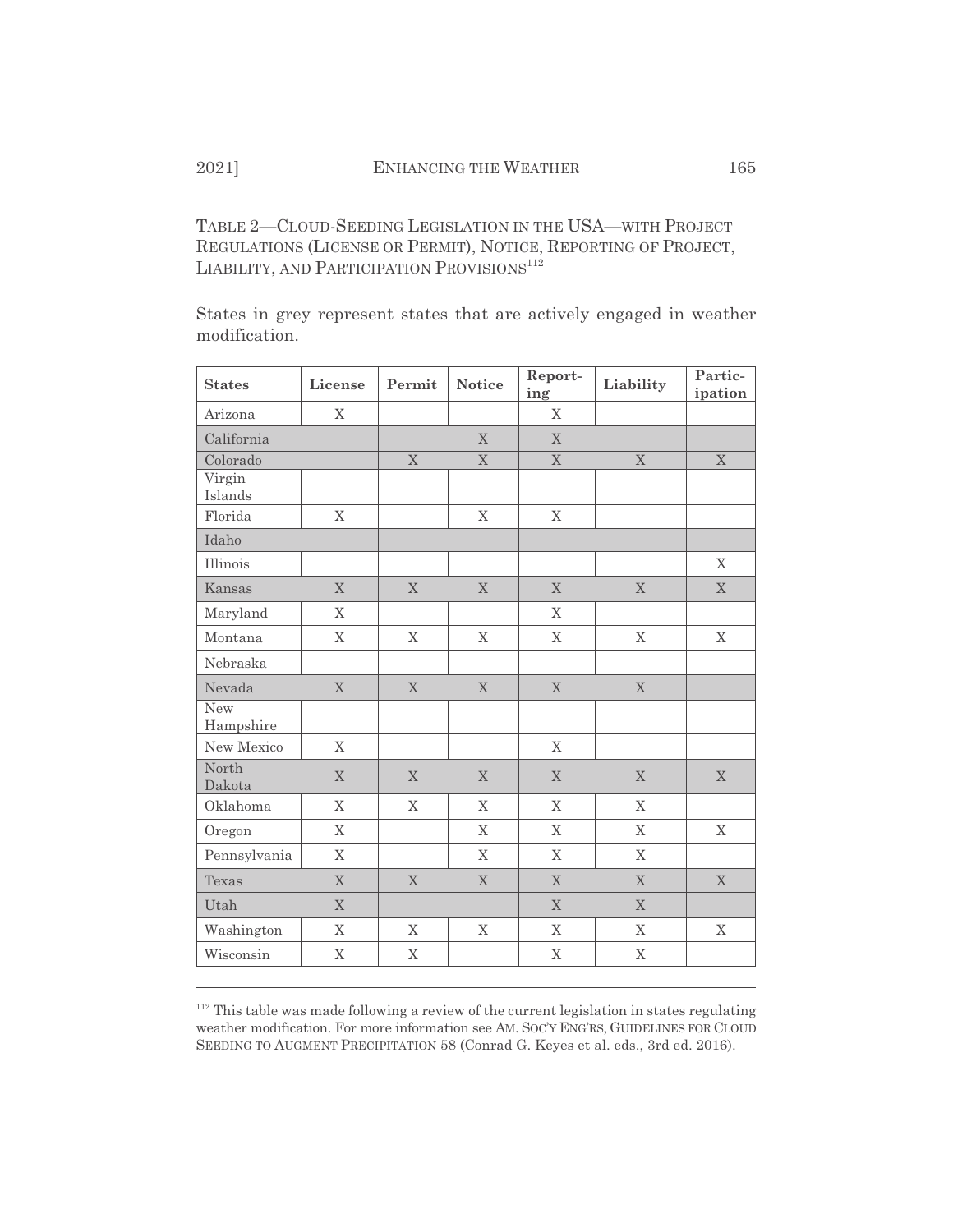| <b>States</b> | License Permit Notice |    | Report-<br>ing | Liability | Partic-<br>ipation |
|---------------|-----------------------|----|----------------|-----------|--------------------|
| Wyoming       |                       | ∡⊾ |                |           |                    |

The states of California and Texas make excellent case studies of the operationalization of these laws. California is the state that currently conducts the most cloud-seeding projects.<sup>113</sup> However, California's legislation is not representative of most U.S. states' regulatory systems that require a license or a permit.114 Texas, on the other hand, is representative and is regarded as having the "most sophisticated and well-regulated activities in the U.S."115 Given contrasts in both climates and political contexts, it is interesting to compare the governance of weather-modification activities in these two states. The Colorado River Basin states also constitute interesting case studies but would require further research to address complex interstate and potential transboundary implications.<sup>116</sup> The following parts outline the legal and governance structures in California and Texas, with a focus on two projects: the Tahoe-Truckee project and the West Texas Weather Modification Association's program.

# III. CALIFORNIA

#### *A. Context*

California is the American state that is the most active in weather modification, with sixteen programs conducted in the past ten years (see Figure 4 below).<sup>117</sup> California has been running cloud-seeding programs for over fifty-five years.<sup>118</sup> For the most part, cloud-seeding operations are

<sup>113</sup> *See, e.g.*, Bernard A. Silverman, *An Evaluation of Eleven Operational Cloud Seeding Programs in the Watersheds of the Sierra Nevada Mountains*,97ATMOSPHERICRSCH. 526, 526 (2010).

<sup>114</sup> *See* Figure 2; Currier, *supra* note 15, at 959–60.

<sup>115</sup> JOHN FORREST, HARVESTING THE SKIES 8 (2002), https://www.parliament.vic.gov.au /images/stories/committees/enrc/future\_water\_supply/Submissions\_57\_110/084\_Attach ment9.pdf [https://perma.cc/S4PG-HPA7].

<sup>116</sup> *See generally* Steven M. Hunter, *Potential Water Augmentation from Cloud Seeding in the Colorado River Basin*, 38 J. WEATHER MODIFICATION 51, 51–53 (2006).

<sup>117</sup> WEATHER MODIFICATION PROJECT REPS., *supra* note 71.

<sup>118</sup> STEVEN M. HUNTER, U.S. BUREAU OF RECLAMATION, OPTIMIZING CLOUD SEEDING FOR WATER AND ENERGY IN CALIFORNIA 5 (2007).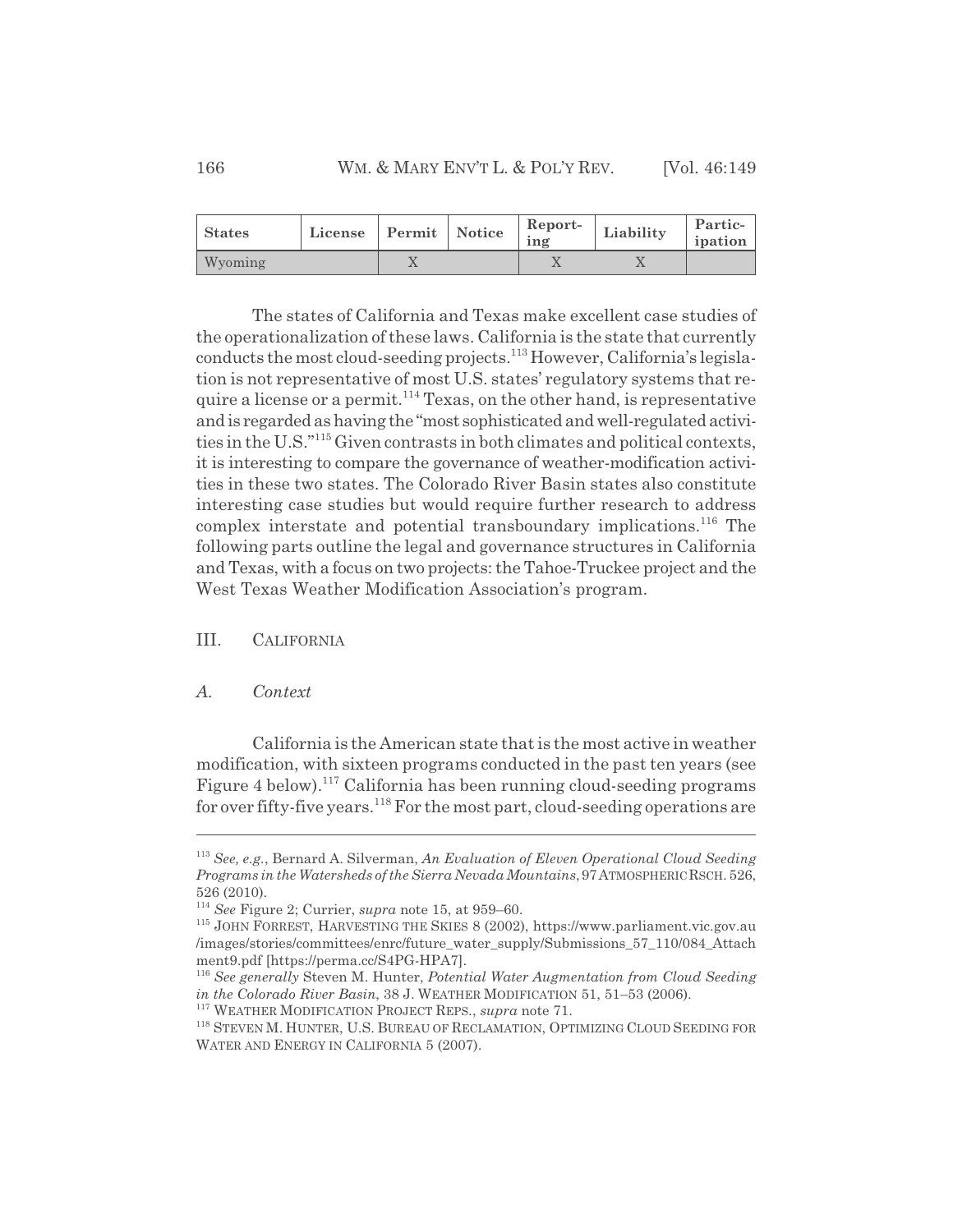conducted from ground-based generators located in the Sierra Nevada to augment snowfall for "hydroelectric power, agriculture, municipal and industrial needs, recreation, and endangered species habitat."119 In past decades, California has suffered from serious droughts that significantly compromised its water security.120 The Department of Water Resources ("DWR") is now considering precipitation enhancement to offset some of the snowpack loss expected from climate change and potentially delay forest fire seasons.<sup>121</sup> Cloud seeding is used to secure water supply in anticipation of drought (adaptation) and to generate hydroelectricity, thereby decreasing reliance on fossil fuels (mitigation).<sup>122</sup> All of the Californian projects are conducted by municipalities and water utilities to increase water supply or energy production.<sup>123</sup> Cloud seeding is considered more effective in Northern California due to its cooler climate, so most Californian projects take place in the Sierra Nevada, including two major projects at the border with Nevada (see map below).<sup>124</sup>

<sup>119</sup> *Id.* at 1.

<sup>&</sup>lt;sup>120</sup> See generally ALI MIRCHI ET AL., CLIMATE CHANGE IMPACTS ON CALIFORNIA'S WATER RESOURCES 301–19 (Kurt Schwabe et al. eds., 2013).

<sup>121</sup> CAL. DEP'T WATER RES., *supra* note 28, at 9.

<sup>&</sup>lt;sup>122</sup> For more information on adaptation and mitigation, see INTERGOVERNMENTAL PANEL ON CLIMATE CHANGE, RENEWABLE ENERGY SOURCES AND CLIMATE CHANGE MITIGATION SUMMARY FOR POLICY MAKERS AND TECHNICAL SUMMARY, at 44, 86–87 (Leonidas O. Girardin & Mattia Romani eds., 2011).

<sup>123</sup> CAL. DEP'T WATER RES., *supra* note 28, at 8.

<sup>&</sup>lt;sup>124</sup> CAL. DEP'T WATER RES., PRECIPITATION ENHANCEMENT A RESOURCE MANAGEMENT STRA-TEGY OF THE CALIFORNIA WATER PAN 2 (2016), https://cawaterlibrary.net/wp-content/up loads/2016/07/CWP-RMS-Ch-10-Precipitation\_Enhancement\_July2016.pdf [https://perma .cc/38YC-RT59].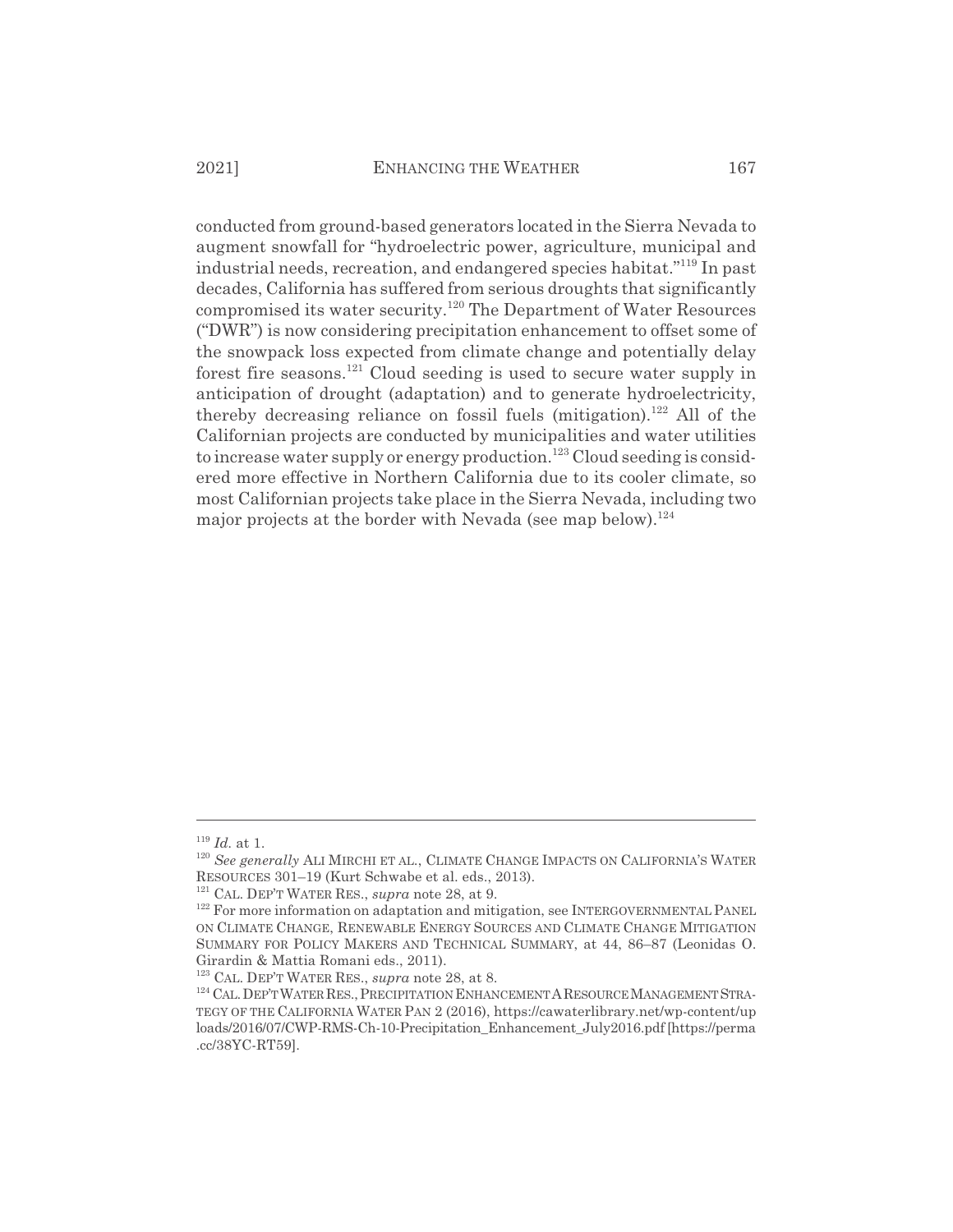# **Figure 1—Weather Modification Target Areas in California in 2011**<sup>125</sup>



<sup>&</sup>lt;sup>125</sup> *Id.* at 2 fig.1. This image was reproduced with the permission of the California Department of Water Resources.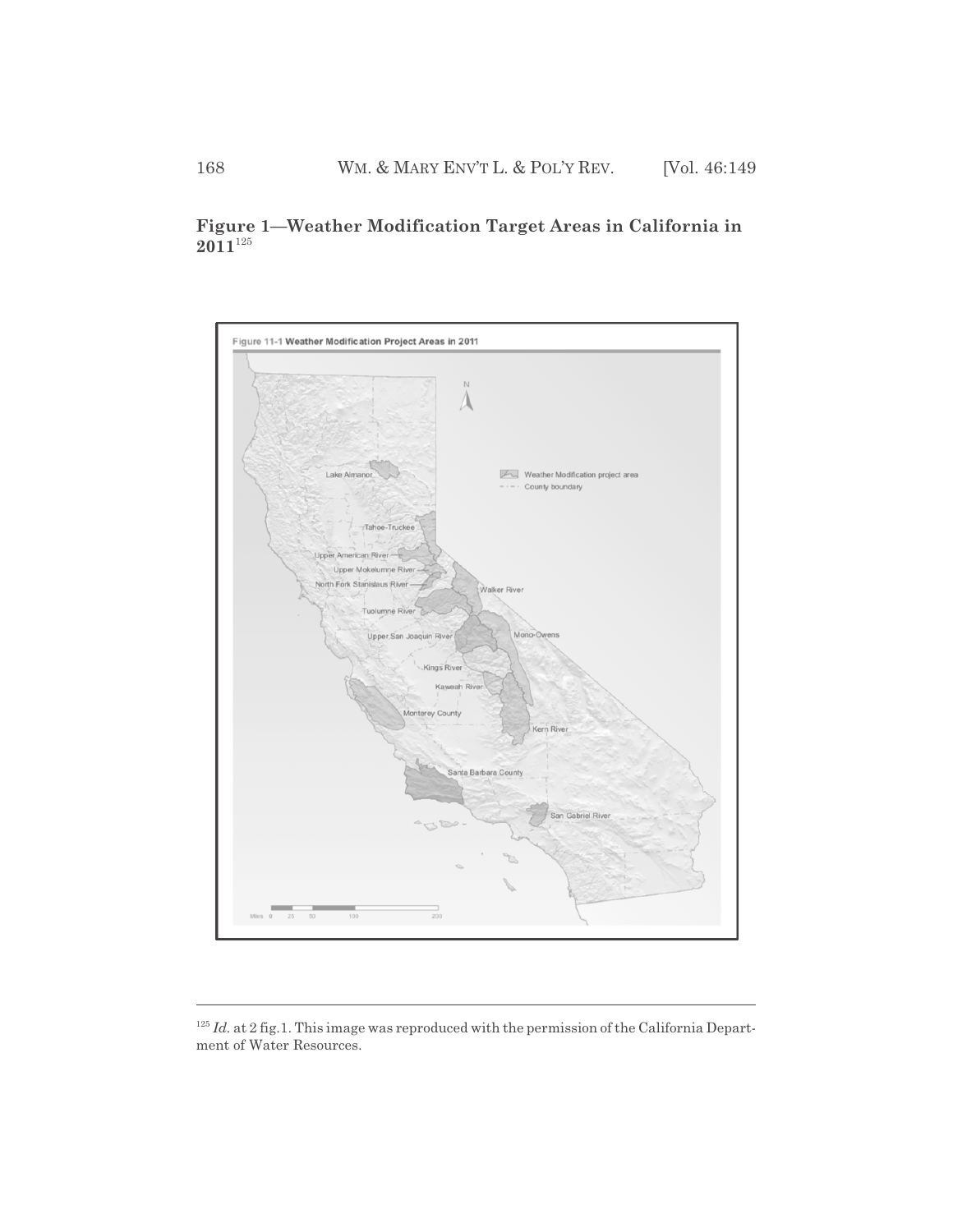#### *B. Legislation*

California was one of the first states to legislate on weather modification in 1951, requiring licenses for operators and permits for projects.<sup>126</sup> The California legislature then gave local agencies the authority to conduct weather modification activities in the following terms:

> Any county, city, city and county, district, authority or other public corporation or agency which has the power to produce, conserve, control or supply water for beneficial purposes shall have the power to engage in practices designed to produce, induce, increase or control rainfall or other precipitation for the general benefit of the territory within it.<sup>127</sup>

In 1978, California passed a new law making the license/permit system discretionary.128 However, in 1982–83, the state terminated support to the Weather Resources Management program, leaving the DWR with no other funds than permit and license fees to administer the program.<sup>129</sup> Roos considers this decision a de facto deregulation.<sup>130</sup> Indeed, the DWR attempted to increase the fees in order to increase its budget, but eventually, the regulations were rejected and the DWR repealed the weather modification law.131 The new California Weather Resources Management Act of 1984 further deregulated state control over weather modification.<sup>132</sup>

The California Weather Resources Management Act does not expressly use the term "weather modification" but instead refers to "weather resources management," which is defined as "attempting to produce by physical means any of the following: cloud water conversion, light adjustment, or weather hazard suppression."<sup>133</sup> Although the terminology is slightly different, the technologies regulated under these provisions are essentially the same. Most provisions from the 1978 law have been repealed, but project operators are still required to file with the DWR, publish

<sup>126</sup> Stark, *supra* note 14, at 709.

<sup>&</sup>lt;sup>127</sup> CAL. GOV'T CODE § 53063 (West 1955).

<sup>128</sup> Maurice Roos, *De Facto Deregulation of Weather Modification in California*, 15 J. WEATHER MODIFICATION 74, 74 (1983).

<sup>129</sup> Maurice Roos, *How California Handled Two Weather Modification Permit Applications from Nevada, an Adjoining State*, 18 J. WEATHER MODIFICATION 127, 127 (1986).

<sup>130</sup> Roos, *supra* note 128, at 74.

<sup>131</sup> *Id.*

<sup>132</sup> *Id. See also* Maurice Roos, *Status of Weather Modification Regulation in California*,

<sup>17</sup> J. WEATHER MODIFICATION 71, 71 (1985).

<sup>&</sup>lt;sup>133</sup> CAL. WATER CODE § 402 (West 1984).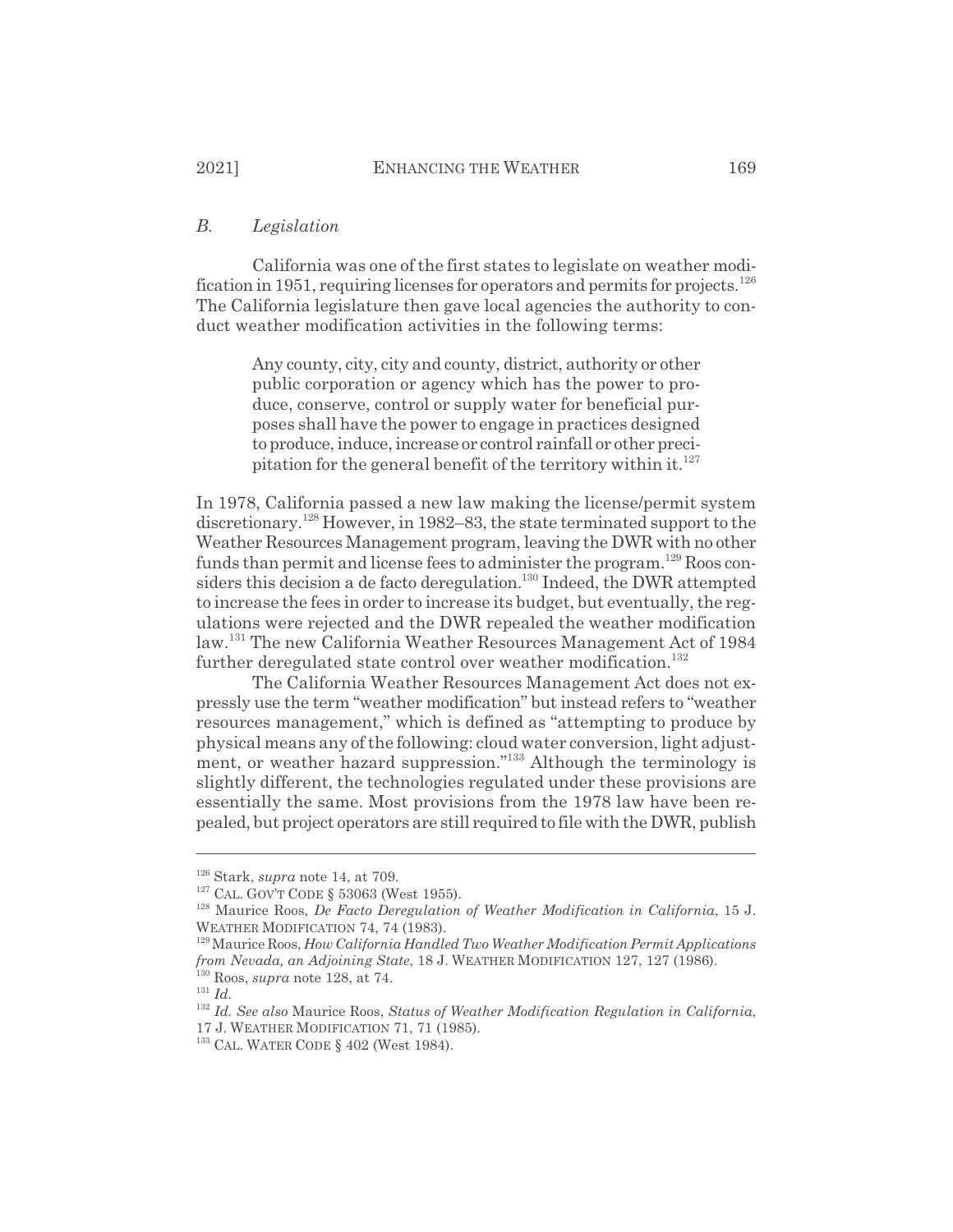a notice of intention in a newspaper having a general circulation, and send it to the board of supervisors within affected counties.<sup>134</sup> The operator must also keep records of operations and submit a report to the DWR on the evaluation of the project results at least once every two years for ongoing projects, or within a year of the termination of a project.<sup>135</sup> However, nothing in the law specifies what information the notice of intention or the report must contain.136 The DWR used to compile Reports on Weather Modification Operations in California,<sup>137</sup> but the new reporting mechanism does not provide for public access to information.

Public agencies involved in weather modification projects must comply with the California Environmental Quality Act ("CEQA")<sup>138</sup> and the CEQA guidelines,<sup>139</sup> especially those related to Environmental Impact Assessments (generally referred to as "EIA").<sup>140</sup> CEQA provisions are fairly detailed and require the public agency with primary responsibility for a proposed project to prepare an Environmental Impact Report ("EIR").<sup>141</sup> If, in the initial study, the lead agency finds no substantial evidence that the proposed project may cause a significant impact on the environment, it can file a negative declaration or mitigated negative declaration.<sup>142</sup> A negative declaration is adopted when there is no substantial evidence that a project may have a significant environmental impact, and a mitigated negative declaration when there may be significant environmental impacts that can be mitigated.<sup>143</sup> In those cases, the agency in charge of the project is not required to conduct a full EIR.<sup>144</sup> A few weather modification projects in California have required a full EIR, back in the  $1990s$ ,  $145$ but more recent projects have only required a negative declaration or mitigated negative declaration.<sup>146</sup> Private projects, however, are only

<sup>140</sup> *Id.*

<sup>143</sup> *Id.*

<sup>&</sup>lt;sup>134</sup> CAL. WATER CODE §§ 410-412 (West 1984).

<sup>&</sup>lt;sup>135</sup> CAL. WATER CODE § 420 (West 1984).

<sup>136</sup> Roos, *supra* note 132, at 71.

<sup>&</sup>lt;sup>137</sup> See, e.g., CAL. DEP'T WATER RES., REPORT ON WEATHER MODIFICATION OPERATIONS IN CALIFORNIA, JULY 1952–JUNE 1956 (1957), cited in Stark, *supra* note 14, at 710.

<sup>138</sup> CAL. PUB. RES. CODE §§ 21000–21177 (West 2009).

<sup>139</sup> CAL. CODE REGS. tit. 14, §§ 15000–15387 (2009).

<sup>141</sup> CAL. PUB. RES. CODE § 21061 (West 2009).

<sup>142</sup> CAL. PUB. RES. CODE §§ 21064–21064.5 (West 2009).

<sup>144</sup> CAL. CODE REGS. tit. 14, § 15371.

<sup>&</sup>lt;sup>145</sup> See, e.g., U.S. DEP'T AGRIC. & CAL. DEP'T WATER RES., JOINT ENVIRONMENTAL IMPACT STATEMENT ENVIRONMENTAL IMPACT REPORT: PROTOTYPE PROJECT TO AUGMENT SNOW-PACK BY CLOUDSEEDING USING GROUND BASED DISPENSERS IN PLUMAS AND SIERRA COUNTIES (1990).

<sup>146</sup> *See, e.g.*, CNTY. L.A. DEP'T PUB. WORKS, CNTY L.A. WEATHER MODIFICATION PROJECT,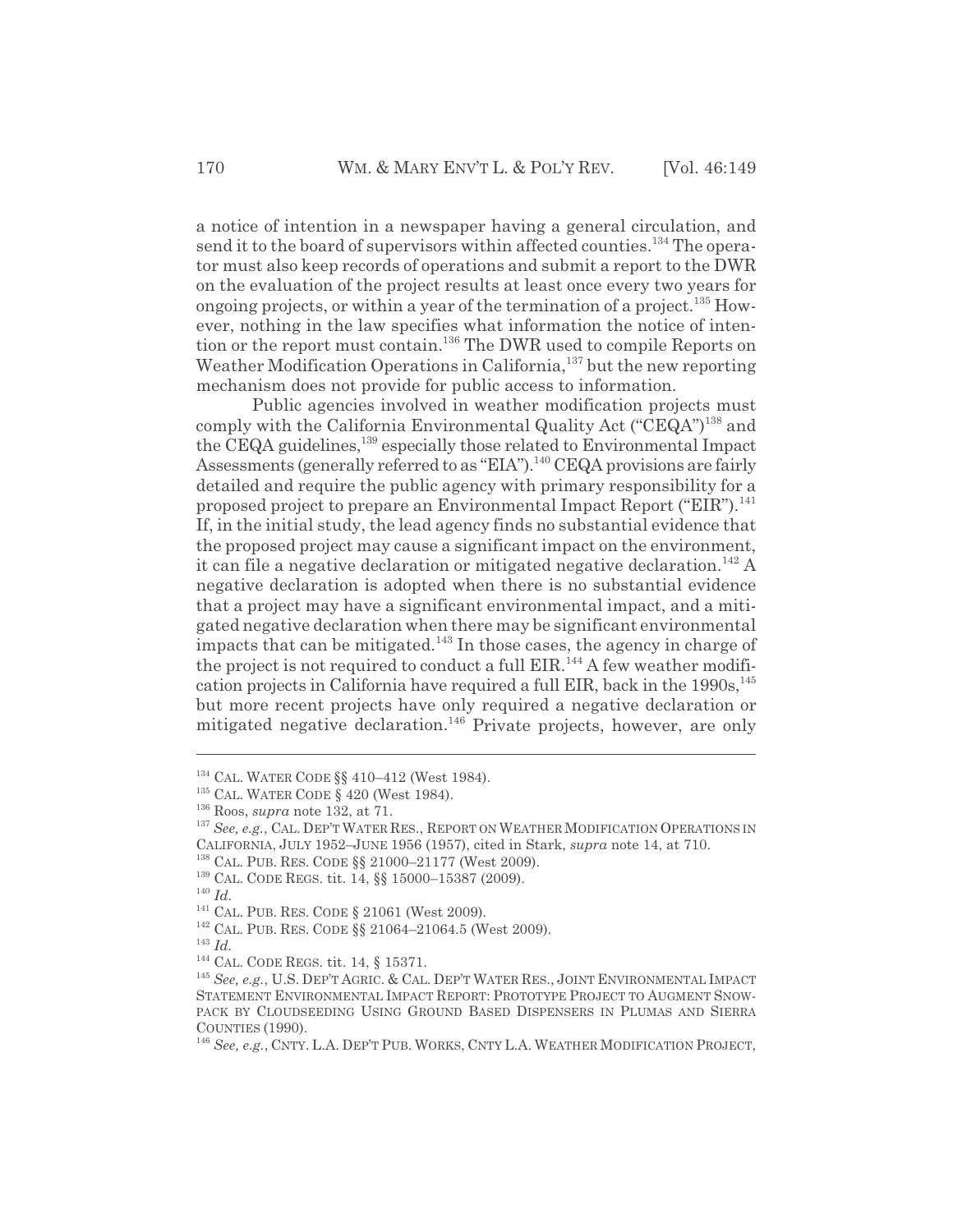subject to CEQA requirements if the action includes governmental participation, financing, or approval.147 Thus, CEQA requirements do not apply to all cloud-seeding projects.

### *C. Litigation*

There have been two reported cloud seeding judicial decisions in California.148 In 1955, a severe storm caused a flood that was particularly severe in Yuba City: flood levees burst, killing thirty-seven people and damaging thousands of homes.<sup>149</sup> Pacific General & Electric (" $P G \& E$ ") had been conducting cloud seeding in nearby areas, but the public had not been informed of the ongoing operations.<sup>150</sup> PG&E had foreseen the severity of the storm and suspended cloud-seeding operations three days before the flood.151 The 170 plaintiffs sued PG&E and their operator for negligence and strict liability for ultrahazardous activities, as well as the State of California for negligence in the design, construction, and maintenance of the levee system.<sup>152</sup> The court held that the plaintiffs failed in their burden of proof to demonstrate that the cloud-seeding operations had contributed to the disaster.<sup>153</sup> They lost against the cloud seeders but won against the State for inverse condemnation (just compensation for the taking of their private property).<sup>154</sup> In another case, a cloud-seeding operation conducted by the County of Los Angeles' Flood Control District allegedly caused a flood that destroyed a church's property.<sup>155</sup> Following the flood, the County enacted a temporary flood-zoning ordinance that depreciated the value of the church's land.156 The church sued the County in inverse condemnation and tort liability for the cloud-seeding activities.

FINAL MITIGATED NEGATIVE DECLARATION (2009); SAN LUIS OBISPO CNTY. FLOOD CON-TROL AND WATER CONSERVATION DIST. Res. 2019-233 (2019).

<sup>147</sup> CAL. CODE REGS. tit. 14, §§ 15002(c), 15378(a)(2) (2009).

<sup>148</sup> *See, e.g.*, Adams v. California, 176 F. Supp. 456, 457 (N.D. Cal. 1959); First English Evangelical Lutheran Church of Glendale v. Cnty. of L.A., 482 U.S. 304,308 (1987).

<sup>149</sup> *See generally* Dean E. Mann, *The Yuba City Flood: A Case Study of Weather Modification Litigation*, 49 BULL. AM. METEOROLOGICAL SOC'Y 690, 691 (1968).

<sup>150</sup> *Id.* at 690, 692, 694.

 $^{151}$   $\emph{Id.}$  at 694.

<sup>152</sup> *Id.* at 690, 709.

<sup>153</sup> *Adams*, 176 F. Supp. at 458.

<sup>154</sup> Mann, *supra* note 149, at 690, 709.

<sup>155</sup> First English Evangelical Lutheran Church of Glendale v. Cnty. of L.A., 482 U.S. 304, 308 (1987).

<sup>156</sup> *Id.* at 304.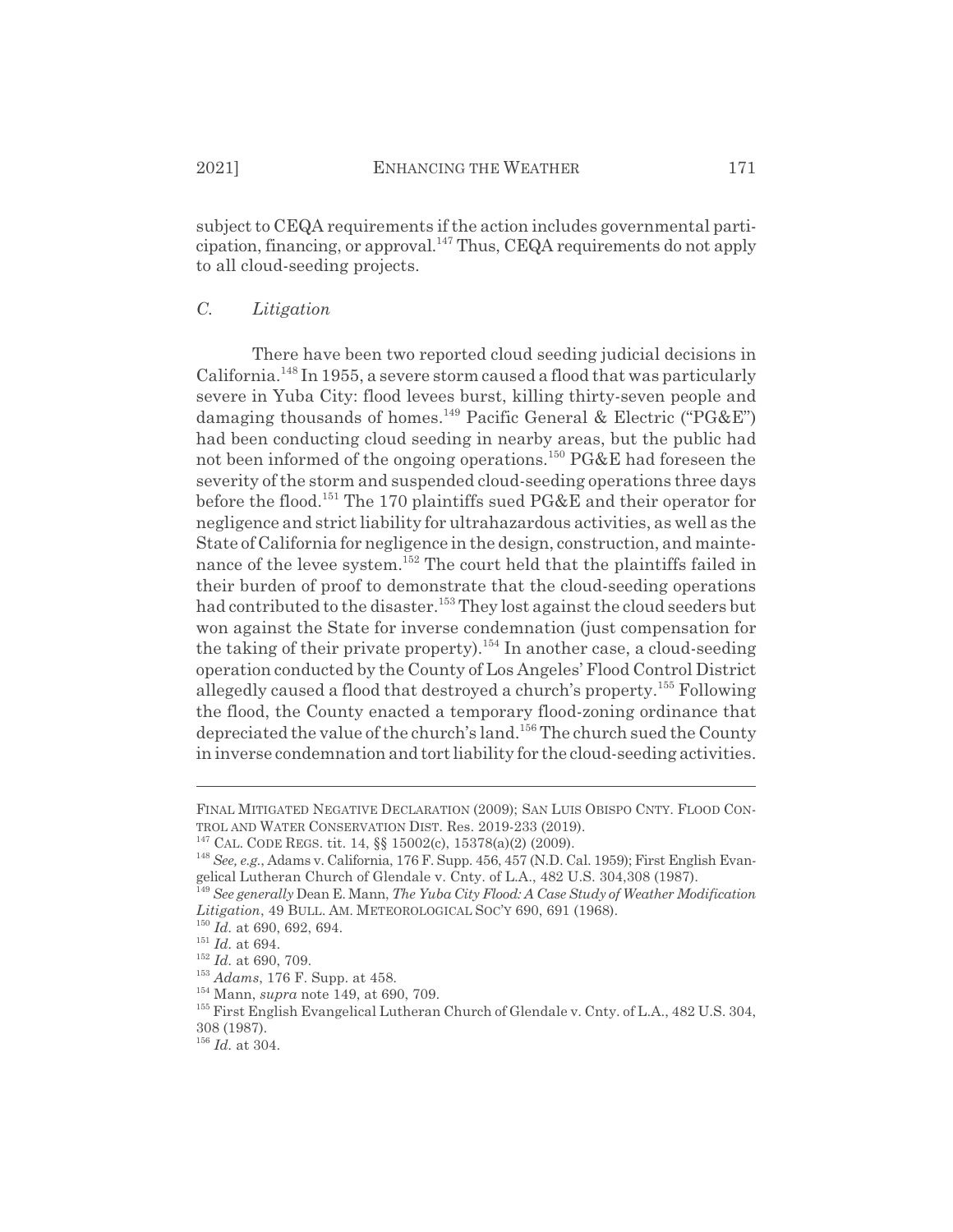The U.S. Supreme Court granted the defense a motion for nonsuit on the account of strict liability for cloud seeding.<sup>157</sup> The Court further held that there was no valid claim of compensable taking for cloud seeding, but the case did not address liability for negligence or trespass,<sup>158</sup> nor did it address strict liability.159 Accordingly, liability regimes for cloud seeding under California law remain unclear.

#### *D. Projects*

Cloud seeding is now part of the state's Integrated Regional Water Management.<sup>160</sup> In 2013, the DWR's Water Plan estimated that the combined cloud-seeding projects had increased runoff up to four hundred thousand acre-feet annually (or four percent).<sup>161</sup> Cloud-seeding programs are sponsored and operated by different actors. One project has long been funded and operated by the public sector (e.g., Sacramento Municipal Utility District), and some entirely by the private sector (e.g., PG&E). Most projects, however, are sponsored by local public entities (water districts, cities, and counties), which contract with private operators to run their cloud-seeding activities (see table below). Four companies work alone or jointly on the different projects: Atmospheric Inc. ("AI"), RHS Consulting ("RHS"), North American Weather Consultants ("NAWC") and Weather Modification Inc. ("WMI"), the "world's largest private aerial cloud-seeding company."162 Finally, two projects are conducted by the Nevada-based Desert Research Institute ("DRI"), a non-profit organization that conducts cloud-seeding operations for partner agencies at the local, state, and federal levels.163 The following section examines in more detail the Tahoe-Truckee project, conducted by DRI in California for the benefit of Nevada.

<sup>157</sup> Ray Jay Davis, *Atmospheric Water Resources Development and International Law*, NAT. RES. J. 11, 35 (1991).

<sup>158</sup> *First English Evangelical Lutheran Church of Glendale*, 482 U.S. at 313.

 $^{159}$   $\emph{Id.}$  at 309–10.

<sup>&</sup>lt;sup>160</sup> "Operational funding support for new projects may be available through the IRWM program." CAL. DEP'T WATER RES., *supra* note 28, at 12.

<sup>161</sup> CAL. DEP'T WATER RES., *supra* note 28, at 8.

<sup>162</sup> Amanda Little, *Weather on Demand: Making It Rain Is Now a Global Business*, BLOOM-BERG BUSINESSWEEK (Oct. 28, 2015), https://www.bloomberg.com/features/2015-cloud -seeding-india/ [https://perma.cc/DG6H-68LW].

<sup>163</sup> *Cloud Seeding Program*, DRI, https://www.dri.edu/cloud-seeding-program/ [https:// perma.cc/AA8F-8CR6] (last visited Oct. 14, 2021).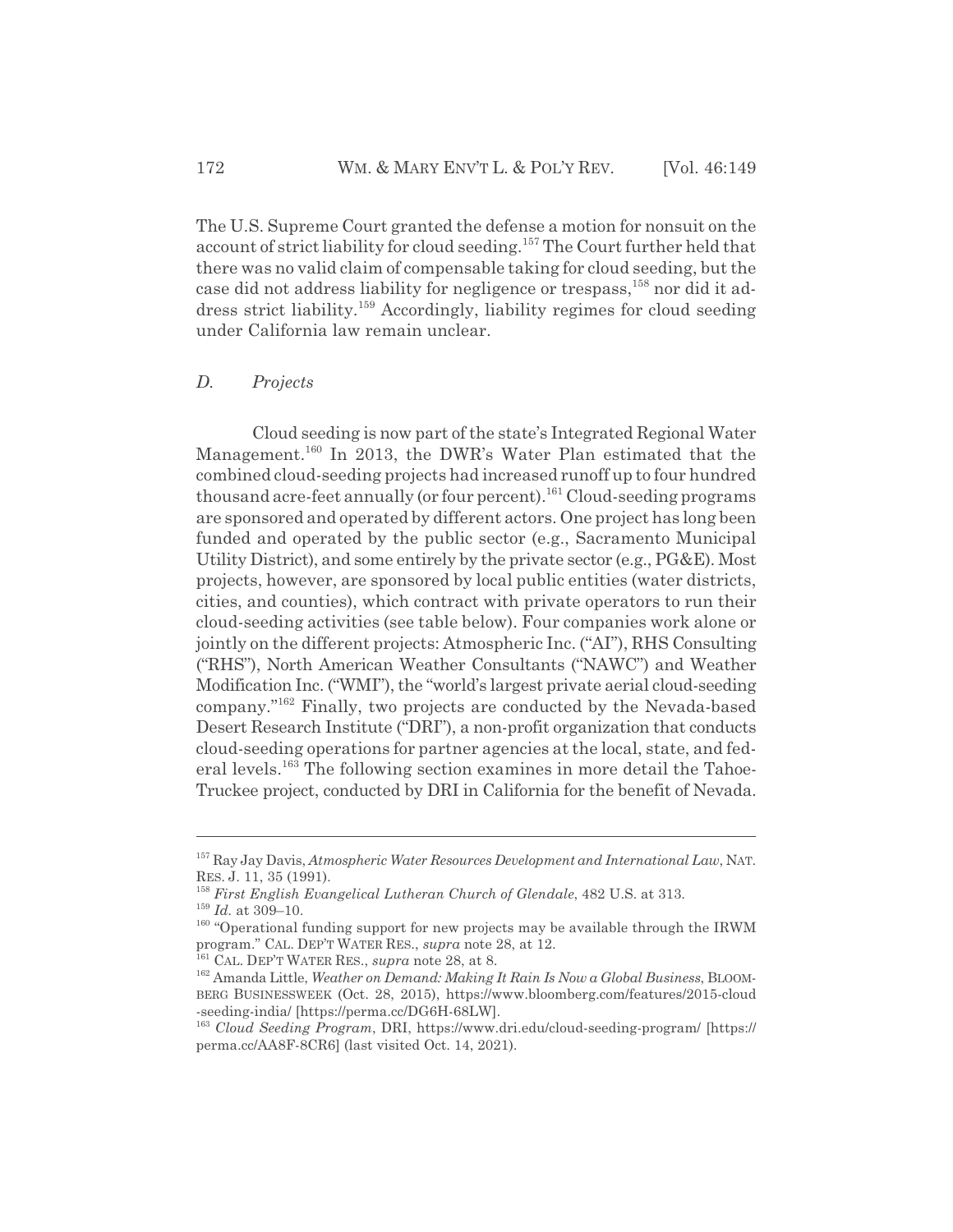TABLE 3—SPONSORS AND OPERATORS OF THE DIFFERENT CLOUD-SEEDING PROJECTS IN CALIFORNIA (IN THE LAST TEN YEARS)<sup>164</sup>

| Project                                                                  | Years            | Sponsor                                                      | Operator         | <b>EIA</b> |
|--------------------------------------------------------------------------|------------------|--------------------------------------------------------------|------------------|------------|
| <b>Upper Tuolumne</b><br><b>River Weather</b><br>Modification<br>Project | $1991 -$<br>2019 | Turlock and<br>Modesto<br>Irrigation<br>Districts            | AI, WMI          | Yes        |
| Mokelumne                                                                | $1954-$<br>2018  | Pacific Gas &<br>Electric Com-<br>pany (PG&E)                | PG&E             | Yes        |
| Kings River                                                              | $1955 -$<br>2018 | Kings River<br>Conservation<br>District                      | AI, NAWC         | N/I        |
| <b>Upper American</b><br><b>River Project</b>                            | 1969-<br>2020    | Sacramento<br>Municipal<br><b>Utility District</b><br>(SMUD) | <b>WMI</b>       | Yes        |
| Lake Almanor                                                             | $1954 -$<br>2017 | Pacific Gas &<br>Electric<br>Company                         | PG&E             | N/I        |
| Upper San<br>Joaquin Cloud<br>Seeding<br>Program                         | $1951 -$<br>2017 | Southern<br>California<br>Edison<br>Company                  | NAWC,<br>AI, RHS | N/I        |
| Kaweah River<br>Project                                                  | $1976-$<br>2016  | <b>Kaweah Delta</b><br>Water<br>Conservation<br>District     | AI               | N/I        |

<sup>164</sup> Table made following a review of National Oceanic and Atmospheric Administration ("NOAA") Weather Modification Project Reports. *See* WEATHER MODIFICATION PROJECT REPS., *supra* note 71; Silverman, *supra* note 113, at 526–39.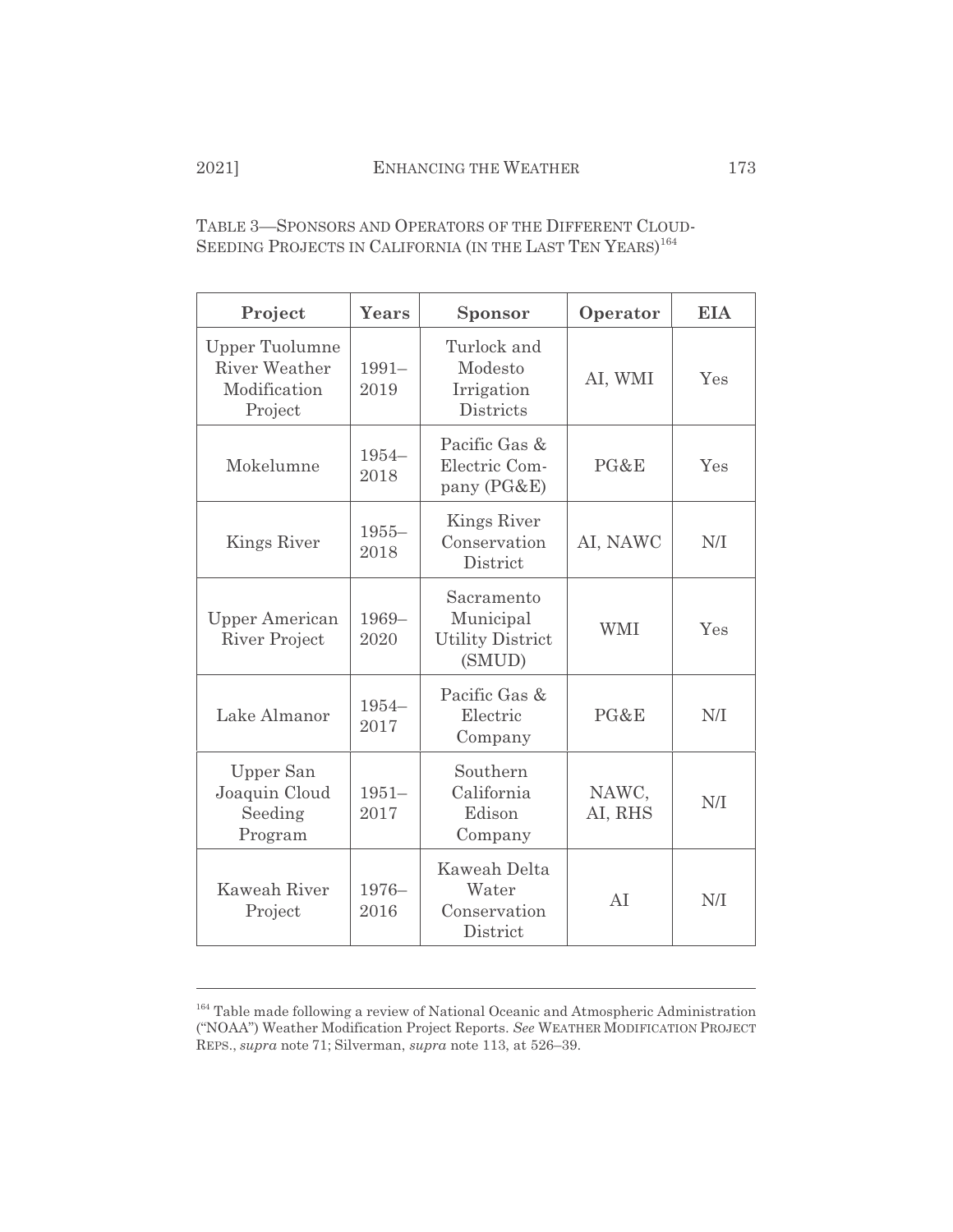| Project                                          | <b>Years</b>     | <b>Sponsor</b>                                                   | Operator    | <b>EIA</b>     |
|--------------------------------------------------|------------------|------------------------------------------------------------------|-------------|----------------|
| Kern River<br>Project                            | $1977-$<br>2016  | North Kern<br>Water Storage<br>District                          | AI, RHS     | N/I            |
| Stanislaus<br>Weather Modifi-<br>cation Program  | $2007 -$<br>2018 | Northern<br>California<br>Power Agency                           | <b>WMI</b>  | Yes            |
| San Gabriel<br>Mountains                         | $2015 -$<br>2016 | Los Angeles<br>County<br>Department of<br><b>Public Works</b>    | <b>NAWC</b> | Yes            |
| Santa Barbara<br>and San Luis<br>Obispo Counties | $2001 -$<br>2018 | Santa Barbara<br>County                                          | <b>NAWC</b> | Yes            |
| Pit River-<br>McCloud River                      | $2008 -$<br>2009 | Pacific Gas &<br>Electric<br>Company<br>(abandoned)              | PG&E        | N <sub>o</sub> |
| Tahoe-Truckee                                    | 1978-<br>2020    | Nevada State &<br>Western<br><b>Regional Water</b><br>Commission | <b>DRI</b>  | No             |
| Mono-Owens<br>(Eastern Sierra)                   | $1987-$          | Los Angeles<br>Department of<br>Water & Power                    | AI          | N/I            |
| <b>Walker River</b>                              | 1980-            | Desert<br>Research<br>Institute (DRI)                            | <b>DRI</b>  | Yes<br>(NEPA)  |
| Monterey<br>County                               | $2004 -$<br>2005 | Monterey<br>County                                               | AI          | N/I            |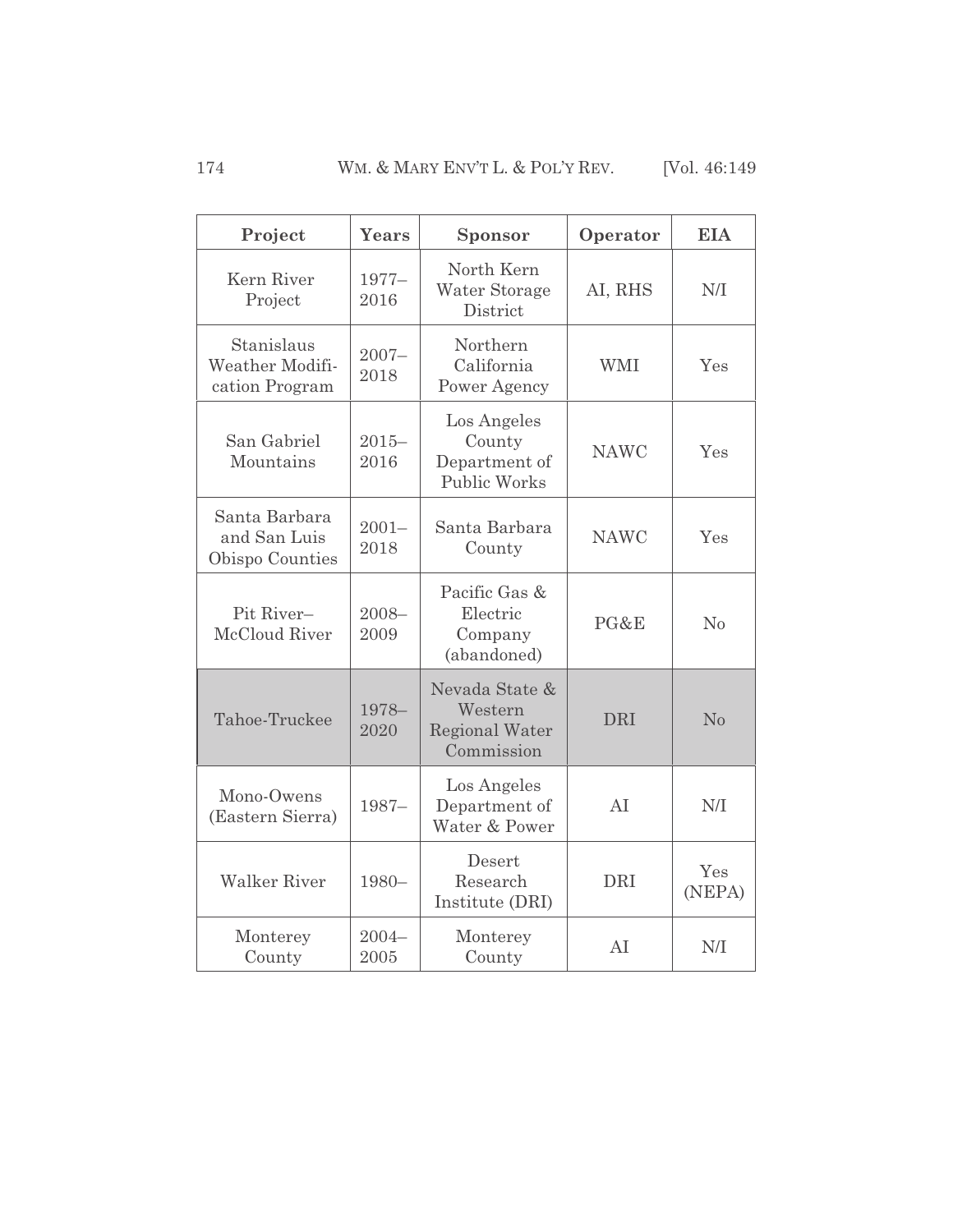#### 1. The Tahoe-Truckee Project

The Desert Research Institute has been conducting cloud-seeding experiments in the Tahoe-Truckee basin since the 1950s to increase freshwater supply in Nevada's reservoirs.<sup>165</sup> When the 1978 law passed, the DRI applied for a permit to conduct wintertime cloud seeding in the area.<sup>166</sup> Permits were to be granted automatically to existing projects that had been operated continuously for a period of ten years and an exemption was granted to the DRI in November 1979.<sup>167</sup> Because CEQA requirements do not apply to adjoining state agencies, the DRI was not considered a "public agency" under the California weather modification law, and therefore was not required to prepare an EIR.<sup>168</sup> Instead, the DWR was granted a functional equivalent process, originally designed for private applications, to replace the  $EIA.<sup>169</sup>$  When the 1984 law passed, no remaining legal requirements applied to the Tahoe-Truckee project.<sup>170</sup>

At that time, the USBR also became involved in weather-modification research in the Sierra Nevada under Project Skywater.<sup>171</sup> The 1977–87 Sierra Cooperative Pilot Project was conducted to investigate cloud seeding in the Sierra Nevada region of both California and Nevada.<sup>172</sup> Following a programmatic environmental impact statement, the USBR conducted a NEPA Environmental Assessment ("EA") for the Sierra Cooperative Pilot Project in 1981 which extended to parts of the Truckee-Carson River Basin.173 The EA provided for suspension criteria and notably stated that "the DRI will be contacted for assessment of flood potential for the Tahoe-Truckee Basin."174 It is the only mention to the DRI's project in the assessment.<sup>175</sup> More recently, the DRI obtained a federal grant from the

<sup>175</sup> *Id.*

<sup>165</sup> *See generally* J. A. Warburton et al., *Assessment of Seeding Effects in Snowpack Augmentation Programs: Ice Nucleation and Scavenging of Seeding Aerosols*, 34 J. APPLIED METEOROLOGY 121, 121–30 (1995).

<sup>166</sup> Roos, *supra* note 129, at 127–28.

<sup>&</sup>lt;sup>167</sup> Out of fourteen permits granted between 1978 and 1984, eight qualified for an exemption. *Id.* at 128.

<sup>168</sup> *Id.*

<sup>169</sup> *Id.*

<sup>170</sup> *See* CAL. WATER CODE §§ 400–401 (West 1984).

<sup>171</sup> *See generally* David W. Reynolds & Arnett S. Dennis, *A Review of the Sierra Cooperative Pilot Project*, 67 BULL. AM. METEOROLOGICAL SOC'Y. 513, 513–23 (1986).

<sup>172</sup> HUNTER, *supra* note 118, at 13.

<sup>&</sup>lt;sup>173</sup> EDWARD R. HARRIS, SIERRA COOPERATIVE PILOT PROJECT, ENVIRONMENTAL ASSESS-MENT AND FINDING OF NO SIGNIFICANT IMPACT iii–v (1981).

<sup>174</sup> *Id.* at 16.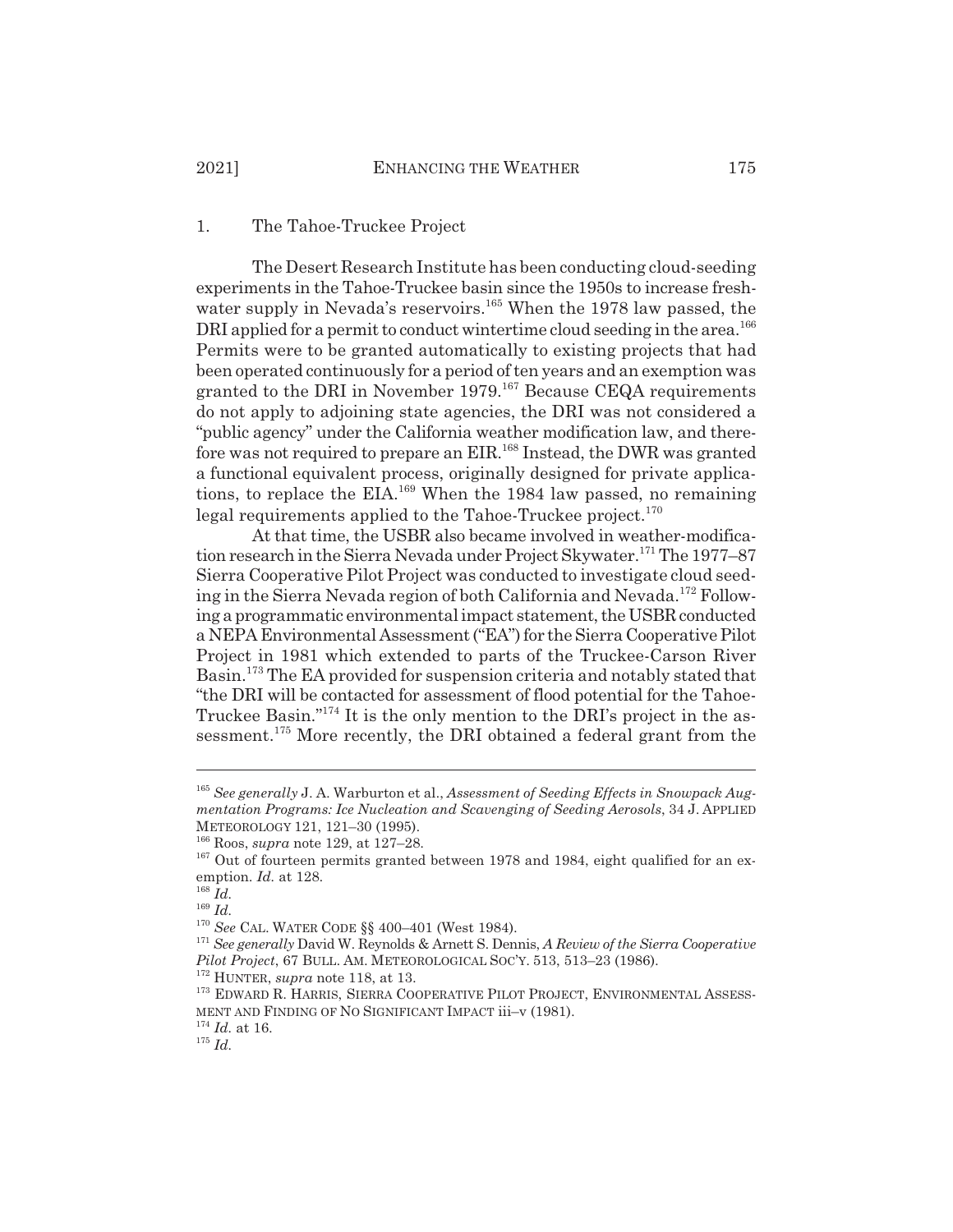USBR under the WDMP to evaluate cloud seeding in the Walker River Basin, with part of the project conducted over the Tahoe Basin.176 However, the author is not aware of any formal EIA conducted for the Tahoe-Truckee Basin project, although the DRI has offered to do so under state funding.<sup>177</sup>

The DRI has continued its cloud-seeding operations over the Tahoe-Truckee basin with the sponsor of various public entities.<sup>178</sup> Since 1994, the State of Nevada had contributed to the funding of the State of Nevada Cloud Seeding Program along with the Western Regional Water Commission ("WRWC") under the Regional Water Management Fund.<sup>179</sup> In 2009, however, the state cut funding to weather modification, threatening the future of the program.<sup>180</sup> The DRI requested support from the Truckee River Fund and the Truckee Meadows Water Authority, from year to year.<sup>181</sup> In 2018, the DRI secured new funding from the Nevada state legislature through the Northern Nevada Water Planning Commission, in partnership with the WRWC.<sup>182</sup> The DRI estimates that the project has created an additional fourteen thousand acre-feet of water a year over the last thirty years.183 The DRI has contracted with WMI for aircraft and equipment and, more recently, with private companies to develop "unmanned aerial systems," for drone-based cloud-seeding technologies.<sup>184</sup>

<sup>176</sup> CAL. DEP'T WATER RES., *supra* note 28, at 11.

If one or more EAs are required, DRI will submit a separate proposed budget to cover the costs for their preparation, which usually requires hiring an outside consultant to assist DRI in certain aspects of the assessment. Preparation of an EA costs between a few thousand dollars to as much as \$60,000.

MARC PITCHFORD, DRI, PROPOSAL AND SCOPE OF WORK CLOUD SEEDING PROJECT FOR THE STATE OF NEVADA FOR WY2016, at 2 (2014), http://dcnr.nv.gov/uploads/documents/State ConsortiumCloudSeedingProposal.pdf [https://perma.cc/6F2J-73D6].

<sup>178</sup> W.REGIONALWATERCOMM'N,STAFFREPORT (Oct. 11, 2018), http://www.wrwc.us/meet ings\_go\_here/files/2018-10-17/Item%209%20Cloud%20Seeding%202018-2019%20Staff% 20Report.pdf [https://perma.cc/P7BX-SZGW].

<sup>179</sup> *Id.*

<sup>180</sup> *Id.*

<sup>181</sup> *See, e.g.*, TRUCKEE RIVER FUND, CLOUD SEEDING PROJECT FOR TAHOE & TRUCKEE BASINS, GRANT #92, http://truckeeriverfund.org/projects/cloud-seeding-project-for-tahoe -truckee-basins/ [https://perma.cc/K4KU-8UDQ] (last visited Oct. 14, 2021).

<sup>182</sup> N. NEV. WATER PLANNING COMM'N, STAFF REPORT (Sept. 27, 2018), http://www.nnwpc .us/meetings\_go\_here/files/2018-10-03/Item%206%20Cloud%20Seed%20stf%20rpt%20jp .pdf [https://perma.cc/J69Q-E4HW].

<sup>183</sup> W. REGIONAL WATER COMM'N, *supra* note 178.

<sup>184</sup> UAS Editors, *UAS Project to Increase Snowpack in Nevada Mountains*, UAS VISION, https://www.uasvision.com/2016/02/12/uas-project-to-increase-snowpack-in-nevada-moun tains/ [https://perma.cc/AR3P-3BT7] (last visited Oct. 14, 2021).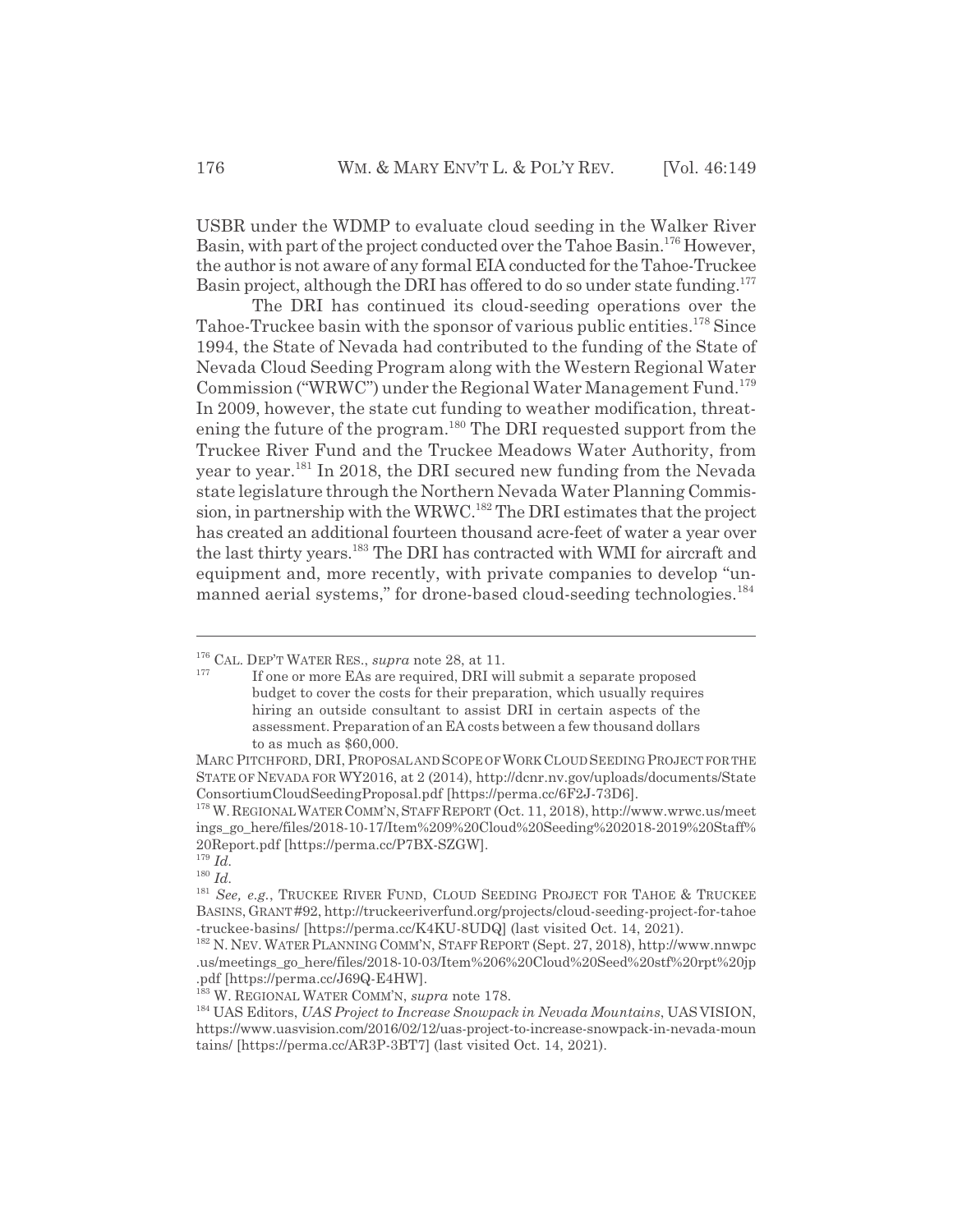



<sup>185</sup> *See Cloud Seeding Program*, *supra* note 163. This image was reproduced with the permission of DRI Cloud Seeding Program.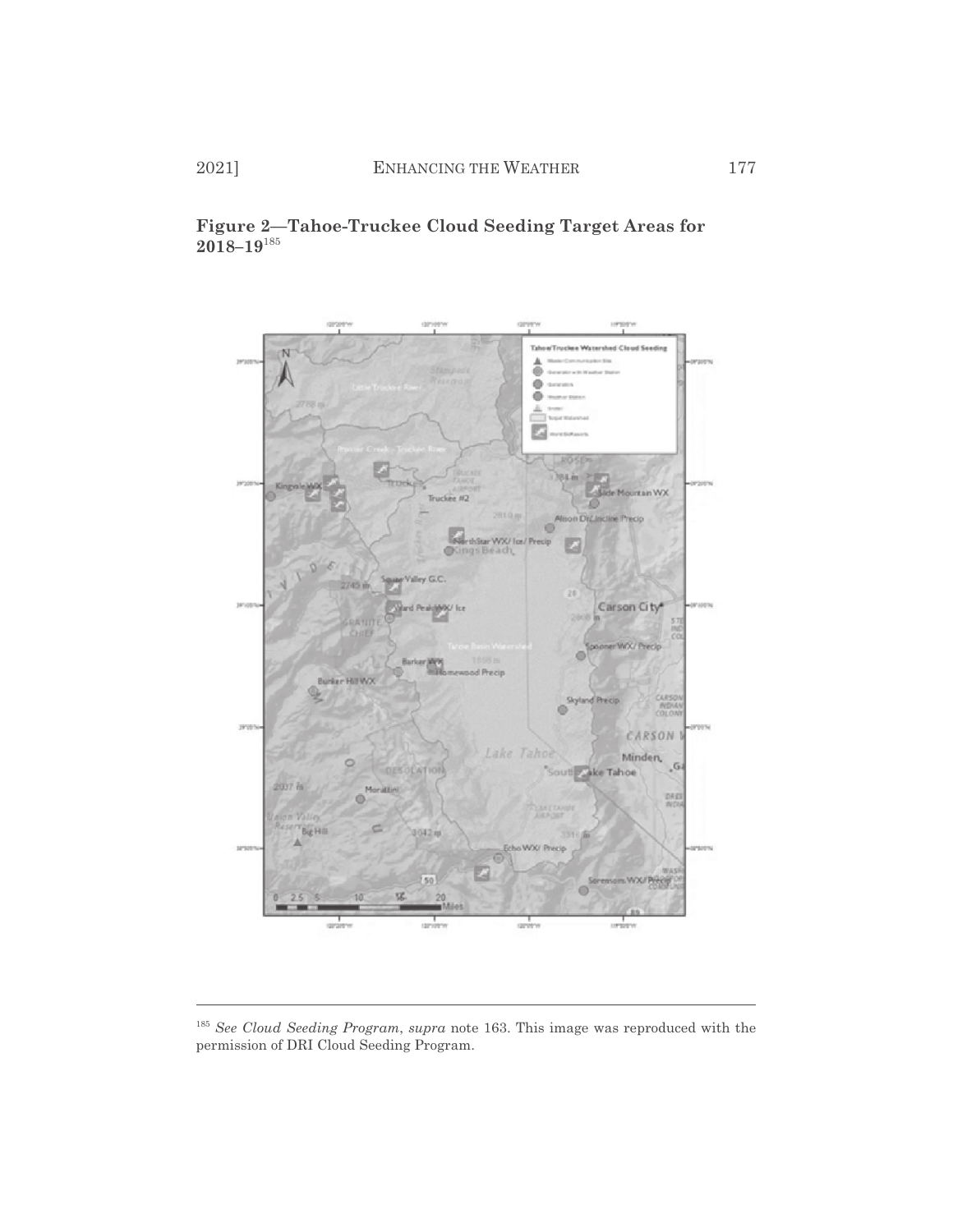Interestingly, the Tahoe-Truckee project mostly takes place in the territory of California, for the benefit of Nevada, as part of the Nevada State Cloud Seeding Program.<sup>186</sup> Under Nevada's weather modification law, the state Department of Conservation and Natural Resources ("DCNR") is responsible for overseeing weather-modification operations.187 The DCNR "shall utilize to the fullest possible extent the facilities and technical resources of the Desert Research Institute of the Nevada System of Higher Education."188 The law requires a permit and a license, but the DCNR can grant an exemption from license, permit, and liability requirements for "research and development and experiments by State and federal agencies, institutions of higher learning and bona fide nonprofit research organizations."189 It appears that, under Nevada law, the Tahoe-Truckee project is exempt from a license or permit, but it is unclear whether it is due to the DRI's status or because the project takes place in California territory. Moreover, the law does not regulate operations conducted in an adjoining state.<sup>190</sup> Thus, operations have continued in the Tahoe-Truckee River Basin, bypassing both states' environmental laws.191 In 1969, California and Nevada signed the Tahoe Regional Planning Compact administered by the Tahoe Regional Planning Agency.192 However, it appears that the Tahoe-Truckee cloud-seeding project is not regulated under the agreement.

- IV. TEXAS
- *A. Context*

The weather in Texas is characterized by its diversity, severity, and mutability.193 Due to climate change, Texas' mean temperatures have increased, and weather extremes have become more and more frequent.194 Recurrent episodes of drought have impacted surface and groundwater resources, and over the past twenty years, Texas has increasingly used weather modification for agricultural production and aquifer replenishment, especially in the arid and semi-arid areas of the

<sup>186</sup> N. NEV. WATER PLANNING COMM'N, *supra* note 182, at 2.

<sup>&</sup>lt;sup>187</sup> NEV. REV. STAT. ANN. § 544.030 (West 1961).

<sup>188</sup> *Id.* § 544.060.

<sup>189</sup> *Id.* § 544.130.

<sup>190</sup> *Id.*

<sup>191</sup> *See, e.g.*, Roos, *supra* note 128, at 74.

<sup>192</sup> Tahoe Regional Planning Compact, Pub. L. 96-551, 94 Stat. 3233 (1980).

<sup>193</sup> *See* GEORGE W. BOMAR, WEATHER IN TEXAS: THE ESSENTIAL HANDBOOK? 1–2 (2017).

<sup>&</sup>lt;sup>194</sup> *Id.* at 16–21 (discussing the effects of climate change on Texas' weather).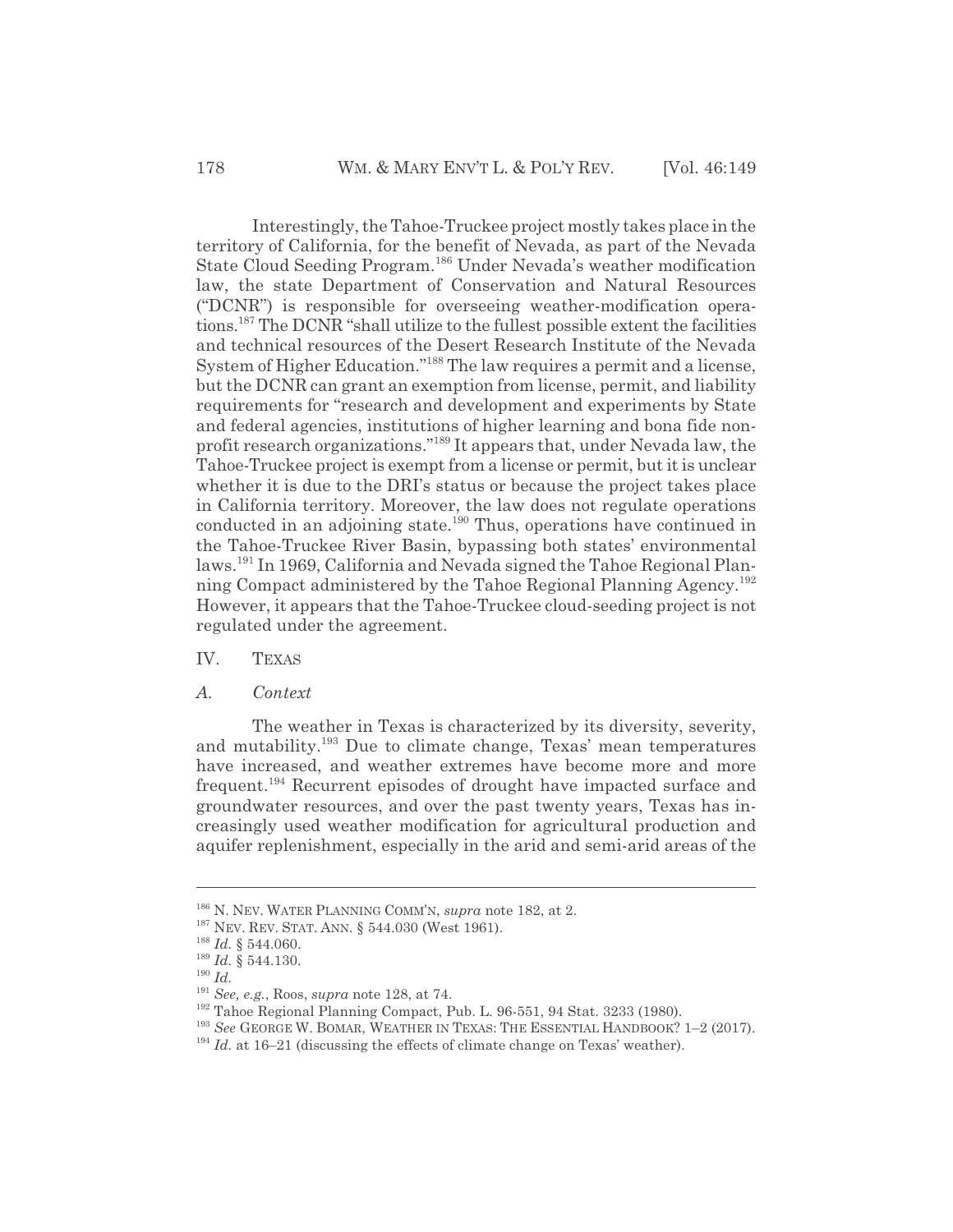state.<sup>195</sup> Unlike snowpack enhancement operations conducted in California, cloud seeding in Texas is targeted at summertime thunderstorms: silver iodide flares are mounted on aircraft and targeted at warm clouds during the growing season (April to October).<sup>196</sup> In recent years, Texas programs have also experimented with "dual seeding," a mix of both glaciogenic and hygroscopic materials (using calcium chloride or salt).<sup>197</sup> Parts of Texas also use cloud seeding for hail suppression, but the use of these techniques has been highly controversial amongst the scientific community as well as the public.<sup>198</sup> In 2019, there were only two hail suppression projects in Texas.199 Other techniques are being developed to stimulate rainfall in the region, such as cloud ionization for precipitation enhancement and reduction of air pollution responsible for rain suppression,<sup>200</sup> but their efficacy is still debated in the international scientific community.

There have been several federally funded projects in Texas.<sup>201</sup> These include the High Plains Cooperative Program ("HIPLEX") as part of Project Skywater, conducted between 1974–80 to evaluate the potential for cloud seeding in warm clouds.<sup>202</sup> Joint projects have also been conducted, with the 1986–94 Southwest Cooperative Program ("SWCP") between Texas and Oklahoma,<sup>203</sup> and the 1995–98 Texas Exercise in Augmenting Rainfall Through Cloud-Seeding Project ("TEXARC") (as part of NOAA's Federal-State AMP).<sup>204</sup> Since then, water districts and public associations composed of counties have sponsored and conducted cloudseeding operations (e.g., the Colorado River Municipal Water District

<sup>204</sup> *Id.* at 11.

<sup>195</sup> *Id.* at 215–24.

<sup>&</sup>lt;sup>196</sup> *Id.* at 215–24 (discussing weather modification in Texas).

<sup>197</sup> Arquímedes Ruiz Columbié et al., *Comments on Current Dual Cloud Seeding Operations in Texas*, 44 J. WEATHER MODIFICATION 96, 96–100 (2012).

<sup>198</sup> Richard Peterson, *Caprock Chronicles: West Texas Rainmaking and Hail Suppression*, LUBBOCKAVALANCHE-J.(Oct. 12, 2019, 12:04 AM), https://www.lubbockonline.com/news /20191012/caprock-chronicles-west-texas-rainmaking-and-hail-suppression [https://perma .cc/H9P2-TFN5].

<sup>&</sup>lt;sup>199</sup> TEX. DEP'T LICENSING & REGUL., STAFF REPORT (June 6, 2019), https://www.tdlr.texas .gov/weather/agendas/StaffReports060619.pdf [https://perma.cc/VD7V-5Z9S].

<sup>&</sup>lt;sup>200</sup> See generally PHILLIP KAUFFMAN & ARQUÍMEDES RUIZ-COLUMBIÉ, ARTIFICIAL AT-MOSPHERIC IONIZATION:APOTENTIAL WINDOW FOR WEATHER MODIFICATION 1, 4, *in 16th Conference on Planned and Inadvertent Weather Modification* (Jan. 2005).

 $^{201}$  Tex. Dep't Licensing & Regul., Harvesting the Texas Skies in 2020—A Summary OFRAIN ENHANCEMENTOPERATIONS IN TEXAS [hereinafter TDLR], https://www.tdlr.texas .gov/weather/summary.htm [https://perma.cc/23PN-YG8G] (last visited Oct. 14, 2021). 202 Bomar et al., *supra* note 95, at 10.

<sup>&</sup>lt;sup>203</sup> Sponsored by the Texas Water Commission, the USBR, the Colorado River Municipal Water District (Big Spring), and the City of San Angelo. *Id.* at 10.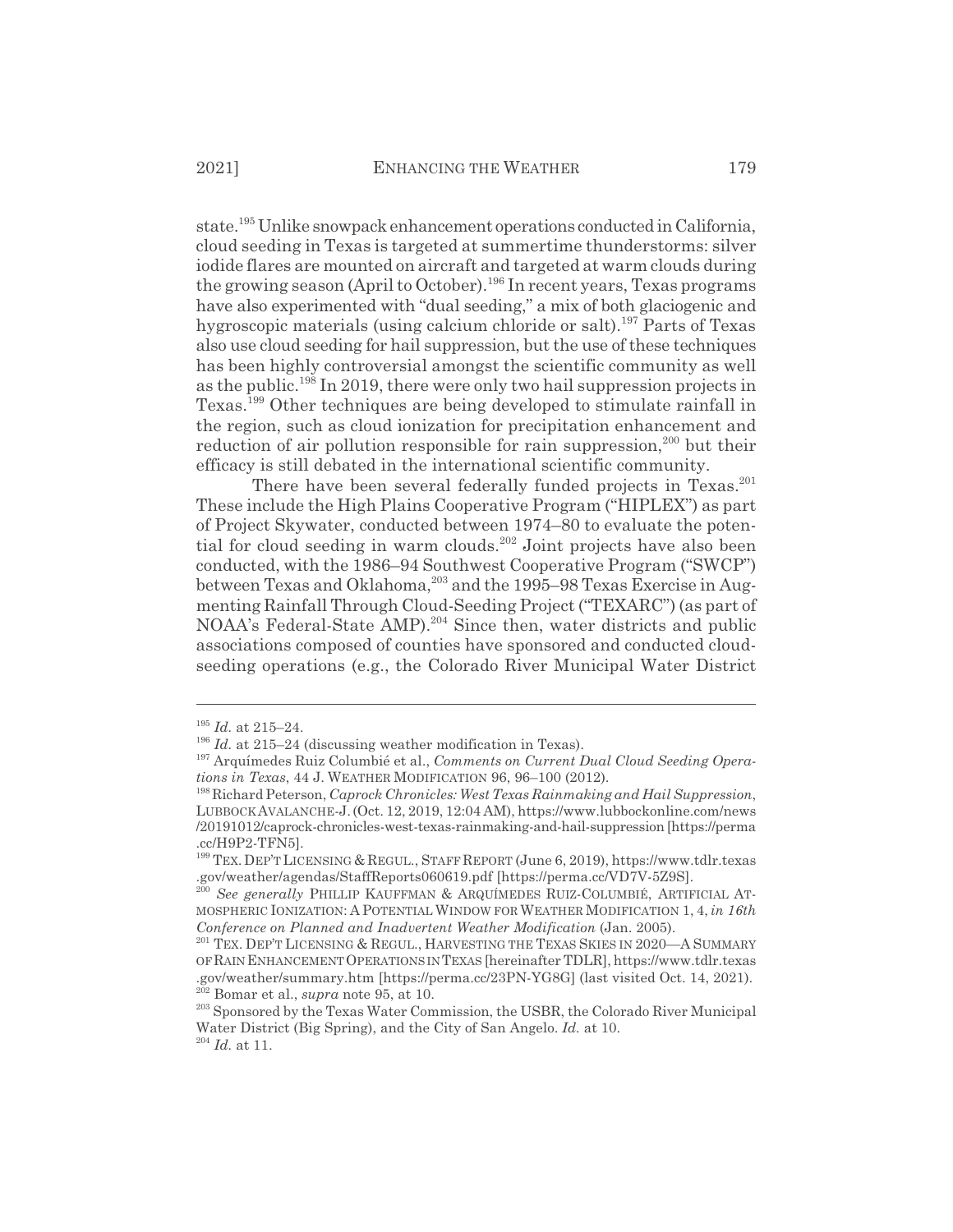was the first district to use cloud seeding in 1971).<sup>205</sup> It was not until 1995, and the termination of most federal projects, that Texas developed an interest in a state program and contracted with counties to develop cloud seeding.206 Today, counties continue to sponsor and operate cloudseeding activities through weather-modification associations, supported by taxpayer money.207 The West Texas Weather Modification Association ("WTWMA"), for instance, has been operating cloud seeding with its own aircraft, equipment, and personnel since 1998, and has been used as a prototype for the design of other Texas weather-modification programs.<sup>208</sup>

# **Figure 3—Texas Weather Modification Program as of 2018**<sup>209</sup>



<sup>205</sup> *Id.* at 12.

<sup>206</sup> *See* TDLR, *supra* note 201.

<sup>207</sup> Jack Manhire, *Unknowable Unknowns of Tax Reform: Wicked Systems, Cloud Seeding, and the Border Adjustment Tax*, TEXAS A&MUNIV.SCH.L.LEGALSTUD.RSCH.PAPER No. 17-19, at 3 (2017).

<sup>&</sup>lt;sup>208</sup> TEX. WEATHER MODIFICATION ASS'N, *About Us*, http://www.texasweathermodification .com/history.htm [https://perma.cc/3N5R-MTFT] (last visited Oct. 14, 2021).

<sup>&</sup>lt;sup>209</sup> TEX. DEP'T LICENSING & REGUL. ADVISORY COMM. ON WEATHER MODIFICATION, STAFF REPORT1 (2018), https://www.tdlr.texas.gov/weather/agendas/WXM%20111518%20Staff% 20Reports.pdf [https://perma.cc/2CXY-BYEA]. This image was reproduced with the permission of the Texas Department of Licensing and Regulation.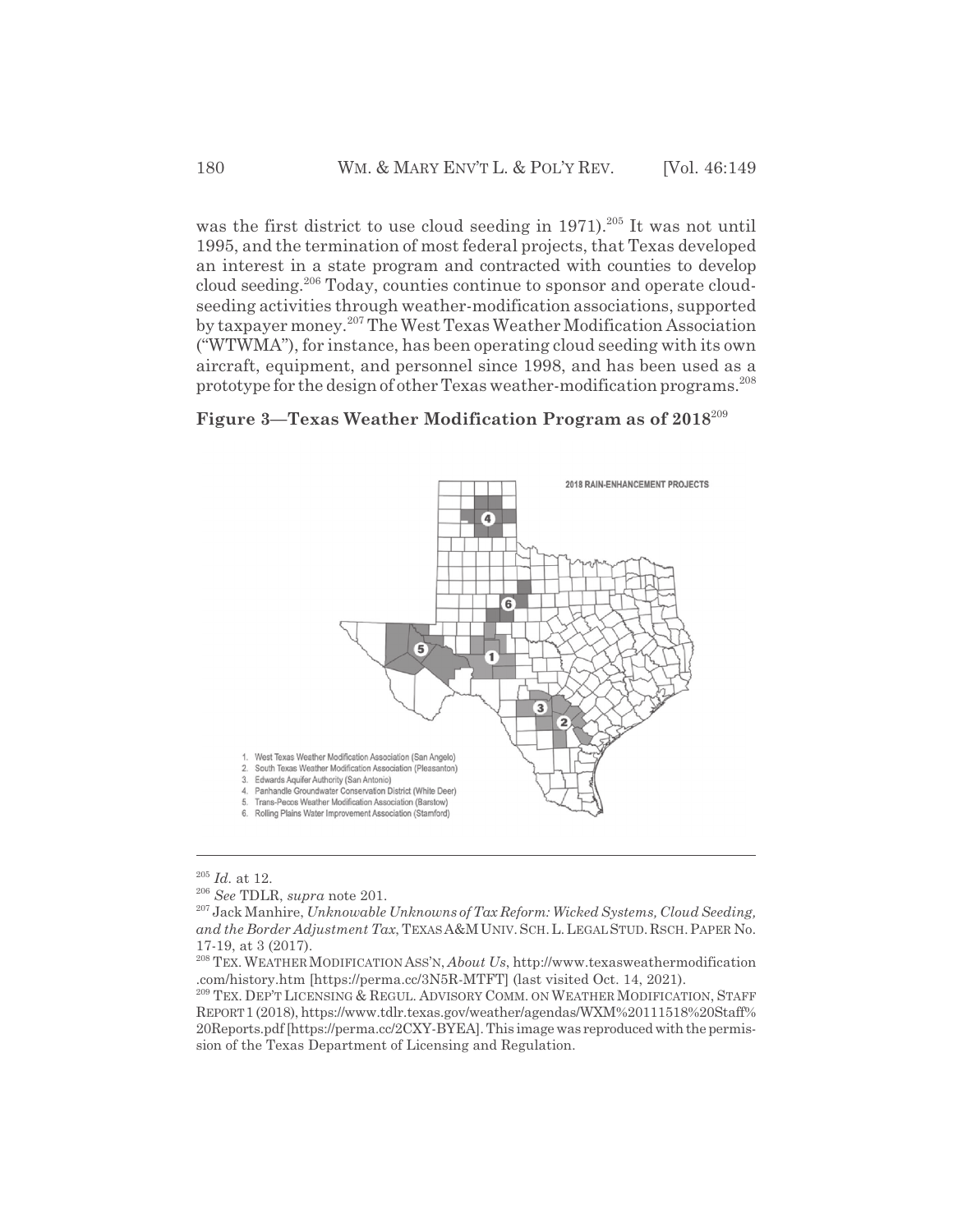# *B. Legislation*

The Texas Weather Modification Act of 1967 is one of the most sophisticated weather-modification laws in the United States. It was developed following a review of weather-modification governance in other states.<sup>210</sup> Originally part of the Texas Water Code, the law was long administered by the Texas Water Development Board.211 In 2003, the Texas legislature transferred the weather-modification program to the Texas Department of Licensing and Regulation ("TDLR").<sup>212</sup> The law is now part of the Agricultural Code and gives authority to the TDLR to administer the "weather modification and control program."213 It defines weather modification as "changing or controlling, or attempting to change or control, by artificial methods the natural development of atmospheric cloud forms or precipitation forms that occur in the troposphere."214 It requires licenses for operators and permits for projects, unless an exemption is granted.215 The state agency in charge, currently TDLR, develops rules to determine the conditions of the license and permit system. $216$ 

The one-year license requires the payment of a fee and proof of the operators' competence (i.e., degree in meteorology, physical science, or relevant experience). $^{217}$  A four-year permit is also granted for each program, upon payment of a permit fee, publication of a notice of intention, and proof of financial responsibility.218 License holders must keep record of operations and report in writing to the TDLR, which keeps reports open for public inspection, "or on a publicly-accessible website," since a 2019 amendment.<sup>219</sup> The law also created an Advisory Committee on Weather Modification ("the Committee"), which meets quarterly to review the

<sup>210</sup> INT'L CTR. ARID & SEMI-ARID LAND STUD.: TEX. TECH UNIV., WEATHER MODIFICATION STUDIES 40–41, 47 (Donald Haragan ed., 1974).

<sup>211</sup> Rodney Gerik, *Legal Aspects of Weather Modification in Texas*, 25 BAYLOR L.REV. 501, 506 (1973).

<sup>&</sup>lt;sup>212</sup> S. 1175, 77th Leg., Reg. Sess. (Tex. 2001). It was transferred to the Texas Department of Agriculture that assumed sponsorship up until 1997, and to the Natural Resource Conservation Commission until 2001.

<sup>213</sup> *See, e.g.*, TEX. DEP'T LICENSING & REGUL., *Weather Modification*, https://www.tdlr.texas .gov/weather/weathermod.htm [https://perma.cc/MZV6-E2QB] (last visited Oct. 14, 2021).  $^{214}$  TEX. AGRIC. CODE ANN. § 301.002 (West 2003).

<sup>&</sup>lt;sup>215</sup> TEX. AGRIC. CODE ANN.  $\S$ § 301.101–102 (West 2003).

<sup>216 16</sup> TEX. ADMIN. CODE §§ 79.01–80 (2019).

<sup>&</sup>lt;sup>217</sup> TEX. AGRIC. CODE ANN. § 301.103 (West 2003); 16 TEX. ADMIN. CODE § 79.13 (2019).

<sup>218</sup> TEX. AGRIC. CODE ANN. §§ 301.107–109 (West 2003).

<sup>219</sup> TEX. AGRIC. CODE ANN. § 301.117 (West 2003); 16 TEX. ADMIN. CODE § 79.33 (2019).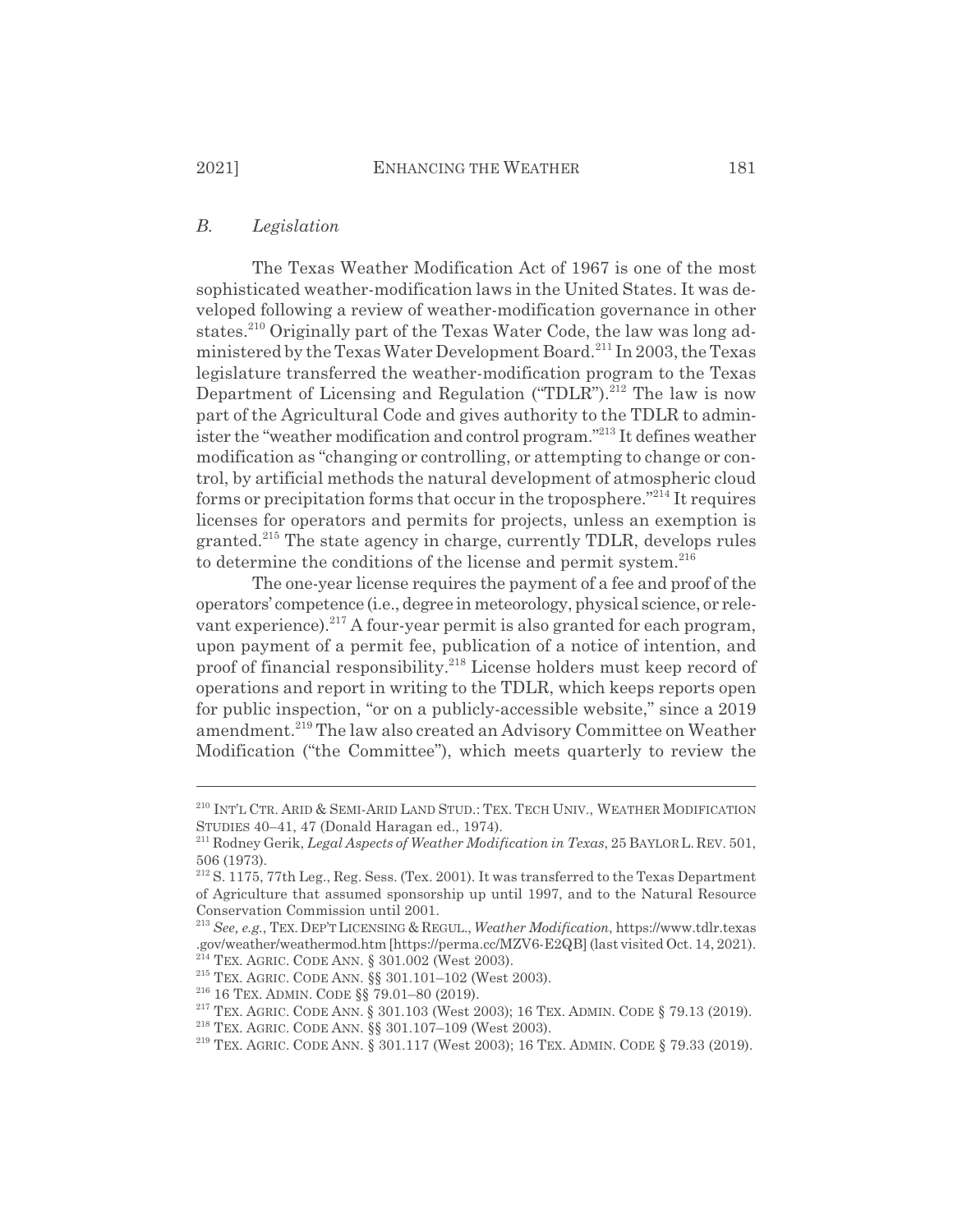licenses and permits.<sup>220</sup> The Committee is composed of a board of five experts: an atmospheric scientist, a farmer, an engineer, a businessman, and a lawyer. The TDLR has the authority to suspend or revoke a permit or a license following public notice and hearing.<sup>221</sup> Finally, a county or part of a county included in the target area can file an "Application for Election to Disapprove a Weather Modification Permit" within thirty days of the publication of the notice of intention.<sup>222</sup> If a majority votes against the issuance of the permit, the TDLR can deny the permit or exclude an area from the coverage of the permit.<sup>223</sup> This system sets a strict regulatory framework, and in recent years, no permit has been denied.

In 2004, Texas stopped funding weather-modification projects, only providing to the TDLR funding to administer the Act and evaluate projects.224 In 2020, the Texas Sunset Advisory Commission reviewed the TDLR and recommended the deregulation of weather modification to eliminate the weather-modification program as "unnecessary to protect the public."225 Because the TDLR does not assess the need for or effectiveness of proposed projects, the Commission determined that the regime did not advance the public interest.226 In light of districts' experience and expertise, it deemed the TDLR's oversight redundant to the NOAA reporting system and the submission of the water management plan to the Texas Water Development Board.<sup>227</sup> Despite this recommendation, the law has not yet been dismantled, and it seems unlikely that the Sunset Advisory Commission will recommend the deregulation of the Texas weather-modification programs to the legislature.

<sup>220</sup> TEX. AGRIC. CODE ANN. §§ 301.053 (West 2003). *See also* TEX. DEP'T LICENSING & REGUL., *Weather Modification Advisory Committee*, https://www.tdlr.texas.gov/weather /weathercmte.htm [https://perma.cc/WSC8-UVR9] (last visited Oct. 14, 2021).

<sup>&</sup>lt;sup>221</sup> TEX. AGRIC. CODE ANN.  $\S$ § 301.252–254 (West 2003).

<sup>&</sup>lt;sup>222</sup> TEX. AGRIC. CODE ANN.  $\S$  301.155 (West 2003).

<sup>223</sup> TEX. AGRIC. CODE ANN. § 306.163 (West 2003).

<sup>224</sup> TEX. DEP'T LICENSING & REGUL., *Frequently Asked Questions*, https://www.tdlr.texas .gov/weather/weatherfaq.htm [https://perma.cc/2DLP-GKAP] (last visited Oct. 14, 2021).  $225$  Tex. Dep't Licensing & Regul., Tex. Sunset Comm'n, Staff Report with Final RESULTS 28–29 (2020), https://www.sunset.texas.gov/public/uploads/files/reports/Texas% 20Department%20of%20Licensing%20and%20Regulation%20Staff%20Report%20with% 20Final%20Results\_6-30-21.pdf [https://perma.cc/XWU8-R2KF]. <sup>226</sup> *Id.*

<sup>&</sup>lt;sup>227</sup> TEX. WATER CODE ANN. § 36.1071(a)(7) (West 2011).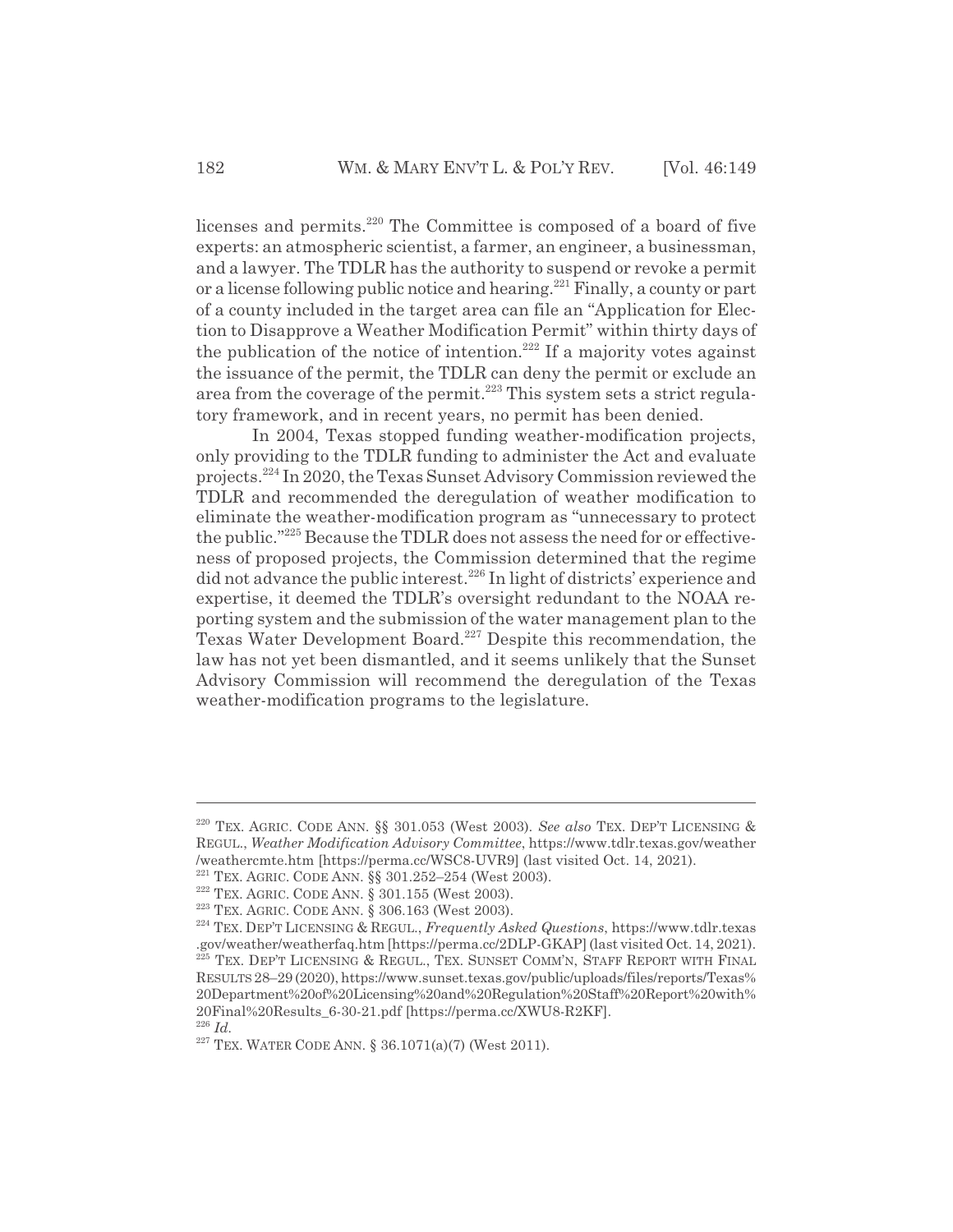# *C. Litigation*

Texas does not claim sovereign rights over atmospheric water, but Texas courts have recognized a private right to the use of rainfall.<sup>228</sup> In a case litigated prior to the enactment of the Texas law, cattle ranchers alleged that hail suppression operations over their lands deprived them of beneficial rainfall.229 Ranchers sought a permanent injunction against the cloud seeders, and the court recognized that a natural right to use precipitation was attached to land ownership: "[w]e believe that under our system of government the landowner is entitled to such precipitation as Nature deigns to bestow."230 The court granted a temporary injunction and prohibited operations in the airspace directly over the plaintiffs' land.<sup>231</sup> It remains the only American case where plaintiffs managed to prove causation, based on eyewitnesses' testimony, and win against cloud seeding operators.232 In a later case, a Texas court considered that "plaintiff's lay opinion evidence and visual observation evidence was not sufficient to counter the expert testimonies of the defendant's witnesses."233 However, this case did not clarify liability for harm.<sup>234</sup> Today, the difficulty for a plaintiff to prove the causal nexus between a weather damage and a particular cloud seeding operation would still considerably limit access to remedies.235 Moreover, these controversies relate to hail suppression techniques and there has been no litigation over rain enhancement projects in Texas.

<sup>228</sup> Southwest Weather Research, Inc. v. Rounsaville, 320 S.W.2d 211, 213–15 (Tex. Civ. App. 1958); Southwest Weather Research, Inc. v. Duncan, 319 S.W.2d 940, 941 (Tex. Civ. App. 1958); Southwest Weather Research, Inc. v. Jones, 327 S.W.2d 417, 419 (Tex. 1959). <sup>229</sup> Southwest Weather Research, Inc. v. Rounsaville, 320 S.W.2d at 212–14.

 $\,$   $^{230}$   $Id.$  at 216.

<sup>&</sup>lt;sup>231</sup> *Id.* at 216–17. The case went all the way to the Texas Supreme Court, which confirmed the injunction. Corbridge & Moses, *supra* note 13, at 215.

<sup>232</sup> *Southwest Weather Resources, Inc. v. Jones*, 327 S.W.2d at 417, 422.

<sup>&</sup>lt;sup>233</sup> Farmers and Ranchers for Nat. Weather v. Atmospherics, Inc., Civ. No. 7594 (D. Ct. Lamb Cnty., Tex., May 3, 1974), discussed *in* G. N. Heilbronn, *Some Legal Consequences of Weather Modification: An Uncertain Forecast*, 6 MONASH U. L. REV. 122, 127 (1979). <sup>234</sup> *Id.*

<sup>235</sup> *Southwest Weather Research, Inc. v. Rounsaville*, 320 S.W.2d at 213.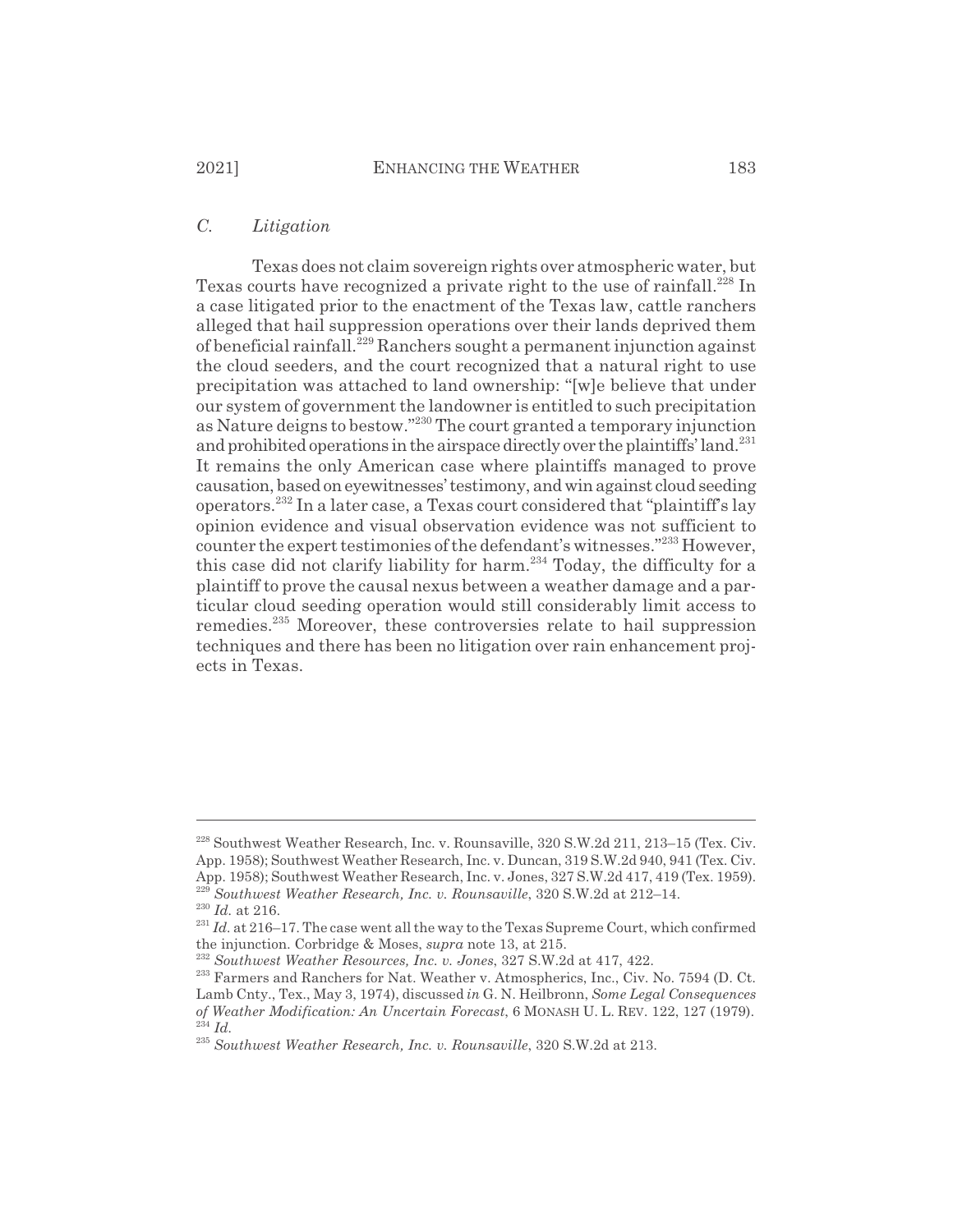#### *D. Current Projects*

Between 1998 and 2004, the State of Texas spent over \$12 million on cloud seeding research and operations.236 Bomar estimated that, in 1999, State-funded rain enhancement program covered nearly one-quarter of the State's acreage.<sup>237</sup> After the Texas Legislature stopped allocating funding, cloud seeding became exclusively sponsored by "underground water conservation districts and other local political subdivisions like county commissions and aquifer authorities."238 Nevertheless, weather modification is now included in the Texas Water Development Plan, which recommends: "[A]bout 22,000 acre-feet per year of supply from weather modification strategies  $(\ldots)$  in 2070."<sup>239</sup> Five districts currently hold permits for rain enhancement projects in Texas: the West Texas Weather Modification Association ("WTWMA");<sup>240</sup> the South Texas Weather Modification Association ("STWMA");<sup>241</sup> the Panhandle Groundwater Conservation District ("PGCD");<sup>242</sup> the Trans-Pecos Weather Modification Association ("TPWMA");<sup>243</sup> and the Seeding Operations & Atmospheric Research (" $SOAR$ "), in the Rolling Plains.<sup>244</sup> The WTWMA is the longest ongoing project and is therefore explored in more detail below.

<sup>236</sup> *See* TDLR, *supra* note 201.

<sup>237</sup> Bomar et al., *supra* note 95, at 9.

<sup>238</sup> TDLR, *supra* note 201.

<sup>239</sup> TEX. WATER DEV. BD., WATER FOR TEXAS: 2017 STATE WATER PLAN 97 (2017), https:// www.twdb.texas.gov/waterplanning/swp/2017/doc/SWP17-Water-for-Texas.pdf?d=5958 [https://perma.cc/73KD-AK99].

 $^{240}$  W. TEX. WEATHER MODIFICATION ASS'N, http://wtwma.com/ [https://perma.cc/3JFA -ZYYM] (last visited Oct. 14, 2021).

<sup>&</sup>lt;sup>241</sup> S. TEX. WEATHER MODIFICATION ASS'N, http://southtexasweathermodification.com/ [https://perma.cc/582T-KPGU] (last visited Oct. 14, 2021).

<sup>242</sup> PANHANDLE GROUNDWATER DIST., *Precipitation Enhancement FAQ*, https://www.pgcd .us/precipitation-enhancement [https://perma.cc/6SS6-PMHP] (last visited Oct. 14, 2021).

<sup>243</sup> TRANS-PECOS WEATHER MODIFICATION ASS'N, http://wtwma.com/tpwma.htm [https:// perma.cc/JJ9Q-UA94] (last visited Oct. 14, 2021).

<sup>244</sup> CLOUD SEEDING OPERATIONS & ATMOSPHERIC RSCH. (SOAR), *About Us*, http://just -clouds.com/about\_us.asp [https://perma.cc/8FPZ-R349] (last visited Oct. 14, 2021).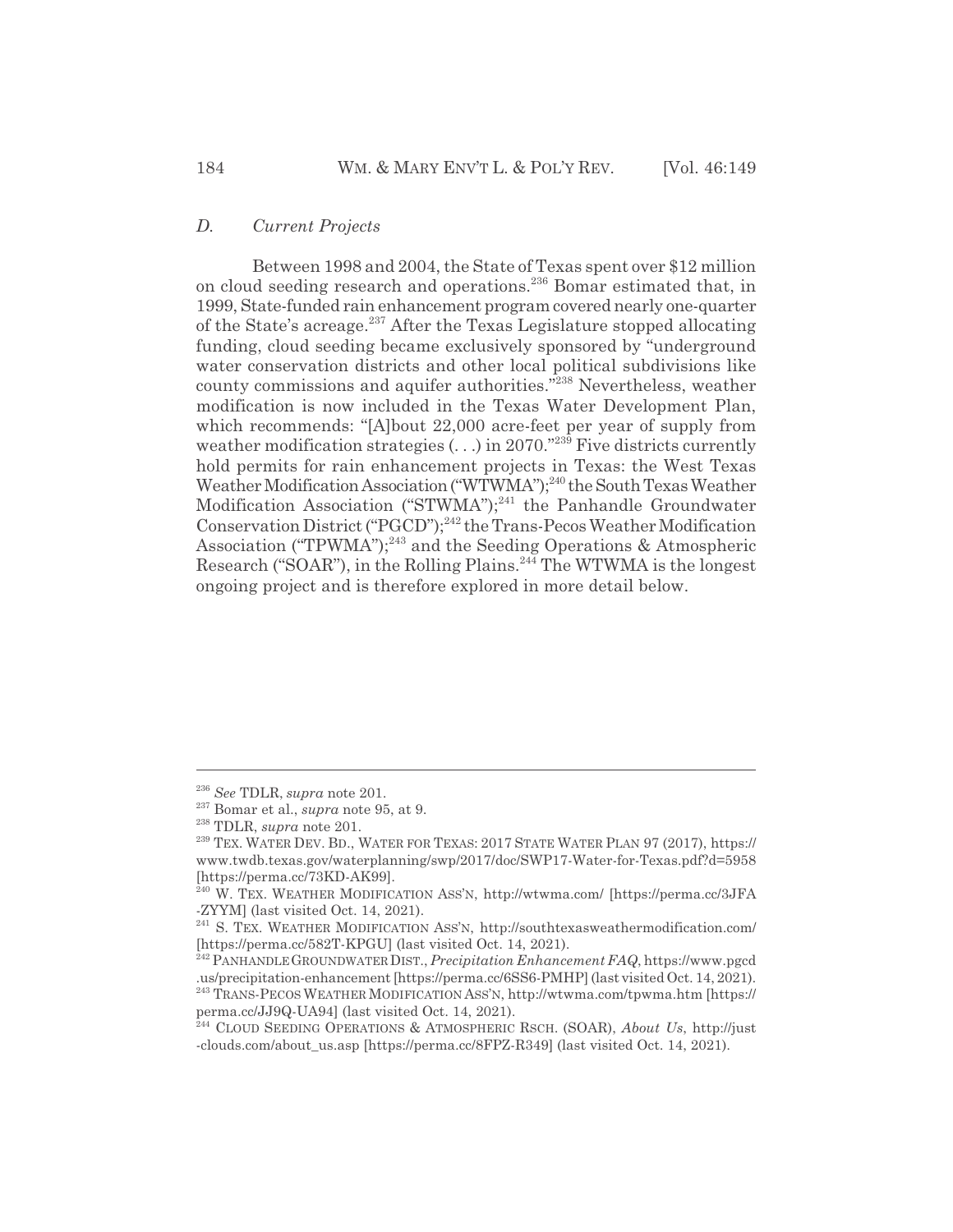| Project                                                           | Years<br><b>Sponsor</b> |                                                              | Operator     |
|-------------------------------------------------------------------|-------------------------|--------------------------------------------------------------|--------------|
| West Texas Weather<br>Modification Association<br>(WTWMA)         | 1996-2019               | <b>WTWMA</b>                                                 | <b>WTWMA</b> |
| South Texas Weather<br>Modification Association<br>(STWMA)        | 1998-2019               | <b>STWMA</b>                                                 | <b>STWMA</b> |
| Panhandle Groundwater<br><b>Conservation District</b><br>(PGCD)   | 2002-2019               | <b>PGWCD</b>                                                 | PGWCD        |
| <b>Trans Pecos Weather</b><br>Modification Association<br>(TPWMA) | 2003-2019               | <b>TPWMA</b>                                                 | <b>TPWMA</b> |
| Rolling Plains                                                    | 2002-2019               | Seeding<br>Operations &<br>Atmospheric<br>Research<br>(SOAR) | SOAR         |

TABLE 4—SPONSORS AND OPERATORS OF THE DIFFERENT CLOUD SEEDING PROJECTS IN TEXAS<sup>245</sup>

### 1. The West Texas Weather Modification Association Program

As the west-end part of Texas is particularly dry, western municipalities have long engaged in weather modification. Up until the 1990s, the Southwest Cooperative Program conducted randomized cloud seeding from Big Spring to San Angelo.<sup>246</sup> Following this study, the city of San Angelo sponsored a cloud seeding program, from 1985 to 1989, to evaluate silver iodide seeding in the area.<sup>247</sup> In 1995, the West Texas Weather Modification

<sup>245</sup> Table made following a review of National Oceanic and Atmospheric Administration ("NOAA") Weather Modification Project Reports. *See* WEATHER MODIFICATION PROJECT REPS., *supra* note 71; TDLR, *supra* note 201.

<sup>246</sup> *See generally* William L. Woodley & Mark E. Solak, *Results of Operational Seeding over the Watershed of San Angelo, Texas*, 22 J.WEATHERMODIFICATION 30, 40 (1990) (assessing the Southwest Cooperative Program's impact).

<sup>247</sup> *See* WILLIAM L. WOODLEY ET AL., CLOUD SEEDING OPERATIONS AND EVALUATIONS FOR THE SAN ANGELO RAIN ENHANCEMENT PROGRAM DURING THE PERIOD 15 APRIL–15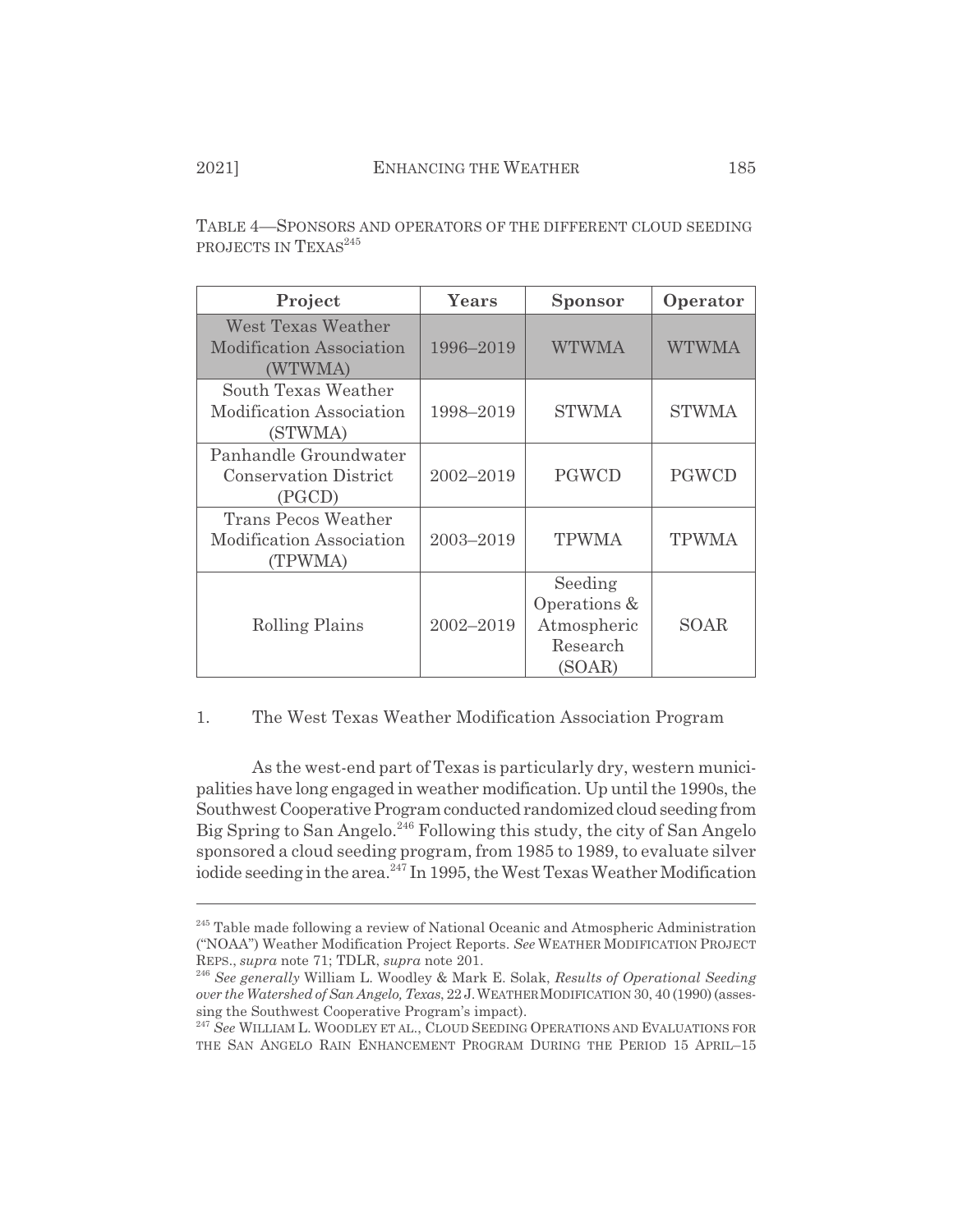Association ("WTWMA") was created, and it has now been operational for about 25 years.<sup>248</sup> It is composed of eight counties (Glasscock, Crockett, Irion, Reagan, Schleicher, Sterling, Sutton, and Tom Green counties) covering over  $6$  million acres.<sup>249</sup> It is funded by the different groundwater conservation districts as well as the city of San Angelo, which hosts the base of operations.<sup>250</sup>

The WTWMA uses aerial cloud seeding to "increase dry land crop revenues, decrease groundwater consumption, save on irrigation cost and to help recharge area aquifers while putting some water in area lakes, rivers and reservoirs."251 In arid and semi-arid areas of Texas, water users rely almost exclusively on groundwater for irrigation and freshwater consumption.252 With climate change–driven droughts and increased water demand, precipitation enhancement is increasingly used for groundwater recharge.253 Reviews of the WTWMA program have shown an increase of 8 to  $15\%$  in rainfall, between  $2004$  and  $2013.<sup>254</sup>$  In a "benefit-cost" analysis of the Texas weather modification programs, conducted in 2014, Johnson shows that the main beneficiaries of weather modification in Texas are dryland crop revenues, grazing land values and irrigated acreage cost savings.<sup>255</sup> The study estimated to \$12,757,566 the statewide economic impacts of an additional one inch of rain in counties actively engaged in the West Texas program.<sup>256</sup>

OCTOBER 1989 WITH ADDITIONAL INFORMATION ON THE 1985–1988 SEASONS iv (1989), https://www.twdb.texas.gov/publications/reports/contracted\_reports/doc/9483735.pdf [https://perma.cc/WR8Y-FCTV].

<sup>248</sup> TEX. WEATHER MODIFICATION ASS'N, *supra* note 208.

<sup>249</sup> *See* W. TEX. WEATHER MODIFICATION ASS'N, *supra* note 240.

<sup>250</sup> *See* TEX. WEATHER MODIFICATION ASS'N, *supra* note 208.

<sup>251</sup> W. TEX. WEATHER MODIFICATION ASS'N, *supra* note 240.

<sup>252</sup> *See* TEX. WATER DEV. BD., REPORT 356: AQUIFERS OF WEST TEXAS 1 (Robert E. Mace et al. eds., 2001), https://www.twdb.texas.gov/publications/reports/numbered\_reports/doc /R356/356\_AquifersofWestTexas.pdf [https://perma.cc/HQU9-SYYL].

<sup>253</sup> *See generally* Jonathan A. Jennings & Ronald T. Green, *Rain Enhancement of Aquifer Recharge across the West Texas Weather Modification Association Target Area*, 46 J. WEATHER MODIFICATION 45, 52 (2014) (using rain enhancement for groundwater recharge).  $^{254}$   $Id.$  at 52.  $\,$ 

 $^{255}$  JASON L. JOHNSON, A BENEFIT-COST ANALYSIS OF TEXAS WEATHER MODIFICATION ACTIVITIES RESULTING IN AN ADDITIONAL ONE INCH OF RAINFALL ACROSS A REGION 1, 14 (2014), http://www.texasweathermodification.com/NEW/Benefit%20Cost%20Analysis% 20of%20Texas%20Weather%20Modification.pdf [https://perma.cc/ERJ6-HGLZ]. <sup>256</sup> *Id.* at 9.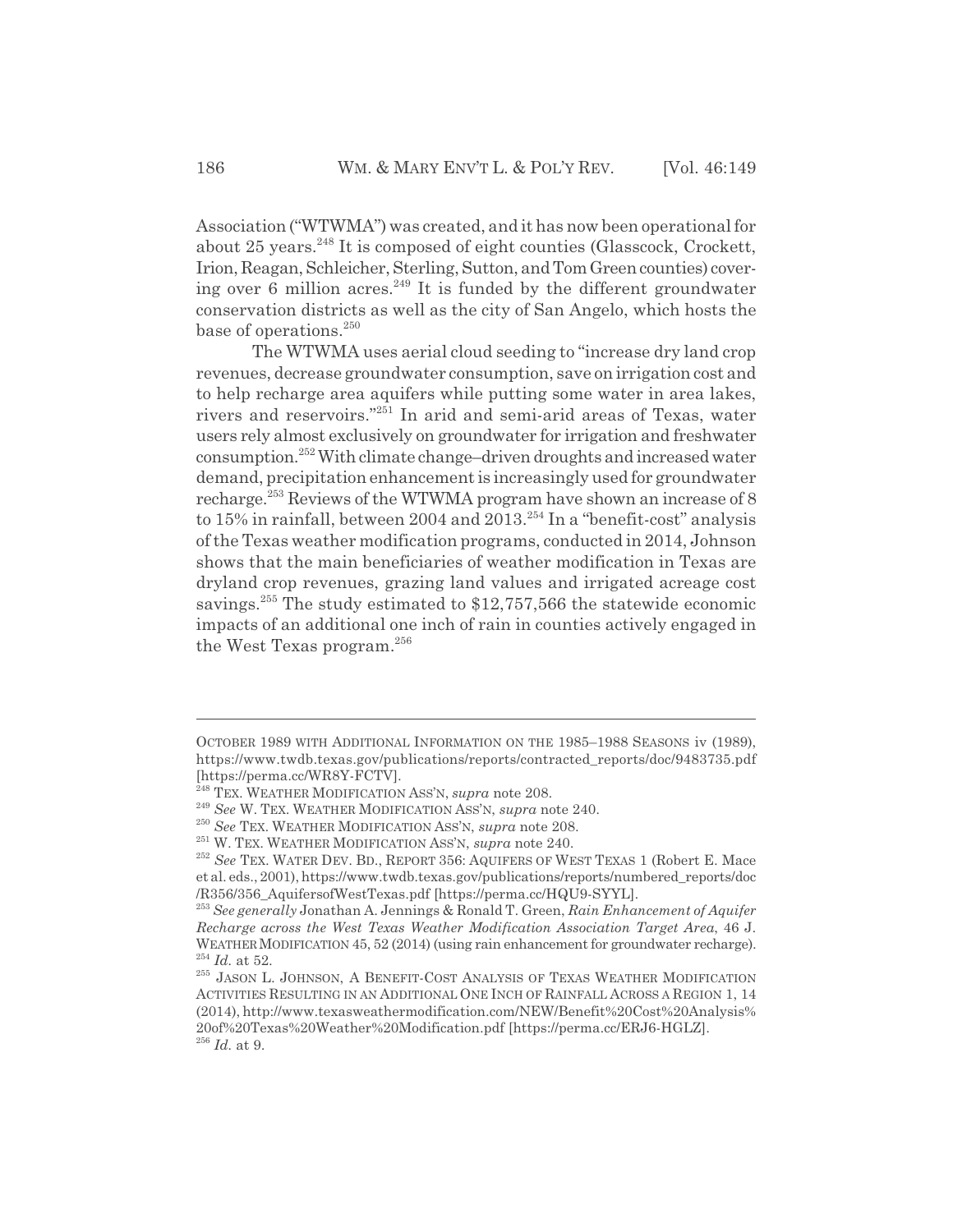



<sup>257</sup> W.TEX.WEATHERMODIFICATION ASS'N, *Target Areas*, http://wtwma.com/ [https://perma .cc/2986-JYRH] (last visited Oct. 14, 2021). This image was reproduced with the permission of the West Texas Weather Modification Association.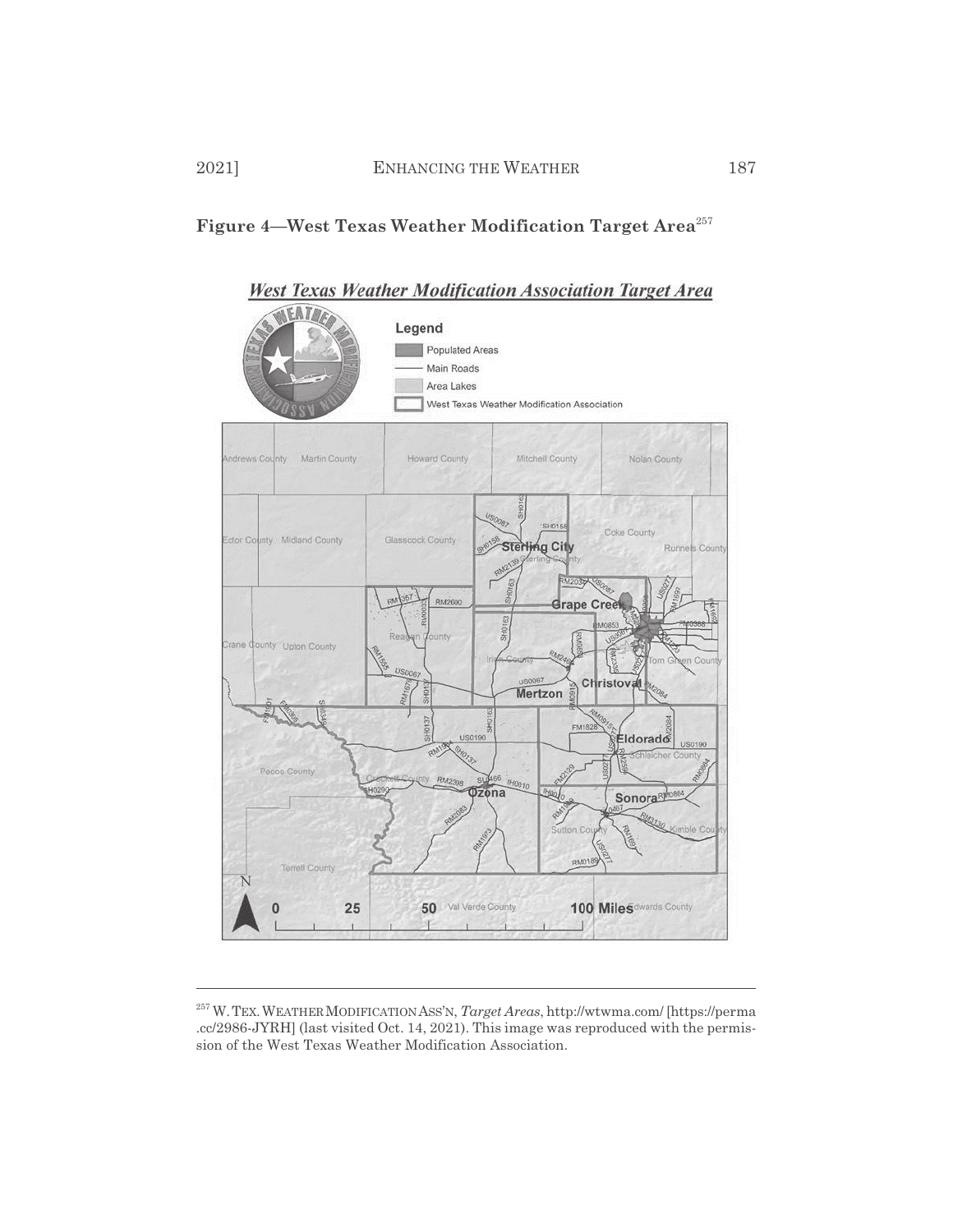The WTWMA currently holds TDLR permits and a license for both rain enhancement and hail suppression.<sup>258</sup> It is the only association that has applied for the two permits so far.<sup>259</sup> These permits specify several criteria for suspending operations, recognizing that "some cloud systems possess potential to generate large, damaging hail, in addition to rainfall in amounts and rates that can translate into damaging flash floods and other pernicious by-products such as damaging winds. . ."260 For instance, operations are to be suspended in cases when "Severe Thunderstorm Warning," "Tornado Warning," or "Flash Flood Warning" are issued by the National Weather Service.<sup>261</sup> In recent years, a new suspension criterion has been added to some permits (including the WTWMA's) as follows:

> With any severe thunderstorm warning issued for all counties within the target area, seeding operations may continue for a maximum of twenty minutes, after no more than twenty minutes from the time the severe thunderstorm was issued, seeding operations on the storm with the warning will be suspended and seeding operations may resume after the storm warning expires if conditions warrant.<sup>262</sup>

This clause allows the activities to continue at the beginning of a storm, to avoid missing cloud seeding opportunities.<sup>263</sup> However, this new term could raise liability issues in the event of extreme weather events like floods.<sup>264</sup>

<sup>263</sup> *See id.*

<sup>264</sup> *See id.*

<sup>&</sup>lt;sup>258</sup> See TEX. DEP'T LICENSING & REGUL., CURRENT TEX. WEATHER MODIFICATION LICENSES (2019), https://www.tdlr.texas.gov/weather/agendas/StaffReports060619.pdf [https:// perma.cc/TEV9-D66C].

<sup>259</sup> *See id.*

<sup>260</sup> *See, e.g.*, TEX. DEP'T LICENSING & REGUL., WEATHER MODIFICATION PERMIT NO. 14-3, at 2 (2014) [hereinafter TDLR WEATHER MODIFICATION PERMIT NO. 14-3], http://www .wichitafallstx.gov/DocumentCenter/View/21865/Weather-Modification-Permit-No-14-3 \_Issued-030114?bidId= [https://perma.cc/2F6J-J6C9]; TEX. DEP'T LICENSING & REGUL., WEATHER MODIFICATION PERMIT NO. 18-1, at 2–3 (Apr. 4, 2018) [hereinafter TDLR WEATHERMODIFICATION PERMIT NO. 18-1], https://www.tdlr.texas.gov/weather/agendas /WXM%20060718%20Staff%20Reports.pdf [https://perma.cc/NZA5-DRGF].

 $^{261}$   $Id.\;$  at 2–3.

<sup>&</sup>lt;sup>262</sup> TEX. DEP'T LICENSING & REGUL. WEATHER MODIFICATION ADVISORY COMM., SUMMARY OF MINUTES (Dec. 8, 2016), https://www.tdlr.texas.gov/search/ [https://perma.cc/CGC9 -JRW9] (search in search bar for "Weather Modification Advisory Committee Meeting of December 8, 2016"; then follow the first link).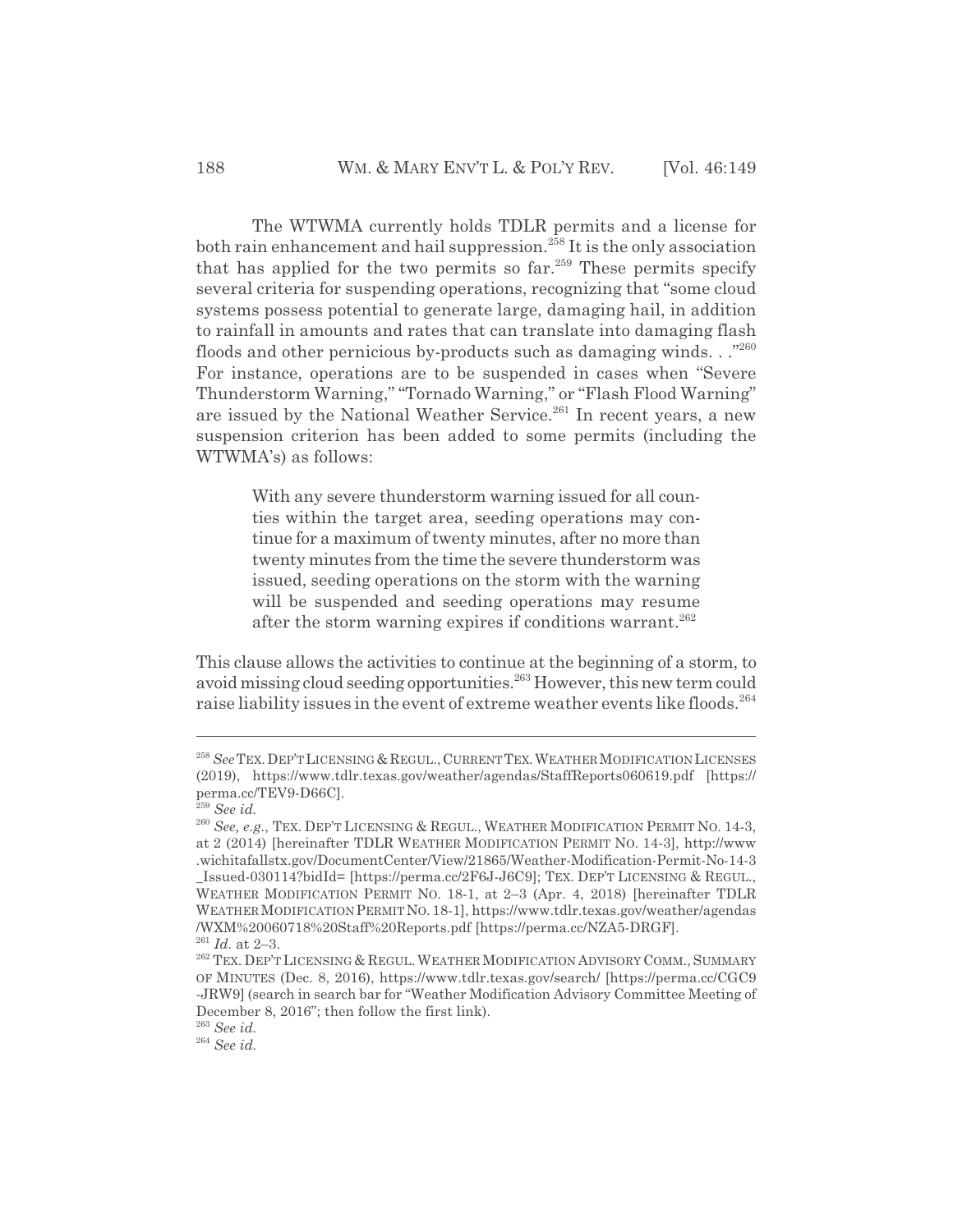There is no general EIA process in Texas,<sup>265</sup> and no such assessment was conducted for any of the weather modification programs.<sup>266</sup> The TDLR does not directly evaluate the impacts of the programs, leaving to the associations the competence to conduct evaluation of their cloud seeding activities.<sup>267</sup> Although it has not been enacted by the legislature, the WTWMA follows a self-assessment process. These evaluations have been published in the newsletter of the statewide Texas Weather Modification Association ("TWMA"), between 2007 and 2012, and some years, in the Journal of Weather Modification.<sup>268</sup> The results were posted regularly on the TWMA's website up until  $2016$ ,  $269$  and on the WTWMA's website up until  $2017<sup>270</sup>$  In 2018, reports on the programs were available in the staff reports of the TDLR Advisory Committee.<sup>271</sup> The evaluations for the following years are not consistently available, but it can be expected that the 2019 amendment requiring reporting on a publicly accessible website will improve the transparency of weather modification results.

#### V. DISCUSSION

This section addresses some of the governance issues that emerge from the case studies. Clouds and the atmospheric water they contain are common-pool resources and raise complex issues of governing the commons.272 The ownership of clouds and rainwater has raised a new range of legal issues that existing legal doctrines inadequately address.<sup>273</sup> In recent years, however, a growing school of thought known as "new environmental governance" has been proposing frameworks to solve

<sup>265</sup> In 2003, the Texas Commission on Environmental Quality repealed as redundant and unneeded sections 30 TAC §§ 261.1–261.6 on environmental, social, and economic impacts statements and 30 TAC §§ 261.21–261.23 on guidelines for preparation of environmental, social, and economic impacts statements. 28 TEX. REG. 10420 (Nov. 21, 2003).

<sup>266</sup> TEX. DEP'T LICENSING & REGUL., *supra* note 213.

<sup>267</sup> TDLR, *supra* note 201.

<sup>268</sup> *See generally* Todd R. Flanagan et al., *A Review of the Texas Weather Modification Programs in 2007*, 40 J. WEATHERMODIFICATION 85, 85 (2008); Stephanie Beall et al., *Texas Weather Modification Operations in 2008*, 41 J. WEATHER MODIFICATION 127, 127 (2009); Robert E. Rhodes et al., *Texas Weather Modification Operations in 2009*, 42 J. WEATHER MODIFICATION 108, 108 (2010) (assessing environment impact of weather modification in Texas every year).

<sup>269</sup> TEX. WEATHER MODIFICATION ASS'N, *Analysis*, http://texasweathermodification.com /analysis.htm [https://perma.cc/S2RH-52JJ] (last visited Oct. 14, 2021).

<sup>270</sup> W. TEX. WEATHER MODIFICATION ASS'N, *Analysis and Research*, http://wtwma.com /analysis\_and\_research.htm [https://perma.cc/3U6L-NH67] (last visited Oct. 14, 2021). 271 TEX. DEP'T LICENSING & REGUL., *supra* note 220.

<sup>272</sup> Chen, *supra* note 110, at 49.

<sup>273</sup> Corbridge & Moses, *supra* note 13, at 225.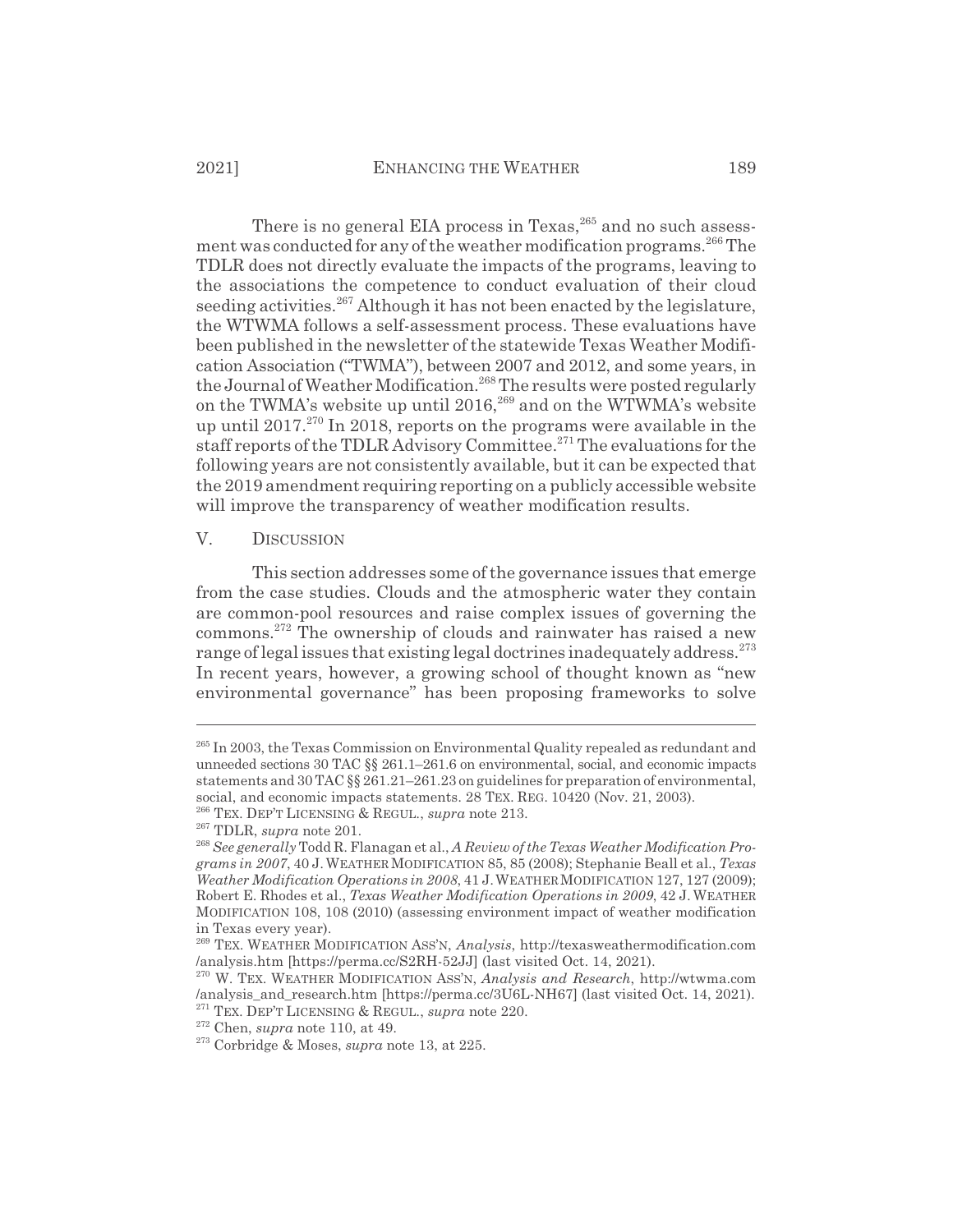complex environmental problems.274 Because cloud seeding affects common natural resources, it requires polycentric and participatory governance that takes into account ecological impacts and uncertainties. This section uses some of the key elements of new environmental governance to assess weather modification legal arrangements: (1) decision-making framework; (2) EIA and management of uncertainties; (3) public participation; (4) monitoring; and (5) liability. The table below summarizes the differences and similarities between the California and Texas weather modification regimes in respect of each of these issues.

| <b>Issue</b>   | <b>Tahoe-Truckee</b>                  | <b>West Texas</b>      |  |  |
|----------------|---------------------------------------|------------------------|--|--|
| Decision-      | -NOAA's limited decision-making power |                        |  |  |
| making         | (recommendation)                      |                        |  |  |
| framework      | -Exempt from a permit under           | -TDLR reviews          |  |  |
|                | California and Nevada law             | permit and license     |  |  |
|                | -DWR's limited decision-making        | -Advisory Committee    |  |  |
|                | power (notification and               | on Weather regularly   |  |  |
|                | report)                               | inspect the operation  |  |  |
|                | -Funding from State                   | sites                  |  |  |
|                | government (Nevada) and               | -WTWMA (water          |  |  |
|                | districts                             | districts constituted  |  |  |
|                | -Desert Research Institute self-      | of counties) self-     |  |  |
|                | governance framework                  | governance             |  |  |
|                |                                       | framework              |  |  |
| EIA and        | -NEPA inapplicable                    |                        |  |  |
| management     | -International standards (e.g., WMO)  |                        |  |  |
| of uncertainty | -CEQA EIA requirements                | -No EIA legal          |  |  |
|                | inapplicable but functional           | requirement            |  |  |
|                | equivalent                            | -No EIA conducted      |  |  |
|                | -No formal EIA conducted under        | -WTWMA reviews         |  |  |
|                | the Tahoe Regional Planning           | operations following   |  |  |
|                | Compact                               | with the assistance of |  |  |
|                |                                       | an independent         |  |  |
|                |                                       | expert                 |  |  |

TABLE 5-KEY ISSUES IN U.S. WEATHER MODIFICATION GOVERNANCE<sup>275</sup>

<sup>274</sup> *See generally* Cameron Holley & Ekaterina Sofronova, *New Environmental Governance: Adaptation, Resilience and Law*, *in* RISK, RESILIENCE, INEQUALITY AND ENVIRONMENTAL LAW 129,129–46 (Bridget M. Hutter ed., 2017) (introducing the concept of new environment governance to approach environmental law and regulation). <sup>275</sup> *See* discussion *infra* Sections V.A–E.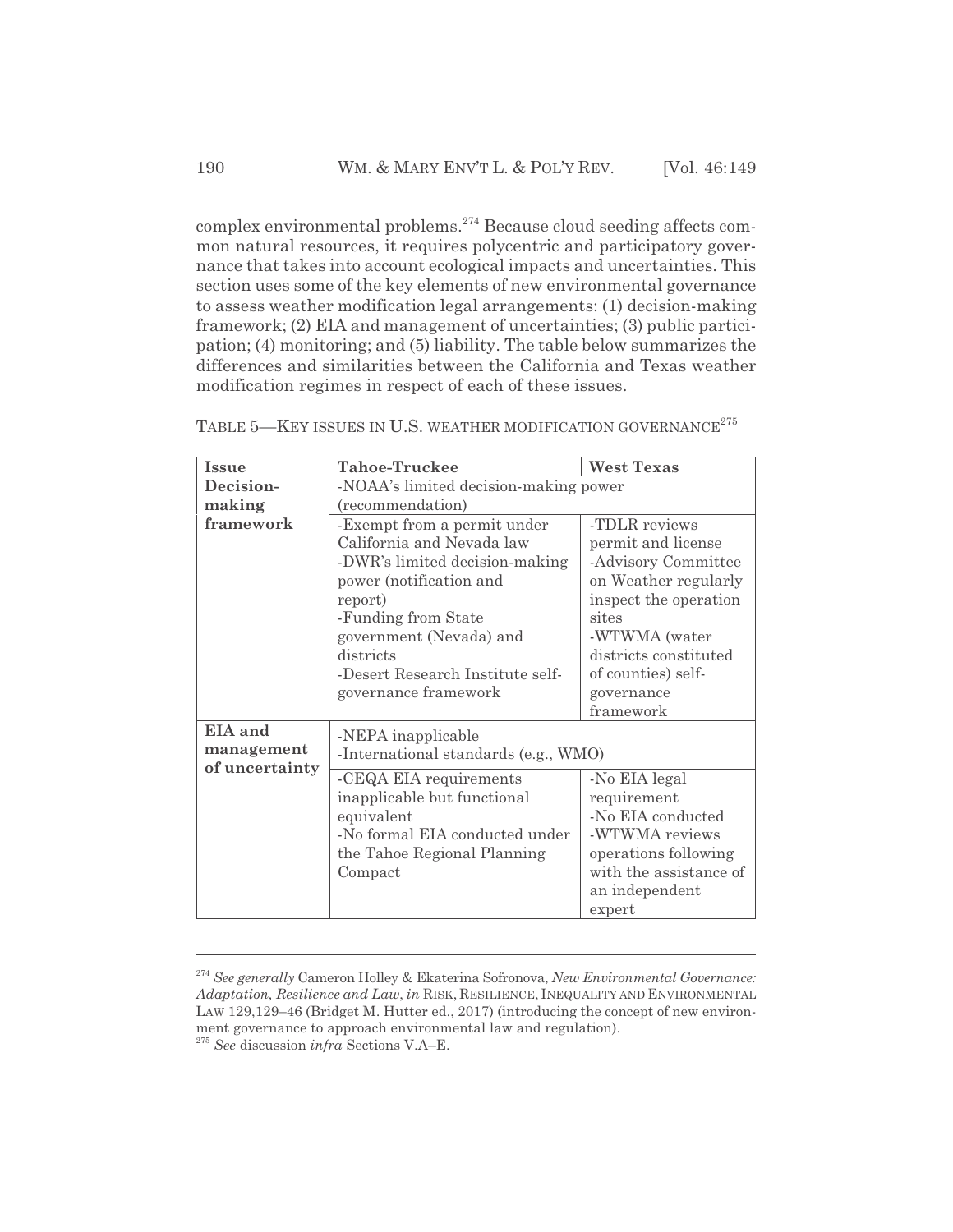# 2021] ENHANCING THE WEATHER 191

| <b>Issue</b>            | <b>Tahoe-Truckee</b>                                                                                                                                                                                                                                                                                                                                                                             | <b>West Texas</b>                                                                                                                                                                                                                                               |  |
|-------------------------|--------------------------------------------------------------------------------------------------------------------------------------------------------------------------------------------------------------------------------------------------------------------------------------------------------------------------------------------------------------------------------------------------|-----------------------------------------------------------------------------------------------------------------------------------------------------------------------------------------------------------------------------------------------------------------|--|
| Public<br>participation | -NOAA reports are made available to the public "to the<br>fullest extent possible"                                                                                                                                                                                                                                                                                                               |                                                                                                                                                                                                                                                                 |  |
|                         | -No public access to information<br>(but information available on<br>DRI's website)<br>-No public participation<br>-Public engagement in the EIA<br>process but not in the functional<br>equivalent                                                                                                                                                                                              | -Provisions on public<br>access to information<br>(access to report and<br>online publication)<br>-Public participation<br>provisions (public<br>hearings and referen-<br>dum, mechanism to<br>deny permit<br>application $\ldots$ )                            |  |
| Monitoring              | -No monitoring mechanism at the federal level                                                                                                                                                                                                                                                                                                                                                    |                                                                                                                                                                                                                                                                 |  |
|                         | -No monitoring mechanism at<br>the state level (under both<br>Californian and Nevadan law)<br>-DRI traces silver iodide<br>dispersion but does not monitor<br>silver levels<br>-No environmental monitoring                                                                                                                                                                                      | -TDLR monitors<br>weather modification<br>programs<br>-Self-assessment of<br>the silver levels prior<br>to 2003<br>-No environmental<br>monitoring                                                                                                              |  |
| Liability               | -No liability provisions under<br>California law (no proof of<br>financial responsibility and no<br>state immunity)<br>-The State of California may be<br>liable in inverse condemnation<br>for taking and damage<br>-Private operators may be liable<br>under tort law<br>-Under Nevada law, state<br>immunity and proof of financial<br>responsibility requested only for<br>permit applicants | -Proof of financial<br>responsibility<br>required for license<br>and permit<br>application<br>-State immunity<br>-Private operators<br>may be liable but<br>weather modification<br>is not considered<br>ultra-hazardous<br>activities (no strict<br>liability) |  |

# *A. Decision-Making Framework*

In the United States, weather modification decision making generally happens at the State and local levels. Apart from the reporting requirements to NOAA, there is no regulation of weather modification at the federal level. NOAA does not have the competence to approve or disapprove a reported project, however: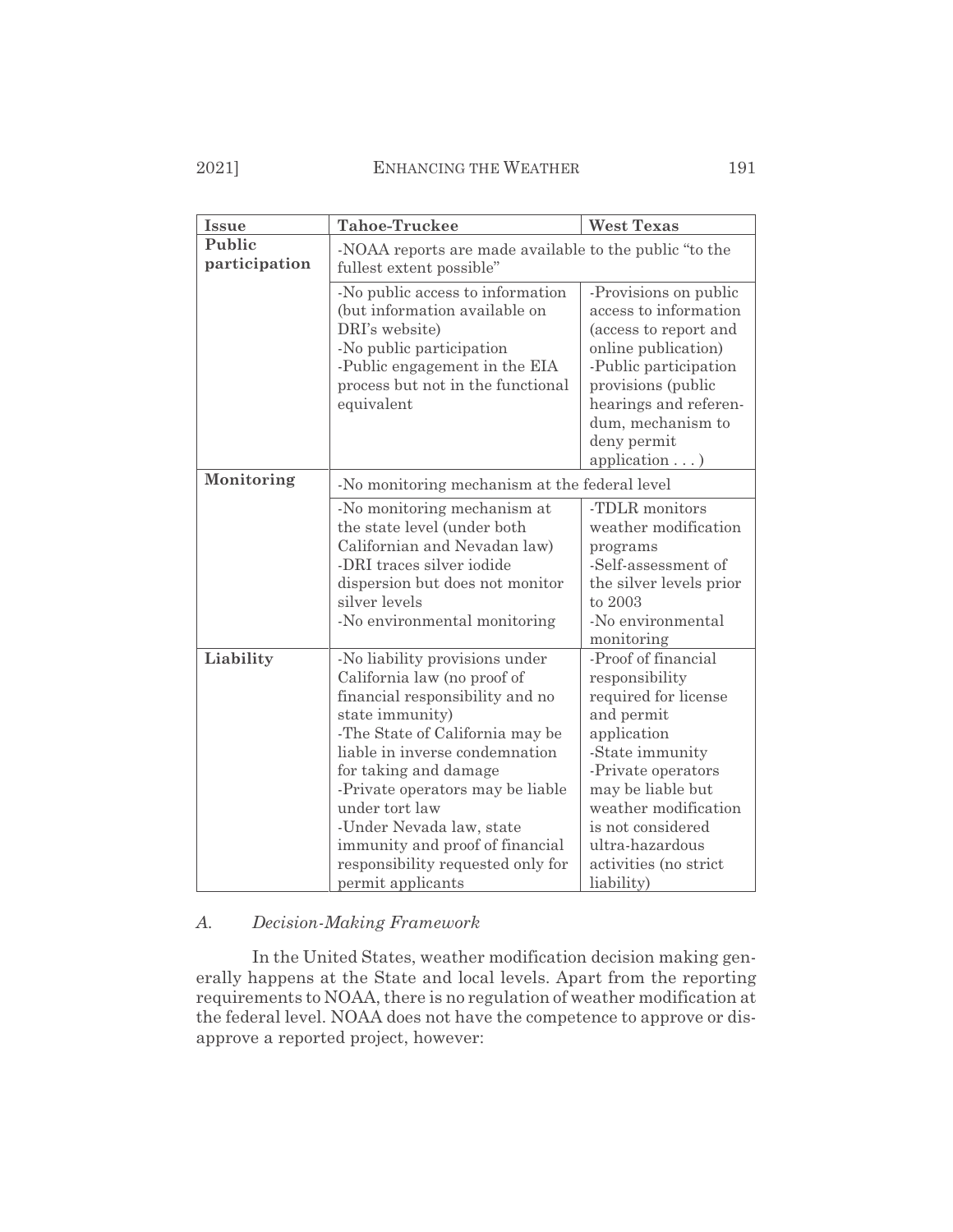When consideration of a weather modification activity report and related information indicates that a proposed project may significantly depart from the practices or procedures generally employed in similar circumstances to avoid danger to persons, property, or the environment, or indicates that success of Federal research projects may be adversely affected if the proposed project is carried out as described, the Administrator will notify the operator(s) and State officials of such possibility and make recommendations where appropriate. $276$ 

In addition, NOAA can request information from any person whose activities relate to weather modification "by rule, subpoena, or otherwise."<sup>277</sup> In case when an operator fails to submit the required documents, district courts have jurisdiction to issue an order to produce the documents and failure to obey may be punishable as a contempt to the court.<sup>278</sup> Nonetheless, NOAA's authority is overall limited.

There are only few cases when the federal government can be involved in weather modification activities.<sup>279</sup> These include interstate projects, in absence of interstate compact; projects affecting federal lands or installations (permits may be required from the Forest Service or the Bureau of Land Management);<sup>280</sup> and projects with international implications.281 In addition, drone technologies are currently regulated under federal law, so that Currier suggests that the federal government may have a role to play in regulating emerging drone-based cloud seeding.<sup>282</sup> However, there have been no new weather modification laws adopted at the federal level since the  $1970s<sup>283</sup>$  In 2005, a bill was introduced proposing a nationwide weather modification research program.<sup>284</sup> States encouraged

<sup>276 15</sup> C.F.R. § 908.12(d) (2011).

<sup>&</sup>lt;sup>277</sup> Weather Modification Reporting Act, Pub. L. 92-205,  $\S$  4(a), 85 Stat. 735 (1972).  $278$  *Id.* § 4(b).

<sup>279</sup> Ralph W. Johnson, *Federal Organization for Control of Weather Modification*, 10 NAT. RES. J. 222, 226 (1970).

<sup>280</sup> *See, e.g.*, PITCHFORD, *supra* note 177, at 2.

<sup>281</sup> *See* Tarek Majzoub et al., *Cloud Busters: Reflections on the Right to Water in Clouds and a Search for International Law Rules*, 20 COLO. J. INT'L ENV'T L. & POL'Y 321, 329, 333 (2008).

<sup>282</sup> Currier, *supra* note 15, at 968.

<sup>&</sup>lt;sup>283</sup> Weather Modification Research and Development Policy Authorization Act, S. 517, 109th Cong. (2005).

<sup>284</sup> *Id.*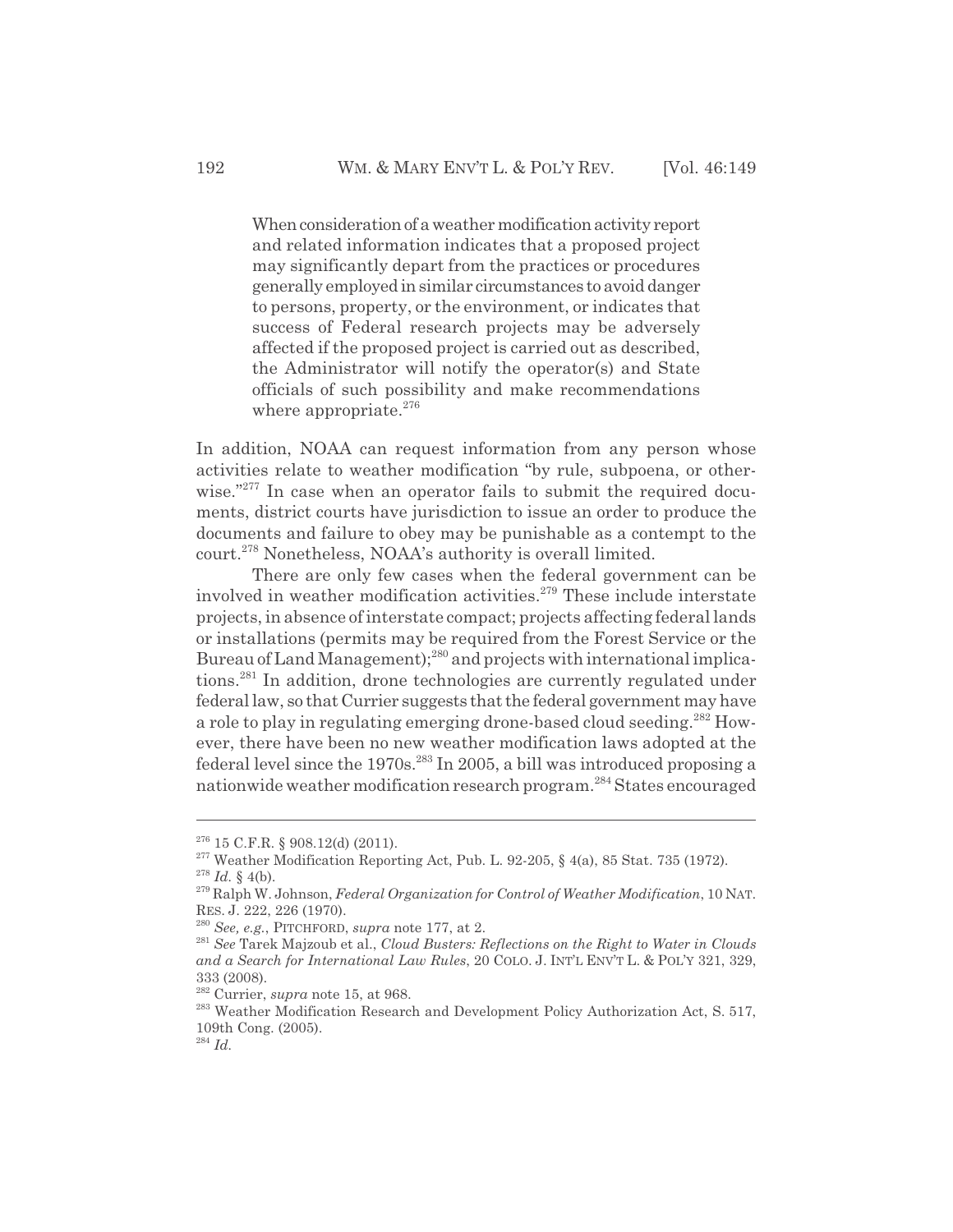the involvement of the federal government in weather modification activities: the Western States Water Council, for instance, supported the bill and continued funding for the WDMP.<sup>285</sup> However, federal regulations have been deferred pending further research.<sup>286</sup> This goes against precautionary approaches that encourage the development of governance mechanisms in face of scientific uncertainty.

There are no federal regulations governing interstate projects, so state laws have had to regulate on this matter. The Texas law provides that "[t]he executive director [of the TDLR] may represent the State in matters pertaining to plans, procedures, or negotiations for interstate compacts relating to weather modification and control."287 The TDLR can cooperate with public (federal, counties and municipalities) and represent them in contracting with private agencies.<sup>288</sup> In California, however, there is no provision addressing interstate weather modification projects, leaving the Tahoe-Truckee project unregulated.289 The Tahoe Regional Planning Compact could be a useful arrangement to regulate interstate issues, but cloud seeding is not regulated under the agreement.<sup>290</sup> In 2018, Colorado-basin states, including Arizona, California, Colorado, Nevada, New Mexico, Utah, and Wyoming entered into the "Colorado River Basin Weather Modification Agreement," an interstate compact proposed to allocate collectively \$1.5 million per year for cloud seeding up until 2026.<sup>291</sup> However, the Tahoe-Truckee river basin is not covered under this agreement either.<sup>292</sup> Today, interstate legal issues are still open to discussion as "[n]o national weather policy or law exists and state precedent is limited."<sup>293</sup> The development of a federal framework regulating such projects could prevent potential interstate and transboundary conflicts of interest.

States are the main entity regulating weather modification in the United States. According to Davis, state action in weather modification is appropriate because state regulations can be tailored to the needs of

<sup>285</sup> RYAN, *supra* note 61, at 8.

<sup>286</sup> *See, e.g.*, Currier, *supra* note 15, at 962.

<sup>287</sup> TEX. AGRIC. CODE ANN. § 301.056 (West 2003).

<sup>288</sup> *Id.* § 301.057.

<sup>289</sup> CAL. WATER CODE § 235 (West 2021).

<sup>290</sup> *See generally* Tahoe Regional Planning Compact, Pub. L. No. 96-551, 94 Stat. 3233 (1980). <sup>291</sup> AGREEMENT ESTABLISHING PROGRAMMATIC FUNDING FOR COLORADO RIVER BASIN WEATHER MODIFICATION, 1, 5–6 (2018), https://library.cap-az.com/documents/meetings /2018-03-01/1683-4d-Web-Final-Action-Brief-CRC-Weather-Modification.pdf [https:// perma.cc/8PRB-9ERL].

<sup>292</sup> *Id.*

<sup>293</sup> Witt, *supra* note 15, at 122.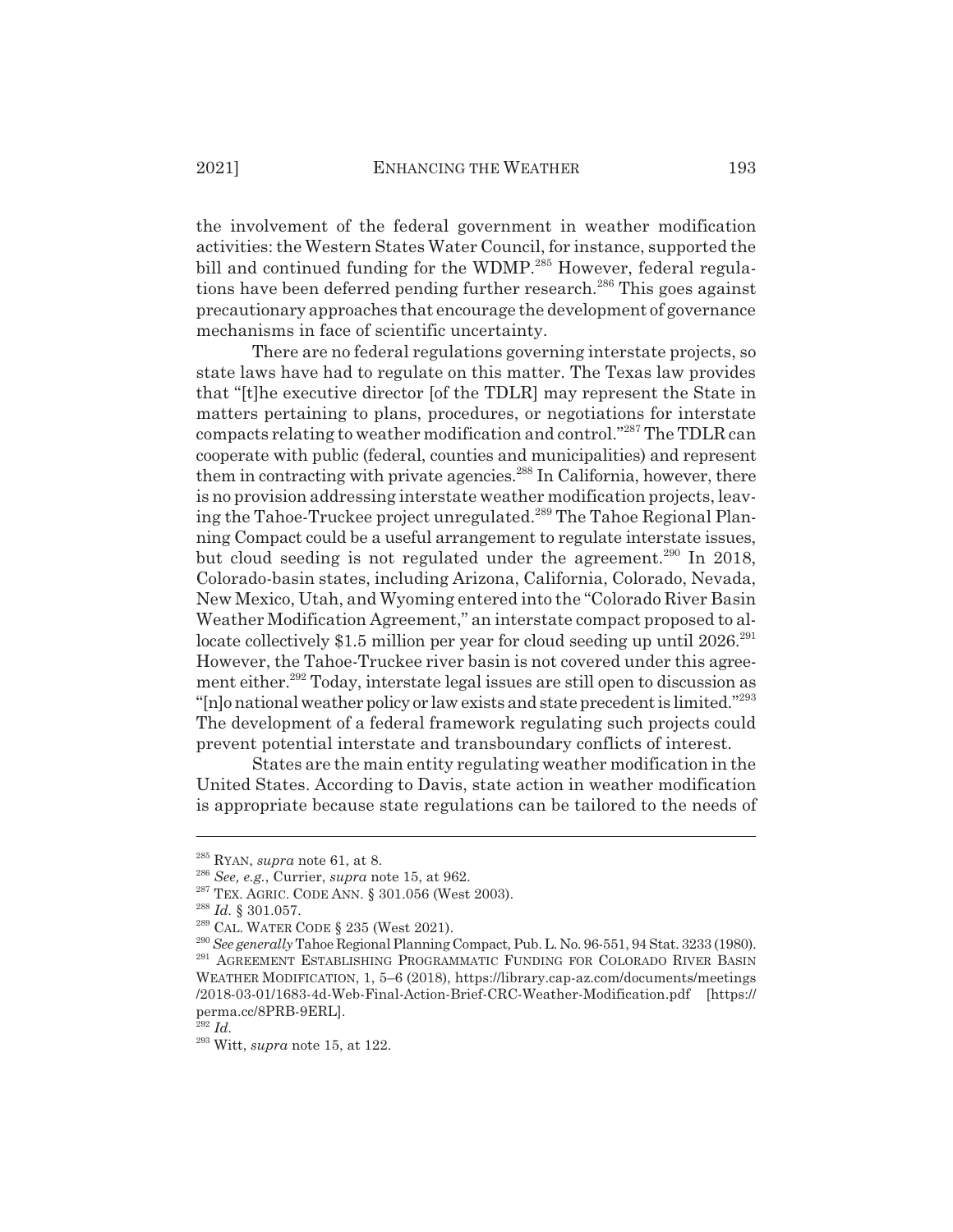each state.<sup>294</sup> The problem, however, is that weather modification regulations have become inconsistent.<sup>295</sup> Different state agencies are responsible for weather modification activities within their jurisdictions: the DWR for California, and the TDLR for Texas.<sup>296</sup> As Farhar and Mewes put it, "[t]he nature of the state agency responsible for decision making has implications for patterns of decision making because agencies vary in the political constituencies to which they are responsive."297 They argue that an agency's constituency can make it more or less favorable to weather modification.<sup>298</sup> In California, the DWR has shown little interest in regulating cloud seeding and the involvement of the State has been limited to the application of  $CEQA<sup>299</sup>$  Nevertheless, since 2009, weather modification is part of California Water Plan that recommends: "The State should support the continuation of current projects, as well as the development of new projects, and help in seeking research funds for both old and new projects."300 Yet, California's system that only consists of notification and report is not regulatory per se and the DWR has no true decision-making power in weather modification.

On the other hand, the TDLR has significant decision-making powers, but it is more concerned with licensing requirements than environmental impacts. The license-permit mechanism in Texas allows the State to exert control over individual projects.<sup>301</sup> Violating these provisions can give rise to administrative or other penalties.<sup>302</sup> Baum contends that the main purpose of state weather modification laws is to make weather modification activities "a state or municipal function, not one that individuals can undertake without regulation and permits."303 Indeed, the

<sup>294</sup> Ray Jay Davis, *Weather Modification Law as a Prototype for Legal Control of Inadvertent Weather and Climate Change*, 24 J. WEATHER MODIFICATION 122, 125 (1992).

<sup>295</sup> Currier, *supra* note 15, at 122.

<sup>296</sup> TEX. DEP'T LICENSING & REGUL., *About Weather Modification,* https://www.tdlr.texas .gov/weather/weathermod.htm [https://perma.cc/GA7R-R727] (last visited Oct. 14, 2021); Gretchen Weber, *Seeding Clouds for Hydropower*, KQEDSCI. (Sep. 5, 2009), https://ww2 .kqed.org/climatewatch/2009/09/05/seeding-clouds-for-hydropower/# [https://perma.cc /M3PF-AZW7].

<sup>297</sup> Barbara C. Farhar & Julia Mewes, *Weather Modification Decision Making: State Law and Public Response*, 14 J. APPLIED METEOROLOGY & CLIMATOLOGY 694, 695 (1975). <sup>298</sup> *Id.* at 695.

<sup>299</sup> Weber, *supra* note 296.

<sup>300</sup> CAL. DEP'T WATER RES., *supra* note 28, at 11–12.

<sup>301</sup> TEX. AGRIC. CODE ANN. §§ 301.101–103 (West 2003).

<sup>302</sup> TEX. AGRIC. CODE ANN. § 301.201 (West 2003); TEX. OCC. CODE ANN. § 51.301 (West Supp. 2011).

<sup>303</sup> MARSHA L.BAUM, WHEN NATURE STRIKES:WEATHER DISASTERS AND THE LAW 33 (2007).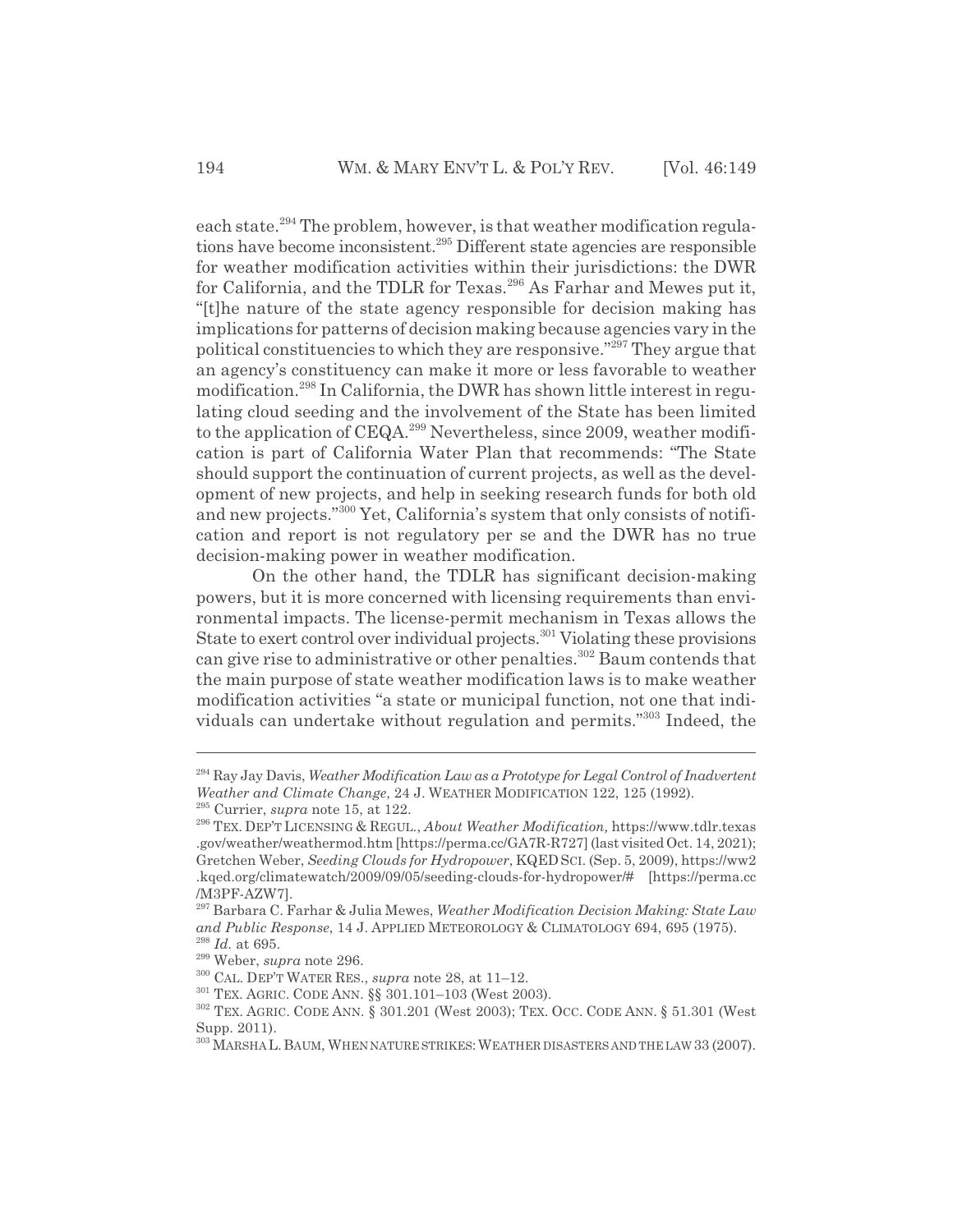TDLR can deny a weather modification license or permit if an applicant has been convicted of certain categories of crimes (e.g., deceptive business practices and environmental law violations).<sup>304</sup> In addition, applicants to a weather modification permit must submit a "Plan for Weather Modification Operations" (or Operation Plan) and the permit provides:

Failure on the part of the Association to comply with the terms, conditions, and provisions of the permit, including the Operations Plan, will subject this permit to reconsideration by the TDLR and such administrative and judicial proceedings as may be necessary to prevent violations and to obtain compliance, including but not limited to, modification or forfeiture and cancellation of all rights granted herein.<sup>305</sup>

The TDLR has broad statutory power to modify or cancel weather modification licenses and permits and is thus actively engaged in the decisionmaking.

States used to be the main sponsor of weather modification programs, but by withdrawing their financial support, they have left to local entities (e.g., municipalities and water districts) the authority to conduct and regulate weather modification activities. In Texas, weather modification operations are both sponsored and conducted by special water districts, like the WTWMA.<sup>306</sup> In California, municipalities are the main sponsors of weather modification activities (e.g., Kings River Conservation District, Los Angeles County Department of Public Works, Santa Barbara County, etc.) and set their own standards. The DRI also operates the following self-standards: the Cloud Seeding Operations Criteria,<sup>307</sup> and the Cloud Seeding Safety Guidelines.<sup>308</sup> The latest provide for suspension

<sup>304</sup> TEX. AGRIC. CODE ANN. §§ 301.252–353 (West 2003); TEX. OCC. CODE § 53.025(a) (1999); TEX.DEP'TLICENSING&REGUL., *Guidelines for License Applicants with Criminal Convictions*, https://www.tdlr.texas.gov/crimconvict.htm [https://perma.cc/WT9K-ZB6X] (last visited Oct. 14, 2021).

<sup>305</sup> *See, e.g.*, TDLR WEATHER MODIFICATION PERMIT NO. 14-3, *supra* note 260, at 4.

<sup>306</sup> TEX. DEP'T LICENSING & REGUL., *Weather Modification Frequently Asked Questions*, https://www.tdlr.texas.gov/weather/weatherfaq.htm [https://perma.cc/2BGP-BSXW] (last visited Oct. 14, 2021).

<sup>307</sup> *Cloud Seeding Operations Criteria*, DRI, https://www.dri.edu/cloud-seeding-program /operations-criteria/ [https://perma.cc/DHE7-8QER] (last visited Oct. 14, 2021).

<sup>308</sup> *Cloud Seeding Safety Guidelines*, DRI, https://www.dri.edu/cloud-seeding-program /safety-guidelines/ [https://perma.cc/GGC7-A8HK] (last visited Oct. 14, 2021).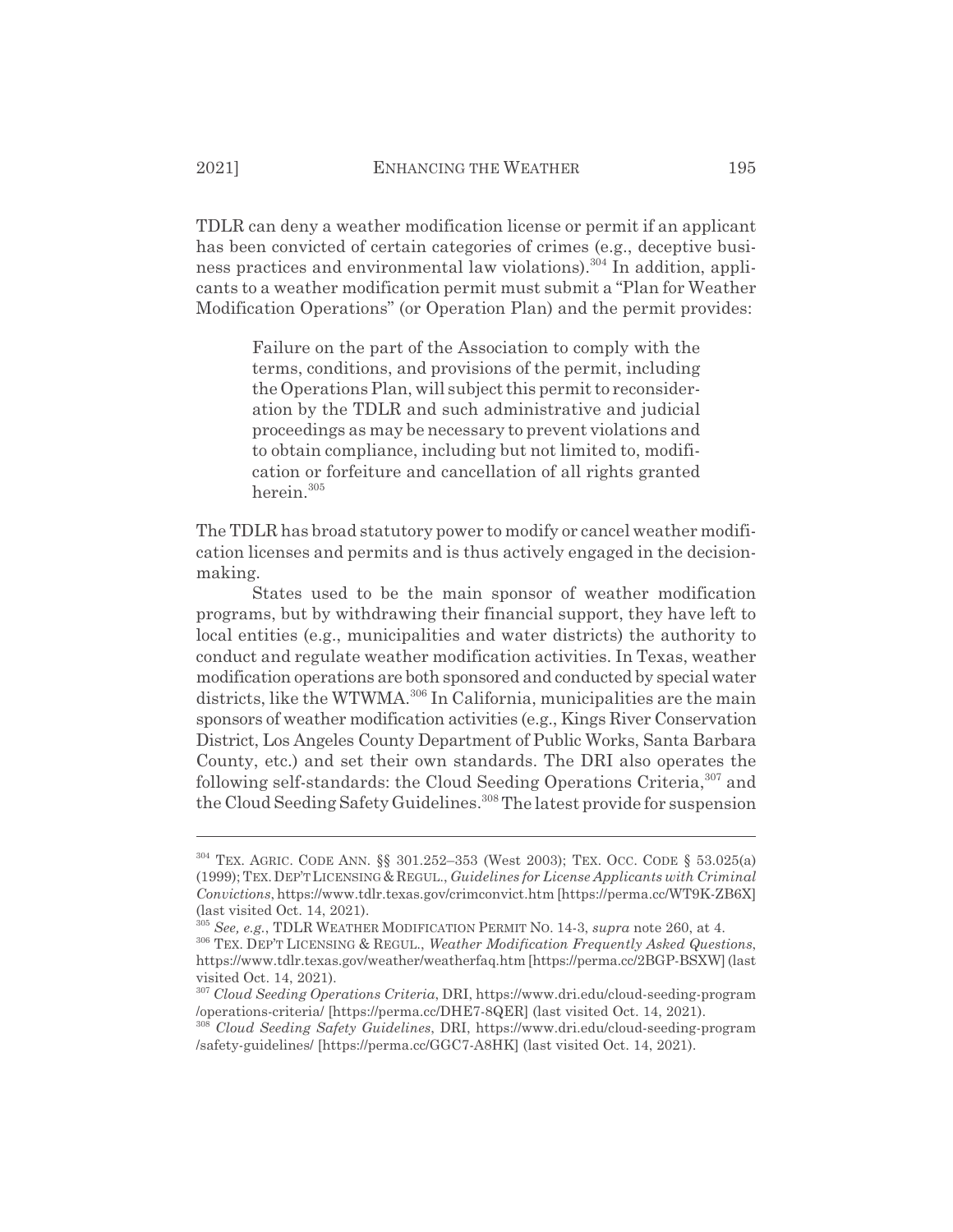criteria in case of a warning for extreme avalanches; warm winter storms; floods; and on major holidays. Ryan asserts that "[t]o address potential flooding liability, all ongoing projects have suspension criteria designed to stop seeding any time there is a flood threat."309 However, such criteria are not clearly stated or readily accessible for other Californian projects.<sup>310</sup> State standards regulating the conducting of weather modification operations, like in Texas, could reduce the risks of inconsistencies from one project to another.

In early discussions on weather modification governance, the involvement of local agencies was considered beneficial to the public interest: "it would be useful to arrange that modification operations be organized primarily by weather-modification districts which are carefully organized and delimited so as to include all those who benefited or lost from modification."311 Considering that weather modification activities are localized in nature, local governance of cloud seeding appears appropriate.<sup>312</sup> However, the absence of overarching framework creates discrepancies between state laws and local self-governance regimes.<sup>313</sup> Currier, for instance, deplores that weather modification laws are scattered, incomplete and difficult to navigate.314 Moreover, local decision making is not appropriate to the regulation of interstate and transboundary projects, and the poor coordination between jurisdictions does not adequately regulate both deliberate and potential incidental impacts of cloud seeding beyond municipal jurisdiction.<sup>315</sup> Weather modification requires strong collaboration between governmental institutions at all levels of decision making.316 Local agencies seem to be an appropriate level of governance for weather modification, but states should ensure coordination between the different programs, like in Texas. The federal government could also play a greater role in the

<sup>309</sup> RYAN, *supra* note 61, at 21.

<sup>310</sup> *See e.g.*, CNTY. SANTA BARBARA, SANTA BARBARA CNTY. AND TWITCHELL RESERVOIR CLOUD SEEDING PROGRAM: CEQA FINAL MITIGATED DECLARATION 8 (Oct. 15, 2013), https://www.slocounty.ca.gov/Departments/Public-Works/Forms-Documents/Projects /Cloud-Seeding-for-Lopez-Salinas/Santas-Barbara-County-Cloud-Seeding-MND -2013.pdf [https://perma.cc/CS67-2FD6].

<sup>311</sup> Rita F. Taubenfeld, *Social Norms, the Public Interest, and the Regulation of Weather Modification*, *in* TAUBENFELD, *supra* note 109, at 84. <sup>312</sup> *Id.*

<sup>313</sup> Currier, *supra* note 15, at 960.

<sup>314</sup> *Id.* at 972.

<sup>315</sup> *Id.* at 950, 960, 964.

<sup>316</sup> *Id.* at 950, n.11.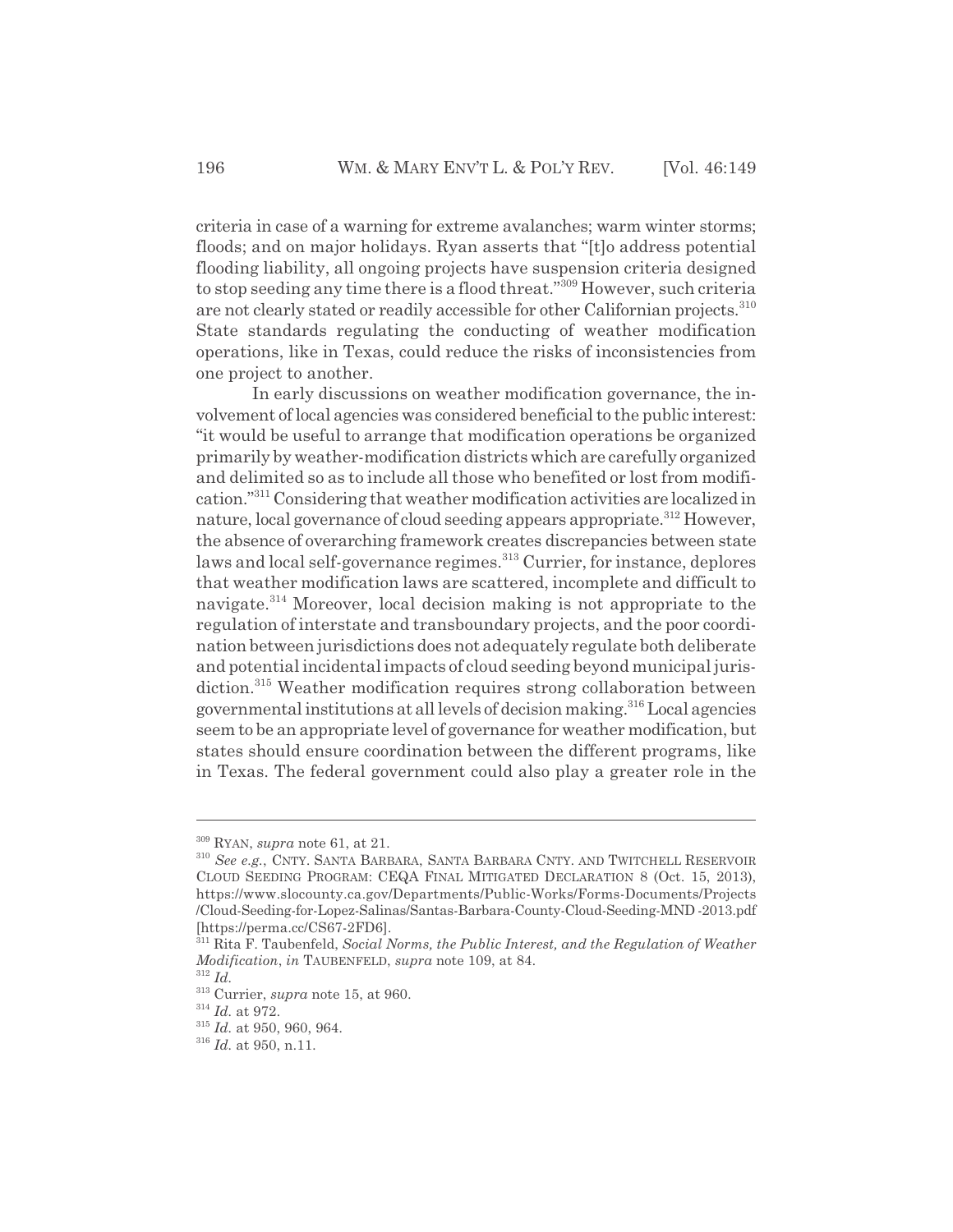2021] **ENHANCING THE WEATHER** 197

decision-making: establishing national regulations would ensure that state requirements are consistent and follow international best practices.<sup>317</sup>

# *B. Environmental Impact Assessment and Management of Uncertainty*

Weather modification projects are unevenly subject to EIA requirements, and state laws deal very poorly with scientific uncertainties. In the past, federal programs have been subject to the National Environmental Policy Act ("NEPA") requirements.<sup>318</sup> As part of the Sierra Cooperative Pilot Project, the USBR conducted a NEPA Environmental Assessment and filed a Finding of No Significant Impact,<sup>319</sup> so the project did not require a full Environmental Impact Report.<sup>320</sup> Studies were also conducted to evaluate the socio-environmental impacts of cloud seeding in the basin and the public was encouraged to participate.<sup>321</sup> The Sierra Ecology Project, for instance, was the product of workshop groups evaluating the potential effects of cloud seeding on forest, vegetation and animal habitat in the American River Basin.<sup>322</sup> Similarly, for the High Plains Project, NOAA conducted an assessment of the downwind effects and economic, social and ecological impacts of cloud seeding.<sup>323</sup> For projects involving the federal government, NEPA provisions still apply, including NSF-sponsored projects that require an Environmental Assessment for "[a]ny project that will involve (. . .) weather modification, or other techniques that may alter a local environment."324 In 2010, the USBR conducted a NEPA Environmental Assessment for the Walker River Basin Cloud Seeding Project.<sup>325</sup> However, few NEPA assessments have been conducted since

<sup>317</sup> *Id.* at 950–51, 960.

<sup>318 40</sup> C.F.R. § 1508.1 (2020).

<sup>319</sup> HARRIS, *supra* note 173, at 16.

<sup>320</sup> *Finding of no significant impact* means a document by a Federal agency briefly presenting the reasons why an action, not otherwise categorically excluded (§ 1501.4 of this chapter), will not have a significant effect on the human environment and for which an environmental impact statement therefore will not be prepared.

<sup>40</sup> C.F.R. § 1508.4 (2020).

<sup>321</sup> *See generally* JAMES L. SMITH ET AL., U.S. BUREAU OF RECLAMATION, SIERRA ECOLOGY PILOT PROJECT I-2–3, I-18 (1978).

 $322$  *Id.* 

<sup>323</sup> FLEAGLE ET AL., *supra* note 95, at 10.

<sup>324 45</sup> C.F.R. § 640.3(b)(4) (2000).

<sup>325</sup> *See generally* CARSON CITY & NEVADA MID-PACIFIC REGION OFF., U.S. BUREAU OF RE-CLAMATION,ENVIRONMENTALASSESSMENT FOR THE WALKER RIVER BASIN CLOUDSEEDING PROJECT (2010).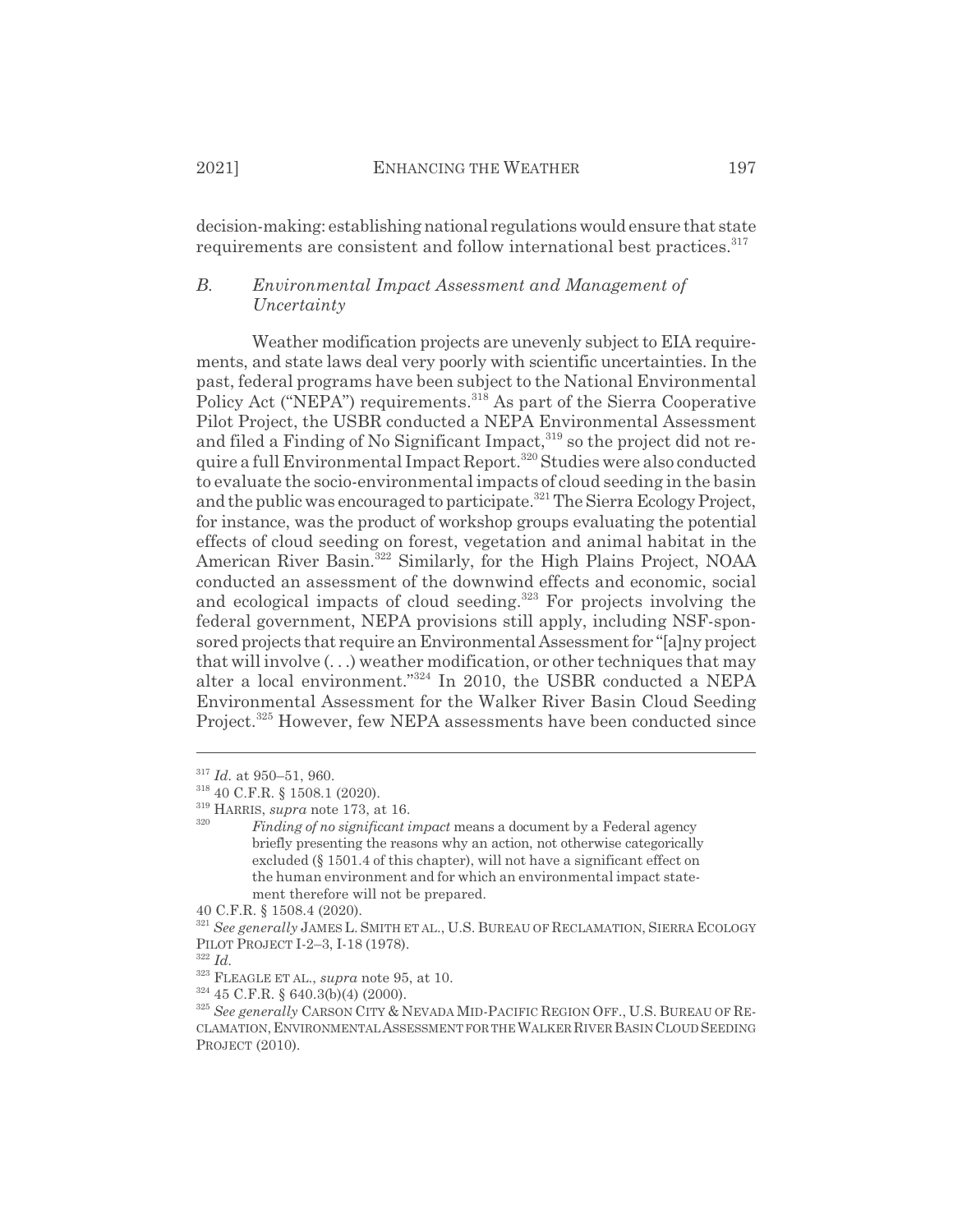the withdrawal of federal agencies from weather modification projects in the 1980s.<sup>326</sup>

At the state level, EIA requirements are at the discretion of the state. Only in the State of Montana does the legislation on weather modification explicitly require the conducting of an EIA.<sup>327</sup> In states like California, general environmental laws require that state and local agencies conduct an EIA before approving a project.<sup>328</sup> In 2017, the Sacramento Municipal Utility District filed a CEQA Mitigated Negative Declaration for the El Dorado Cloud Seeding Program Expansion Project, to extend the target area of the Upper American River Snow Augmentation Project from 190 square miles to 444 square miles.<sup>329</sup> Similarly, the Placer County Water Agency recently submitted a CEQA Initial Study/Negative Declaration for the Middle Fork American River project.<sup>330</sup> For private projects, however, governmental agencies decide whether an environmental review is required, so that weather-modification projects are unevenly subject to EIA requirements.<sup>331</sup> Privately funded cloud-seeding projects should be subject to the same requirements as publicly funded projects and appropriate funding allocated to encourage systematic assessment of weather modification impacts.

As explained above, the Tahoe-Truckee project was granted a functional equivalent process to replace the EIA process in the late 1970s, and there has been no assessment of the project's impacts for over forty years.332 Interestingly, the Tahoe Regional Planning Compact ("TRPC") requires an Environmental Impact Statement for projects conducted in the Lake Tahoe Region,<sup>333</sup> that is "activity undertaken *by any person, including any public agency*, if the activity may substantially affect the land, water, air, space or any other natural resources of the region."334 The Tahoe Regional Planning Agency ("TRPA") requires an Initial Environmental

<sup>326</sup> *Id.*

<sup>327</sup> MONT. CODE ANN. § 85-3-202(1) (1995).

<sup>328</sup> *See, e.g.*, CAL. CODE REGS. tit. 14, §§ 15000–15387 (2009).

<sup>329</sup> SACRAMENTO MUN. UTILITY DIST., EL DORADO CLOUD SEEDING PROGRAM EXPANSION PROJECT,INITIALSTUDY/MITIGATED NEGATIVEDECLARATION 5(2017), https://www.smud .org/assets/documents/pdf/El-Dorado-Cloud-Seeding-Program.pdf [https://perma.cc /N7HH-V9B5].

<sup>&</sup>lt;sup>330</sup> PLACER CNTY. WATER AGENCY, MIDDLE FORK AMERICAN RIVER WEATHER MODIFICA-TION PROJECT, DRAFT INITIAL STUDY/NEGATIVE DECLARATION (2018).

 $^{331}$  45 C.F.R. § 640.3.

<sup>332</sup> Roos, *supra* note 129, at 127–28.

<sup>333</sup> Tahoe Regional Planning Compact, *supra* note 192, art. VII.

<sup>&</sup>lt;sup>334</sup> *Id.* art. II(h) (emphasis added).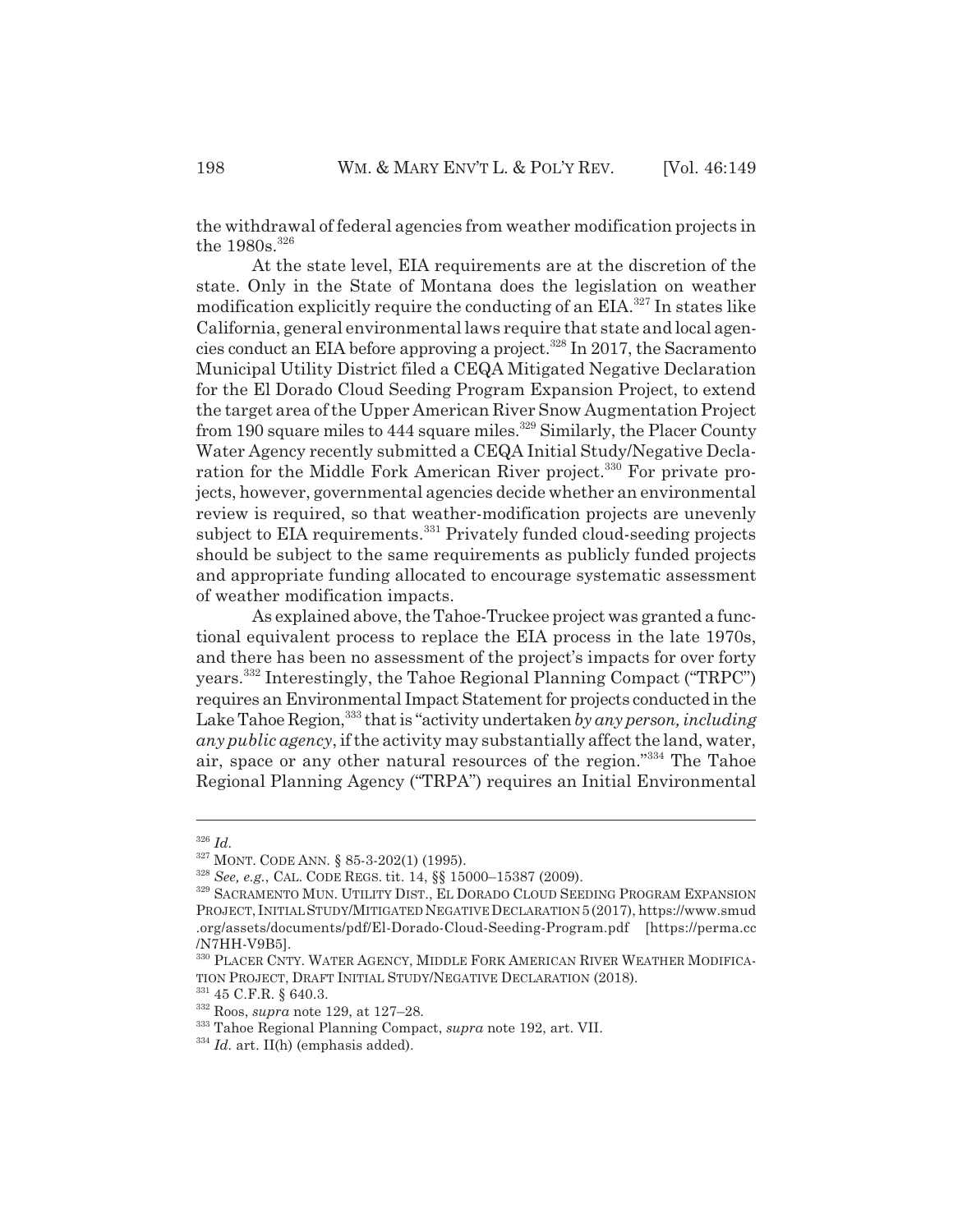Checklist to determine whether an Environmental Assessment is needed.335 The TRPA can then issue a Finding of No Significant Effect or a Mitigated Finding of No Significant Effect,<sup>336</sup> and alternatively, require a full Environmental Impact Statement.<sup>337</sup> The TRPA can also exempt a project from the requirement (e.g., home renovations), but cloud seeding does not appear to be an activity exempted under the TRPC.<sup>338</sup> It has become common practice to coordinate environmental reviews through joint NEPA and/or CEQA/TRPC environmental assessment for major projects over the Tahoe basin.339 However, no assessment appears to have been conducted for the Tahoe-Truckee cloud seeding project, or any of the projects conducted under the TRPA's jurisdiction (e.g., Placer and El Dorado counties).  $340$ Mechanisms under this bistate compact could be developed to ensure that the interests of both the States of California and Nevada are taken into account in cloud seeding projects conducted in the Tahoe region.

As opposed to California, Texas law does not require environmental impact assessment for weather modification projects.<sup>341</sup> In Texas, in order for a permit application to be approved, the TDLR must ascertain that the proposed operation "will not significantly dissipate the clouds and prevent their natural course of developing rain in the area in which the operation is to be conducted to the material detriment of persons or property in that area..."<sup>342</sup> However, project evaluations are not undertaken by the state, but by the sponsoring organizations and the criteria used in this process are not defined by law.<sup>343</sup> In absence of legal requirements to assess the impacts of their program, associations follow self-governance frameworks. Each association reports the details of their operations to the statewide Texas Weather Modification Association, created in 1997.<sup>344</sup> Since 2001, associations contracts with Texas Tech University to conduct annual evaluation using the software TITAN (Thunderstorm Identification,

<sup>335</sup> Tahoe Regional Planning Agency, Rules of Procedure, § 6.4 (Mar. 11, 2012).

<sup>336</sup> *Id.* §§ 6.6–6.7.

<sup>337</sup> *Id.* § 6.9.

<sup>338</sup> Tahoe Regional Planning Compact, *supra* note 192, art. VII(f); Tahoe Regional Planning Agency, *supra* note 335, § 6.3; Tahoe Regional Planning Agency, Code of Ordinances § 3.2.2 (2013).

<sup>339</sup> Roos, *supra* note 129, at 127–28.

<sup>340</sup> CAL. DEP'T WATER RES., *supra* note 124.

<sup>341 28</sup> Tex. Reg. 10420 (Nov. 21, 2003).

<sup>342</sup> TEX.AGRIC.CODE ANN. § 301.107 (West 2003); 16 TEX.ADMIN.CODE §§ 79.21(1)(a) (2019).

<sup>343 28</sup> Tex. Reg. 10420.

<sup>344</sup> TEXAS WEATHER MODIFICATION ASS'N, http://www.texasweathermodification.com/ [https://perma.cc/C75D-RKVA] (last visited Oct. 14, 2021).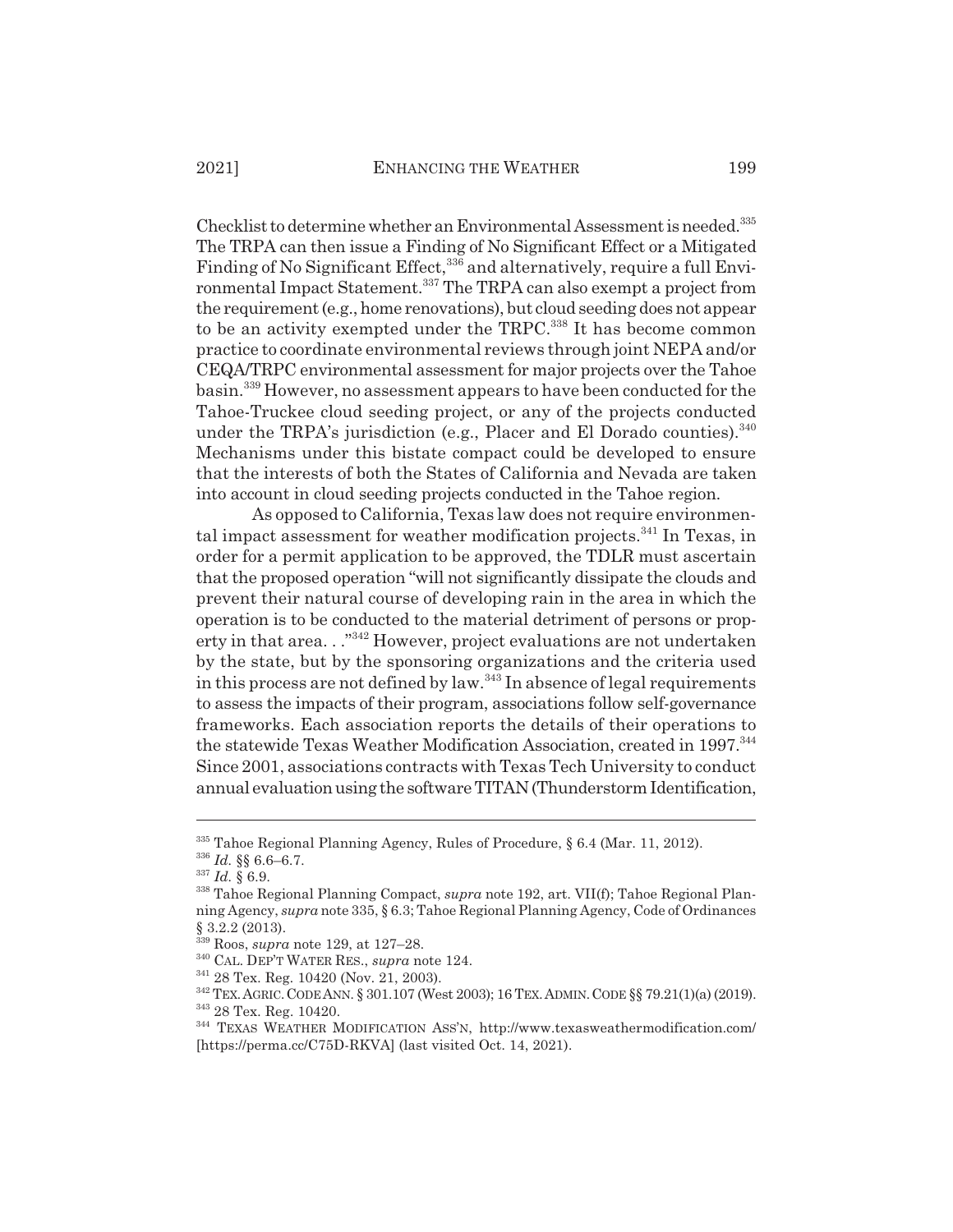Tracking, Analysis, and Nowcasting).345 The Texas Weather Modification Association made the use of TITAN mandatory in all cloud-seeding projects.346 This evaluation process allows for regular monitoring and review but does not assess the environmental impacts of the projects.

Current laws deal poorly with weather modification scientific uncertainties. In absence of legal standards, entities engaged in weather modification follow standards set by professional associations, such as statements from the Weather Modification Association, 347 and the American Meteorological Society.348 The American Society of Civil Engineers has regularly published the *Guidelines for Cloud Seeding to Augment Precipitation*, that provide details on weather-modification science and practice.<sup>349</sup> The North American Weather Modification Council ("NAWMC"), a nonprofit interstate organization created in 2011, also has for objective "to advance the proper use of weather modification technologies through education, promotion and research."350 It replaced the North American Interstate Weather Modification Council, created in 1975, that long served as a focal point and clearing house for U.S., Canada, and Mexico state agencies.351 The NAWMC is now composed of representatives from the nine U.S. states engaged in cloud seeding, meeting twice a year.<sup>352</sup>

<sup>345</sup> TDLR, *supra* note 201. *See also* TEX. DEP'T LICENSING & REGUL., *Analysis and Research*, http://wtwma.com/analysis\_and\_research.htm [https://perma.cc/WQ4S-XT4E] (last visited Oct. 14, 2021).

<sup>346</sup> *See, e.g.*, Dale L. Bates & Arquímedes Ruiz-Columbié, *Weather Modification Scientific Management in Texas: The Extensive and Intensive Uses of TITAN*, 34 J.WEATHERMODI-FICATION 104, 104 (2002).

<sup>347</sup> *See, e.g.*, WEATHER MODIFICATION ASS'N, *supra* note 50; Bruce Boe et al., *The Weather Modification Association's Response to the National Research Council's Report Titled "Critical Issues in Weather Modification Research*,*"* 36 J.WEATHERMODIFICATION 1, 3–4, 35 (2004).

<sup>&</sup>lt;sup>348</sup> See generally AM. METEOROLOGICAL SOC'Y, PLANNED WEATHER MODIFICATION THROUGH CLOUD SEEDING, AN INFORMATION STATEMENT OF THE AMERICAN METEOROLOGICAL SOCIETY (2010), https://www.ametsoc.org/index.cfm/ams/about-ams/ams-statements/state ments-of-the-ams-in-force/planned-weather-modification-through-cloud-seeding/ [https://perma.cc/M3E7-6ZCK].

<sup>349</sup> *See generally* AM. SOC'Y CIV. ENGRS, GUIDELINES FOR CLOUD SEEDING TO AUGMENT PRECIPITATION (2016).

<sup>350</sup> N. AM. WEATHER MODIFICATION COUNCIL, http://www.nawmc.org/ [https://perma.cc /K3PE-3MFX] (last visited Oct. 14, 2021).

<sup>351</sup> Ray Jay Davis, *Weather Modification Interstate Legal Issues*, 15 IDAHO L. REV. 555, 568 (1978); C. G. Keyes Jr., *North American Interstate Weather Modification Council: Need, Goals, Purpose and Activities*, 13 J. AM. WATER RES. ASS'N 917, 919 (1977).

<sup>352</sup> RYAN, *supra* note 61, at 8.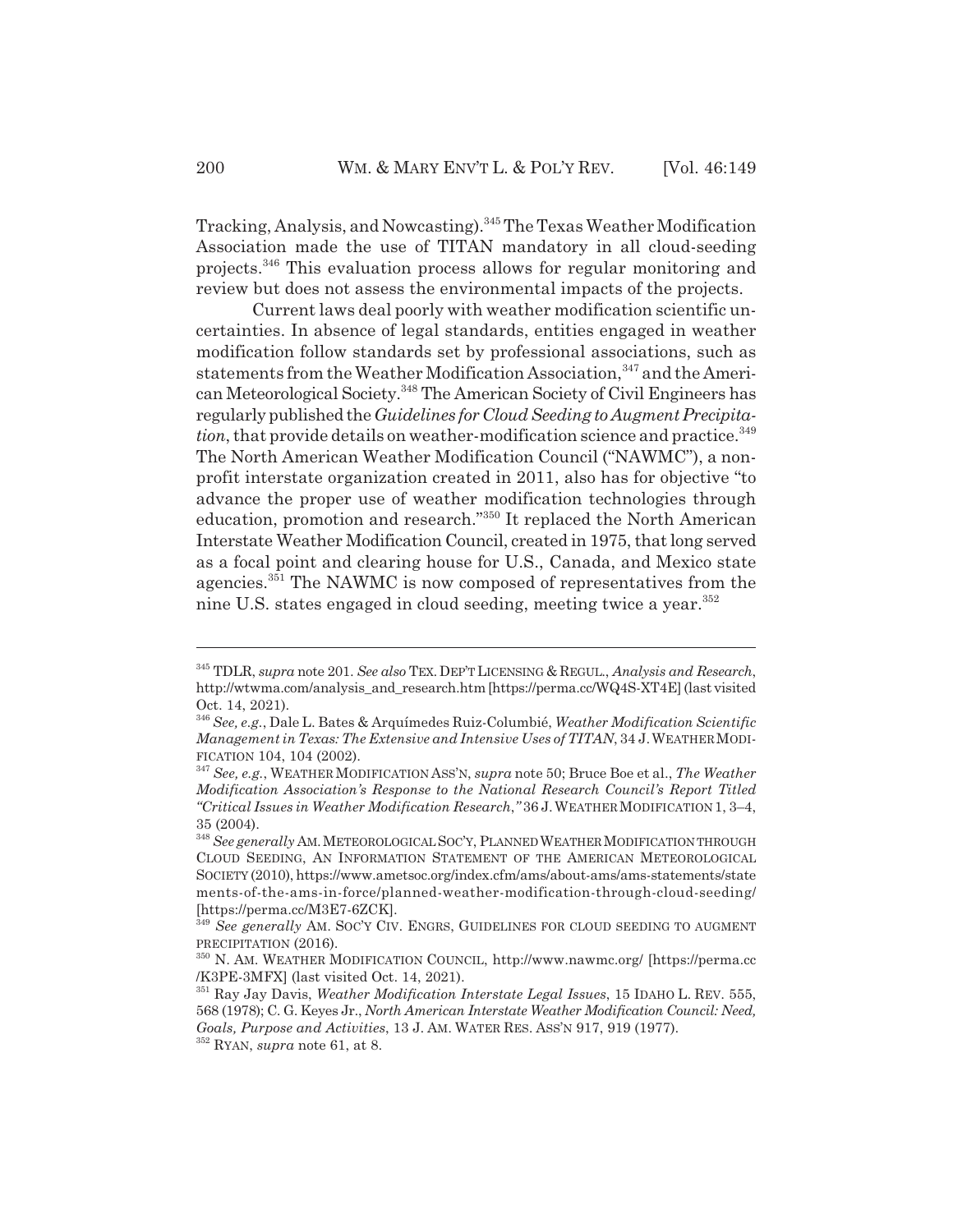The WMO also plays an important role in overseeing weather modification activities. Between 1975 and 1985, the WMO cosponsored the Precipitation Enhancement Project ("PEP"), a collaborative project between the WMO and several Member States, including the United States, conducted to evaluate the potential for precipitation enhancement.<sup>353</sup> The WMO PEP developed guidelines that remain "a test of the scientific credibility of any proposed cloud seeding project."354 In addition, the WMO created the Expert Team on Weather Modification Research, that regularly publishes statements and scientific guidelines to assist Member States in the design of weather modification programs.<sup>355</sup> These standards have also advised American weather modification programs.

The management of scientific uncertainties appears to be one of the weak points of weather modification legal regimes. Since the beginnings of cloud seeding, uncertainties have prevented governments from regulating on weather modification.356 Legal scholars have long examined these uncertainties and believed that progress in atmospheric sciences would enable the development of governance mechanisms for weather modification.<sup>357</sup> Yet, Witt argues that the regulatory uncertainties surrounding cloud seeding have, in fact, hampered scientific and technological progress.358 Weather modification science is confronted to irreducible uncertainties that cannot be used as a reason for postponing regulations any further.<sup>359</sup> Instead, appropriate governance arrangements must be developed so as to address the scientific uncertainties behind weather modification. According to the WMO "any legal system aimed at promoting or

<sup>359</sup> *Id.* at 107.

<sup>353</sup> WORLD METEOROLOGICAL ORG., THE WMO PRECIPITATION ENHANCEMENT PROJECT— PROGRESS TO DATE AND PRESENT STATUS, 74 (1979).

<sup>354</sup> Michael J. Manton, *Evaluation of the Impacts of Cloud Seeding*, *in* AUSTRALIAN CLOUD SEEDING RSCH. SYMP. 1, 24 (2007).

<sup>355</sup> *See, e.g.*, WMO, *supra* note 9.

Weather modification activities, no adverse effects of which have been proved on the basis of the present state of scientific knowledge, were distinguished from other activities involving pollution and other harmful effects; the view was expressed that the development of new beneficial technology should not be constrained unduly by "punitive" legal sanctions.

WMO & UNEP, REPORT OF THE WMO/UNEP INFORMAL MEETING ON LEGAL ASPECTS OF WEATHER MODIFICATION 731 (1975).

<sup>357</sup> *See generally* James L. Sigel, *International Control of Weather Modification in a Regime of Long-Range Weather Forecasting*, 19 HARV.INT'LL.J. 535 (1978); Heilbronn, *supra* note 233; Julie Ferdon, *Federal Weather Modification Projects: Compensating the Landowner*, 26 ARIZ. L. REV. 681 (1984); M. A. Rabie & M. M. Loubser, *Legal Aspects of Weather Modification*, 23 COMP.&INT'L L.J. S. AFR. 177 (1990); Jones, *supra* note 101.

<sup>358</sup> Witt, *supra* note 15, at 105.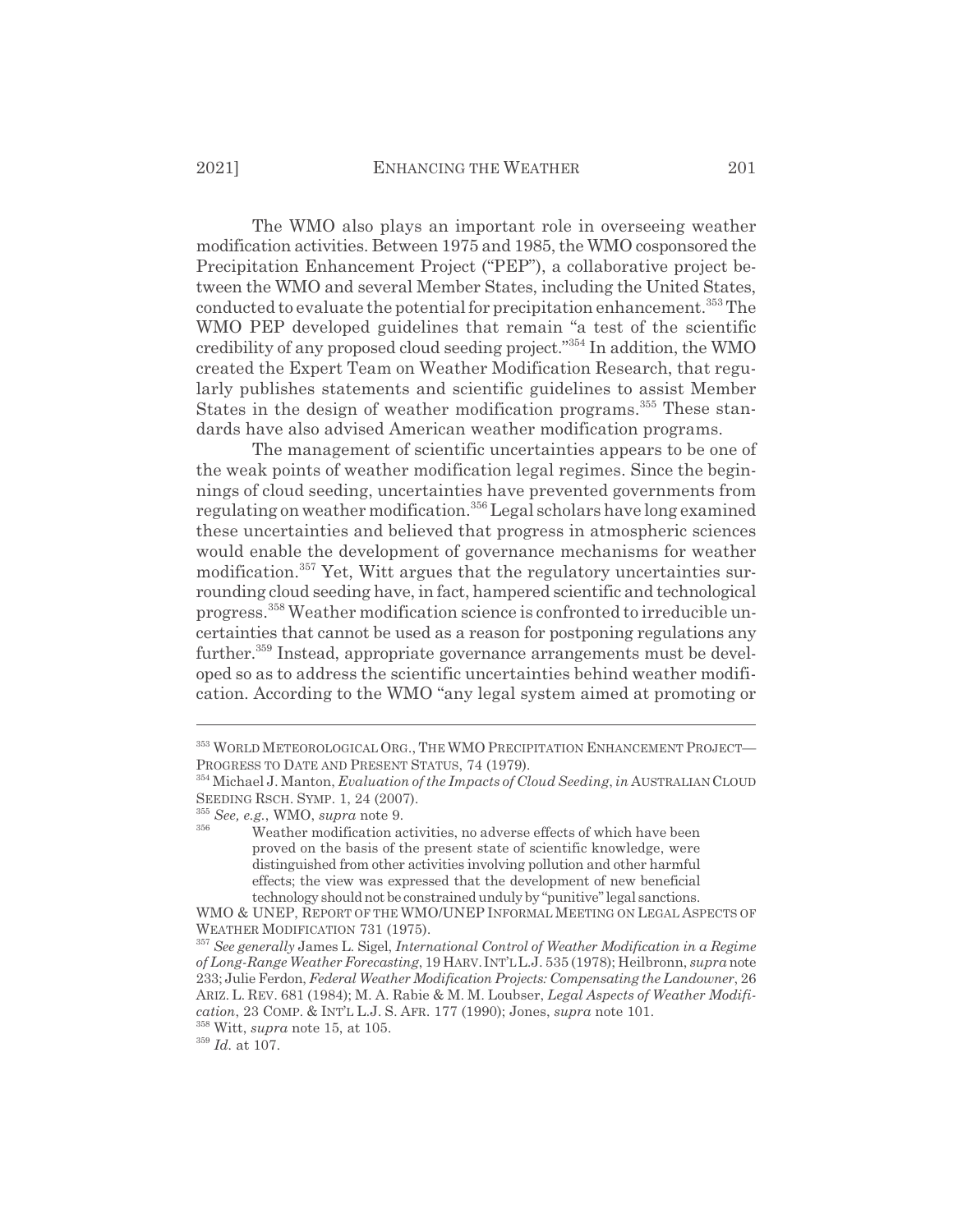regulating weather modification must recognize that scientific knowledge is still incomplete."360 Yet, most weather modification regimes—including EIA procedures—do not account for these uncertainties.<sup>361</sup> Reforms of weather modification legal regimes are thus needed to ensure that governance arrangements integrate and decrease these uncertainties over time.

# *C. Public Participation*

Because the weather can affect all ecosystems, communities and sectors of activity in a given locality, the participation of the public in weather modification planning is of utmost importance. Here, "public participation" is understood broadly, as comprising both access to information, rights to participate in decision-making and rights of appeal (dealt with further in Section E). Cloud seeding projects should be designed in the public interest.<sup>362</sup> Yet, conflicting interests in particular weather conditions have given rise to controversies (e.g., between ranchers and farmers in Texas).363 As Taubenfeld puts it, "[p]eople's preferences and interests might bitterly conflict on the choice of an ideal weather pattern for society."364 Therefore, public engagement is necessary for decision makers to evaluate trade-offs and improve decision-making outcomes.<sup>365</sup> The exploitation of atmospheric water resources also has potential impacts on the environment, so that widely recognized principles of environmental law, including meaningful engagement of the public in environmental matters, should fully apply.366 However, difficulties in assessing the social,

<sup>360</sup> WMO, *supra* note 9, at 12.

<sup>361</sup> Witt, *supra* note 15, at 107.

<sup>362</sup> *See generally* FLEAGLE ET AL., *supra* note 95.

<sup>363</sup> *See, e.g.*, Southwest Weather Resources, Inc. v. Jones, 327 S.W.2d 417, 417 (Tex. 1959).

<sup>364</sup> TAUBENFELD, *supra* note 109, at 55.

<sup>365</sup> *Id.*

<sup>366</sup> *See, e.g.*,

Environmental issues are best handled with the participation of all concerned citizens, at the relevant level. At the national level, each individual shall have appropriate access to information concerning the environment that is held by public authorities, including information on hazardous materials and activities in their communities, and the opportunity to participate in decision-making processes. States shall facilitate and encourage public awareness and participation by making information widely available. Effective access to judicial and administrative proceedings, including redress and remedy, shall be provided.

G. A. RES. 47/190, REPORT OF THE UNITED NATIONS CONFERENCE ON ENVIRONMENT AND DEVELOPMENT (Dec. 22, 1992).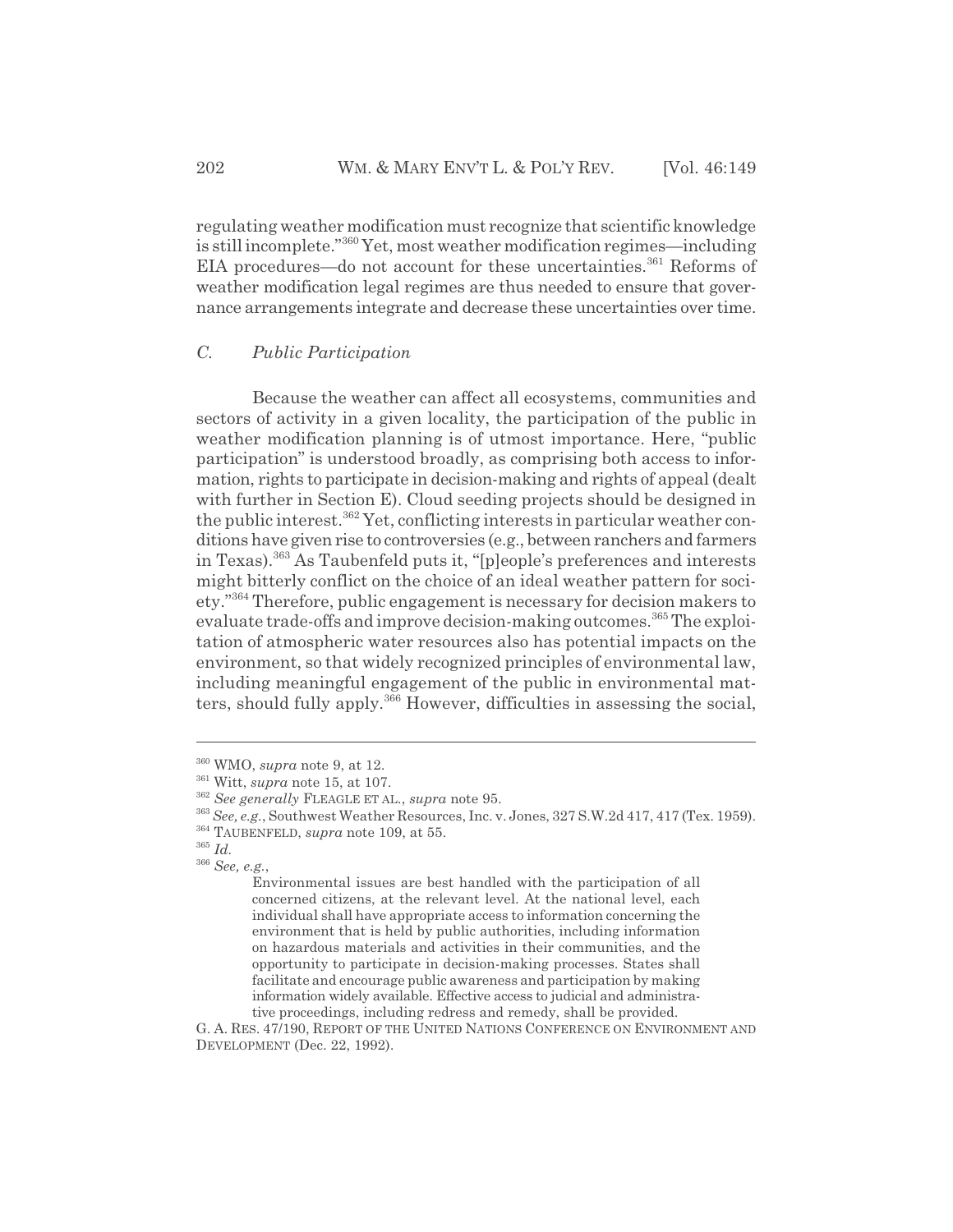economic and ecological impacts of weather modification makes it all the more complex to strike a balance between the different interests at stake.

Access to information is critical to the smooth functioning of participatory decision making. Sociological surveys conducted in the 1970s showed that information on weather modification was mostly conveyed by informal conversation and media.<sup>367</sup> Today still, in absence of official sources of information on weather modification, the public is mostly informed via media and social media.368 Yet, lack of transparency in weather modification information feeds conspiracy theories.<sup>369</sup> Today, as misinformation circulates on the internet, parts of the American population firmly believe in "chemtrails" theories, according to which governments run covert programs of chemical spraying that are harmful to human health and the environment.<sup>370</sup> Farhar shows that "opinion leaders at the community" level are more potent sources of information than are mass media campaigns."371 In turn, not only does transparent information ensure a more meaningful participation of the public, but engagement with communities could ensure the dissemination of accurate information.

In the 1970s, controversies, including droughts in the Blue Ridge region and a flood event in Rapid City, South Dakota, following cloud seeding operations contributed to a rise in public opposition.<sup>372</sup> In some states, "natural-weather" organizations started to advocate against weather modification (e.g., Farmers and Ranchers for Natural Weather, later— Citizens for Natural Weather).<sup>373</sup> Over this period, the public increasingly perceived weather modification as antidemocratic, polluting and disrespectful of the natural ecological balance, leading to a general dismissal

<sup>367</sup> Barbara C. Farhar, *The Public Decides about Weather Modification*, 9 ENV'T & BE-HAVIOR 279, 289 (1977).

<sup>368</sup> *See e.g.*, Rich Pedroncelli, *Cloud Seeding for Rain Is a Growth Area in the U.S.*, NBC NEWS (Dec. 12, 2009, 3:32 PM), https://www.nbcnews.com/id/wbna34383443 [https://perma .cc/D696-Y29G]; Carter Evan, Co*uld Cloud Seeding Help with California's Drought?*, CBS NEWS(Mar. 12, 2016, 7:24 PM), https://www.cbsnews.com/news/could-cloud-seeding-help -with-californias-drought/ [https://perma.cc/XV6Z-ZVN5].

<sup>369</sup> *See, e.g.*, TED STEINBERG, ACTS OF GOD:THE UNNATURAL HISTORY OF NATURAL DISASTER IN AMERICA 131–33 (2006).

<sup>370</sup> Carrey Dunne, *My Month with Chemtrails Conspiracy Theorists*, THEGUARDIAN(May 22, 2017, 5:00 AM), http://www.theguardian.com/environment/2017/may/22/california-con spiracy-theorist-farmers-chemtrails [https://perma.cc/2YER-PBZN].

<sup>&</sup>lt;sup>371</sup> Farhar, *supra* note 367, at 285.

<sup>372</sup> *See, e.g.*, *Pennsylvania Natural Weather Association, Citizens Against Cloud Seeding and the Tri-state Natural Weather Association.* STEINBERG, *supra* note 369, at 131–33. 373 Otis W. Templer, *Weather Modification: A controversial issue on the Texas High Plains*,

<sup>4</sup> J. ARID ENV'TS 71,76 (1981).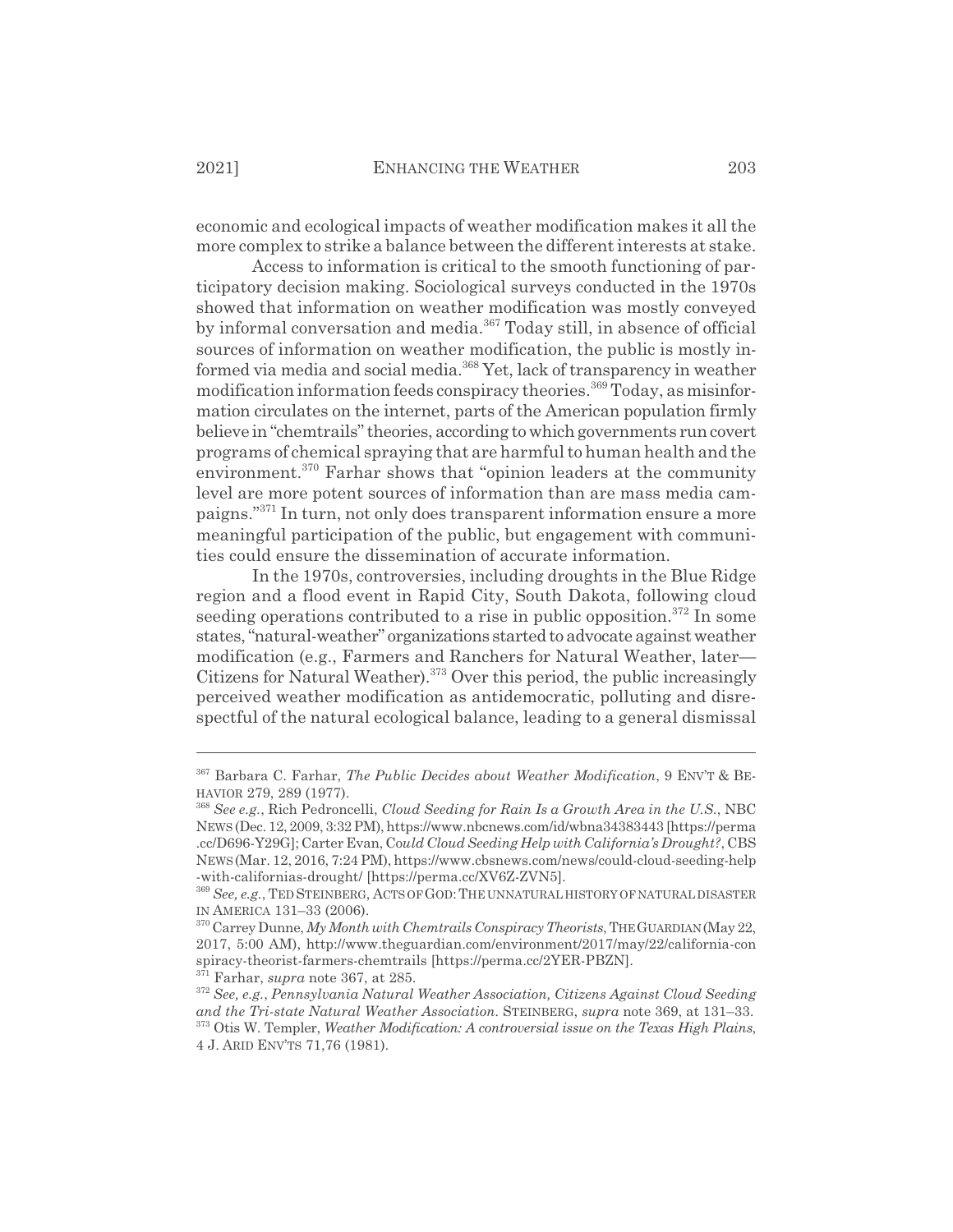of weather modification.374 Kwa links the demise of weather modification in the 1980s to growing environmental concerns and a shift in the American attitude towards the environment.375 Farhar explains that opposition to weather modification is largely due to "religio-natural" orientations, that is "a point of view reflecting reservations about human intervention in weather processes either because such activity would upset nature's balance or impinge upon the domain of the Supreme Being."376 This argument has persisted and contributed to downplaying public lack of support for weather modification.

At the federal level, public participation principles in weather modification law have not been upheld. Under the WMRA, "[a]ll reports, documents, and other information received by the Secretary under the provisions of this Act shall be made available to the public *to the fullest practicable extent*."377 The Act provides an exception for confidential information, which may be disclosed under certain circumstances including "to the public if necessary to protect their health and safety."<sup>378</sup> Although the WMRA ensures basic public access to information relating to weather modification, it makes no mention of the right to participate in decision-making or to access effective remedies.<sup>379</sup> In the 1970s, sociologists were mandated by the USBR to conduct extensive studies on the societal aspects of weather modification, especially on public attitudes towards weather modification.<sup>380</sup> Farhar explained that "one condition of public acceptance of technology is public involvement in the decision process. . . ."381 In other words, public participation helps to mitigate public resistance to weather modification. Yet, Matthewman points out that "the social science of weather-modification was created and controlled by the Bureau of Reclamation."382 It appears that the participation of the

<sup>374</sup> STEINBERG, *supra* note 369, at 133.

<sup>375</sup> *See generally* Chunglin Kwa, *The Rise and Fall of Weather Modification: Changes in American attitudes toward technology, nature, and society*, *in* CHANGING THE ATMOSPHERE: EXPERT KNOWLEDGE AND ENVIRONMENTAL GOVERNANCE 135, 135–65 (2001).

<sup>376</sup> Farhar, *supra* note 367, at 289.

 $377$  Weather Modification Reporting Act, Pub. L. 92-205, § 3(b), 85 Stat. 735 (1972) (emphasis added).

<sup>378</sup> *Id.* § 3(c).

<sup>379</sup> *Id.*

<sup>380</sup> *See generally* Farhar & Mewes, *supra* note 297; Barbara C. Farhar, *What Does Weather Modification Need? A Societal View*, 17 J.APPLIEDMETEOROLOGY &CLIMATOLOGY 878–88 (1978); Barbara Farhar & Ronald Rinkle, *Community Response to Proposed Snowpack Augmentation in the Sierra Nevada Mountains*, 9 J. WEATHER MODIFICATION 154–92 (1977). 381 Farhar, *supra* note 367, at 307–08.

<sup>382</sup> Steven David Matthewman, Science in the Social Sphere: Weather-Modification and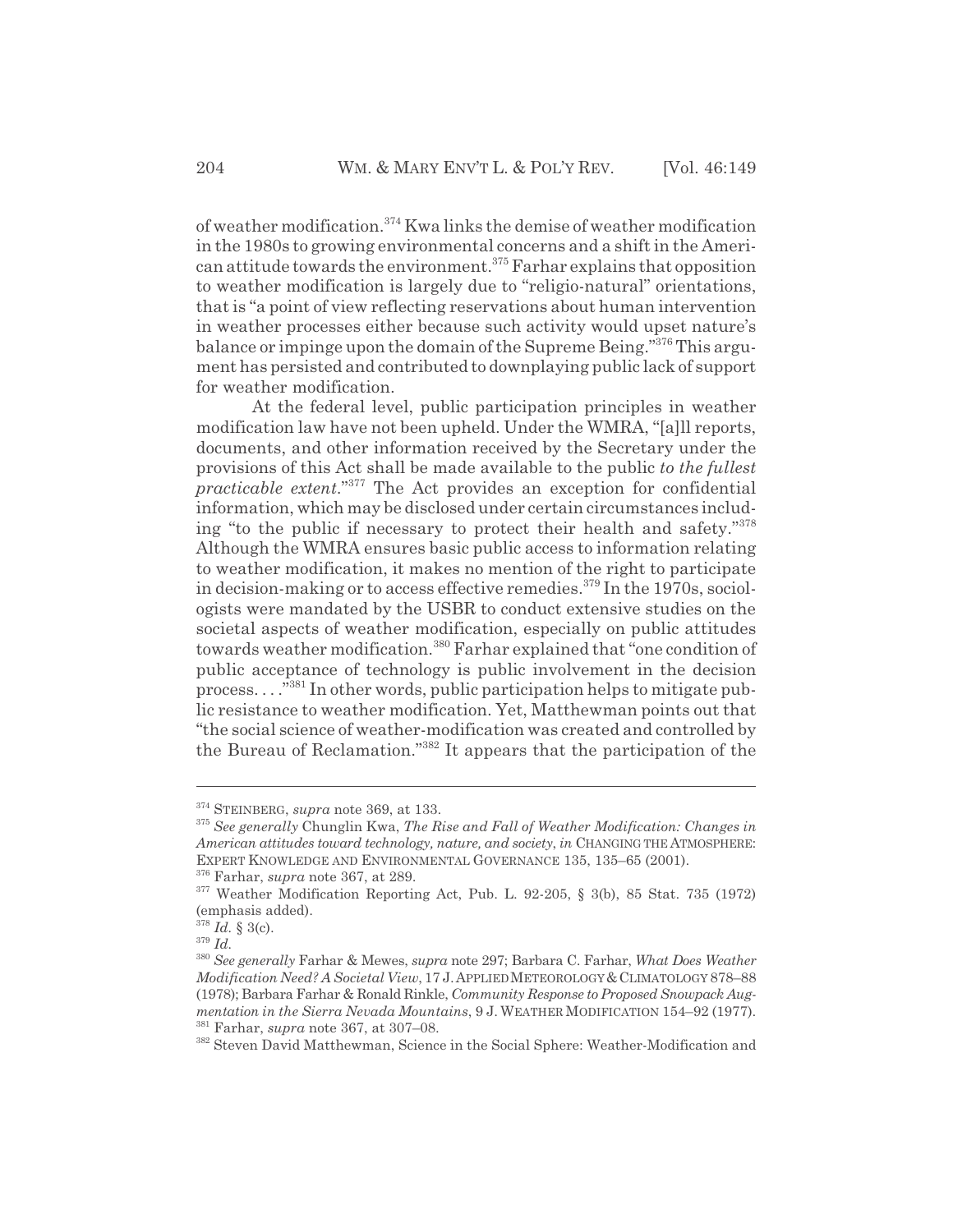public in weather modification has been developed essentially in the interest of the government, with a view to ensuring the social acceptability of weather modification.

At the state level, public participation provisions vary from one jurisdiction to another and only eight states in the United States explicitly provide for public participation in weather modification.383 In California, the reports submitted to the DWR are not made publicly available.<sup>384</sup> Farhar and Rinkle explain that the Sierra Cooperative Pilot Project was originally designed to take place on both federal and state lands, but that, after small public meetings, the State of California decided to withdraw from the project.<sup>385</sup> Following its withdrawal, the State was meant to maintain a public liaison but failed to do so.<sup>386</sup> The lack of access to information on weather modification in California remains a challenge and Ryan recommends: "[a] public education and outreach component should be considered in any new cloud seeding program."387 The *California Weather Resources Management Act* does not provide for the participation of the public in decision-making.<sup>388</sup> Under CEQA, the EIA process provides for public notice, meetings and review.389 However, as outlined earlier, for projects that are not subject to an EIA process (e.g., private projects), there are no legal requirements to consult with local communities.<sup>390</sup> This resulted in tensions and the cancellation of a project proposed by Pacific Gas & Electric in the Pit-McCloud rivers in 2008, following anti-cloud seeding activism in the city of Mt. Shasta.<sup>391</sup> A reform of the Californian weather modification law ensuring greater public participation could prevent future conflicts of interests, instill trust and mitigate resistance.

Texas, on the other hand, sets an example of public engagement in weather modification decision-making. In 1975, controversies between ranchers and farmers over cloud seeding activities pushed a series of

 $rac{1}{390}$  *Id.* 

Public Response 230 (1999) (unpublished Ph.D. dissertation, University of Auckland) (on file with ResearchSpace@Auckland, University of Auckland).

<sup>383</sup> *See supra* Table 2.

<sup>384</sup> CAL. WATER CODE § 420 (West 1984).

<sup>385</sup> Farhar & Rinkle, *supra* note 380, at 156.

<sup>386</sup> *Id.*

<sup>387</sup> RYAN, *supra* note 61, at 19.

<sup>388</sup> CAL. WATER CODE §§ 402, 410–412 (West 1984).

<sup>389</sup> CAL. PUB. RES. CODE § 21003.1 (West 2009); CAL. CODE REGS. tit. 14, §§ 15073, 15087 (2009).

<sup>391</sup> *See, e.g.*, Elicia Whittlesey, Who Owns the Weather? The Politics of Cloud Seeding in Northern California 31 (2010) (unpublished M.A. thesis, University of Minnesota) (on file with the University Digital Conservancy, University of Minnesota).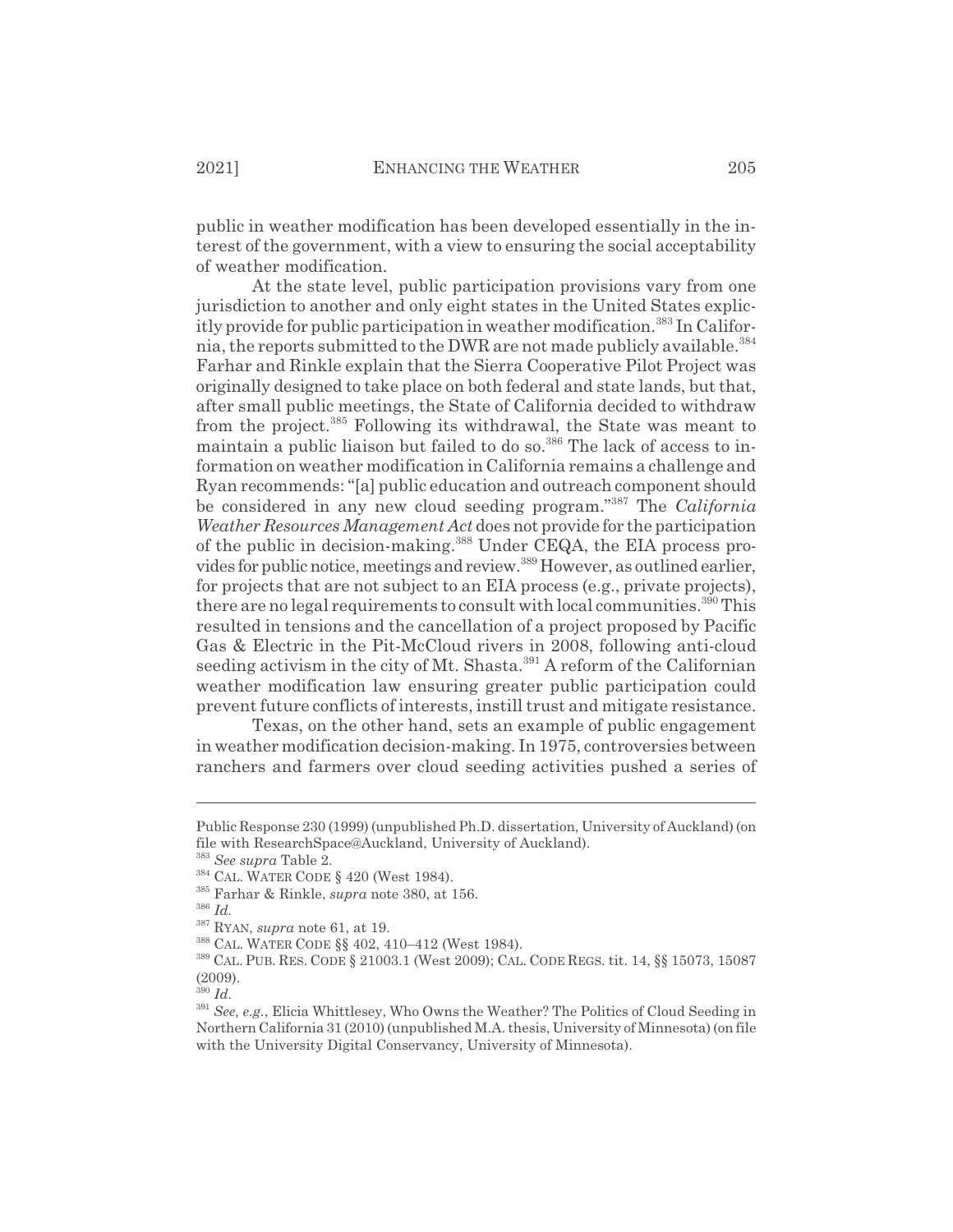amendments to the Texas weather modification law to encourage better consideration of the public's input.392 A first amendment required public hearings to be held before granting a permit, when at least 25 affected residents requested so, but the Texas Water Development Board retained the discretion to grant or deny a permit.<sup>393</sup> In 1977, another amendment set a referendum mechanism giving the electors the right to vote against the granting of a permit.394 A further amendment in 1979 made the permit applicant to bear the costs of the election.<sup>395</sup> Notices of intention are required to be published "at least once a week for three consecutive weeks in a newspaper of general circulation in each county in which the operation is to be conducted."396 In 2018, the TPWMA published a Notice of Intention for its permit application, which led to over fifty residents of the Hudspeth County to request that seeding not be permitted in the county.397 The TDLR Advisory Committee requested that the county be deleted from the permit.<sup>398</sup> According to Farhar and Mewes, "the use of an advisory committee invites broader public participation."399 Indeed, the meetings of the Advisory Committee are recorded and available online and, in the context of COVID-19, the TDLR has started to experiment with public hearings in a virtual setting.<sup>400</sup> Although this regulatory system cannot prevent controversies altogether, it allows for concerned populations to voice their opinion. The Texas regime offers a model of public participation, but procedural rights are not always guaranteed under state weather modification laws. Serious reforms are therefore needed to ensure informed public debates on weather modification.

#### *D. Monitoring of Effectiveness and Impacts*

Monitoring the effects of cloud seeding is key to evaluating how much precipitation can be attributed to a program. At the international

<sup>392</sup> *See* Templer, *supra* note 373, at 74.

<sup>393</sup> *Id.*

<sup>394</sup> *Id.*

<sup>395</sup> *Id.* at 75.

<sup>396</sup> TEX. AGRIC. CODE ANN. § 307.112 (West 2003).

<sup>&</sup>lt;sup>397</sup> TEX. DEP'T LICENSING & REGUL. ADVISORY COMM. ON WEATHER MODIFICATION, SUM-MARY OF MINUTES3–5 (Feb. 2018), https://www.tdlr.texas.gov/weather/agendas/WXM%20 060718%20Staff%20Reports.pdf [https://perma.cc/9CGC-F8YR].

<sup>398</sup> *Id.* at 1–2.

<sup>399</sup> Farhar & Mewes, *supra* note 297, at 695.

<sup>400</sup> TEX. DEP'T LICENSING & REGUL., *supra* note 220.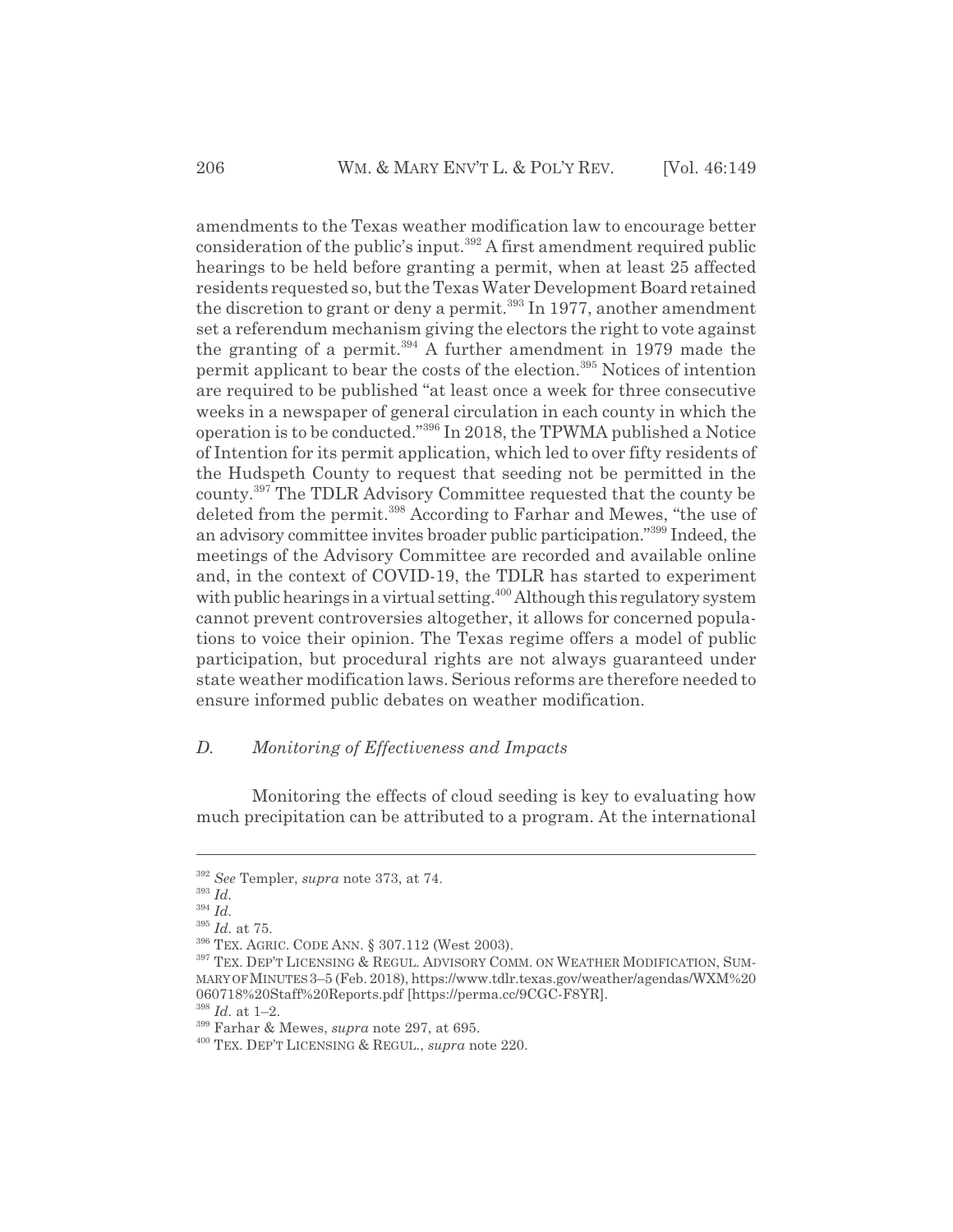level, the WMO prescribes the use of statistical and physical analyses to evaluate the validity of cloud seeding hypotheses and recommends the randomization of operations.<sup>401</sup> This means that suitable cloud formations should be seeded on a random basis, so as to compare seeded and unseeded events and evaluate the effectiveness of an operation.<sup> $402$ </sup> As Hunter explained, "[s]ince a portion of the [experimental units] in randomized experiments must be unseeded, they are more costly and are therefore usually attempted only within research projects. There have been relatively few such experiments in the Western United States."403 In recent years, one randomized experiment—the Wyoming Weather Modification Pilot Project—has attracted the attention of the international scientific community.<sup>404</sup> However, as missed opportunities represent a considerable loss of profit for operators, operational programs are generally non-randomized.

In Texas, like in California, all suitable clouds are seeded and compared to clouds in control areas for statistical analysis.405 The problem with non-randomized cloud seeding is that it makes it impossible, in the present state of science, to assess accurately the amount of precipitation attributable to a specific operation.<sup>406</sup> There is no monitoring mechanism in place at the federal level and requirements vary at the state level, depending on agencies' competences.<sup>407</sup> In California, there is no legal requirement to monitor the effects of cloud seeding, whereas, in Texas, the TDLR monitors cloud-seeding programs.408 The Advisory Committee conducts periodic field inspections of the project sites and inspects equipment to verify compliance with the permit and eventually, makes recommendations to the operator.<sup>409</sup> It also reviews regularly the associations' self-evaluations.<sup>410</sup> However, there are no legal requirements to monitor the effects of cloud seeding on the environment. $411$ 

Because effectiveness evaluations are uncertain, monitoring the environmental impacts of cloud seeding is complex. Cooper and Jolly

<sup>401</sup> BRUINTJES, *supra* note 10, at 5–6.

<sup>402</sup> *Id.*

<sup>403</sup> HUNTER, *supra* note 118, at 24.

<sup>404</sup> BRUINTJES, *supra* note 10, at 5.

<sup>405</sup> Bomar et al., *supra* note 95, at 9.

<sup>406</sup> WMO, *supra* note 9, at 5–6.

<sup>407</sup> Farhar & Mewes, *supra* note 297, at 695.

<sup>408</sup> TEX. AGRIC. CODE ANN. § 301.165 (West 2003).

<sup>409</sup> *See, e.g.*, TDLR WEATHER MODIFICATION PERMIT NO. 18-1, *supra* note 260, at 4.

<sup>410</sup> *Id.*

<sup>411</sup> *Id.*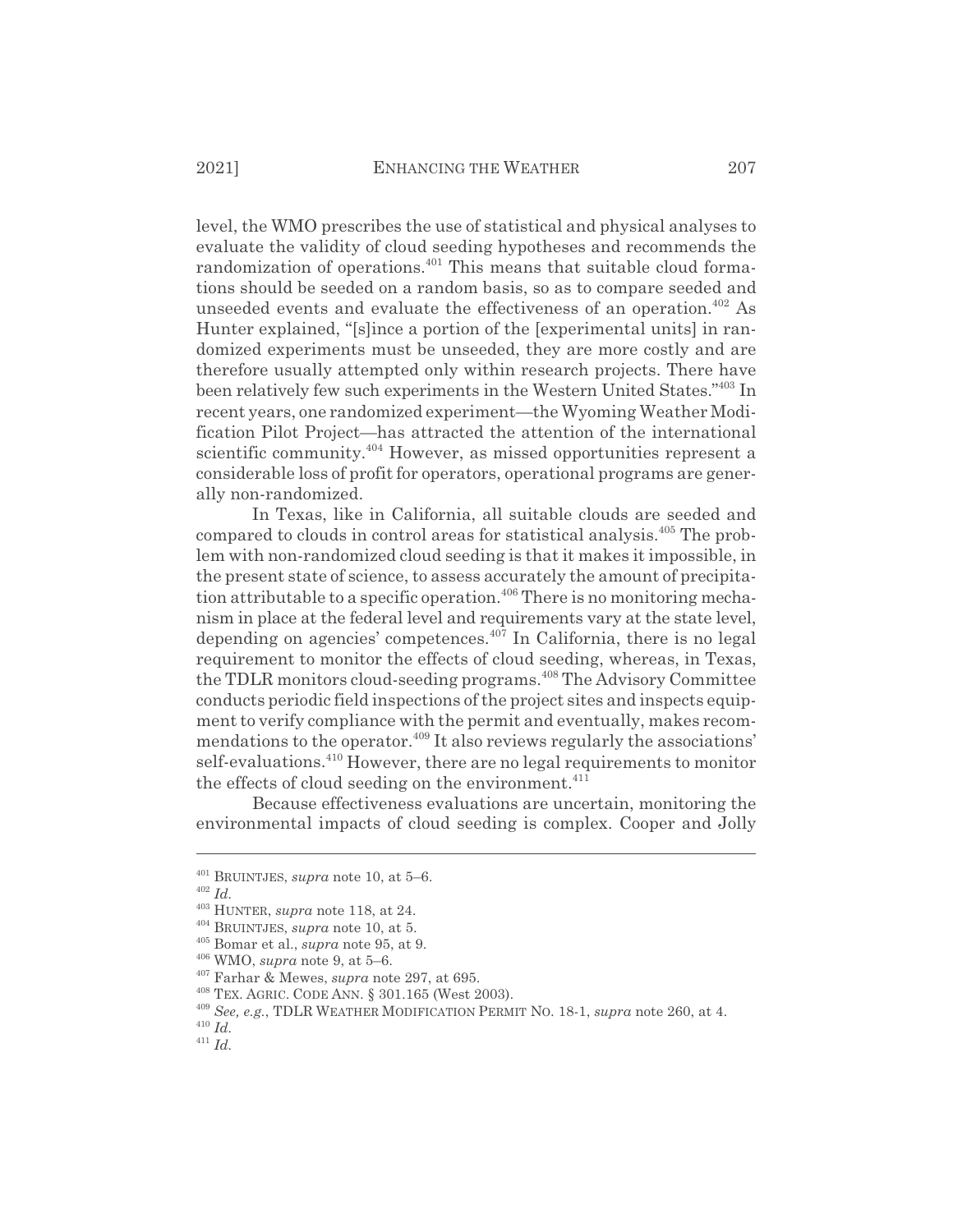consider two kinds of environmental monitoring: "those designed to detect changes in the concentration of specific substances in the environment, and those designed to measure changes in the abundance of specific animals and plants in natural communities."412 In the field of weather modification, monitoring mechanisms have focused on the diffusion and concentration of seeding agents, and in particular, silver iodide.413 For instance, the Texas Legislature entered into contracts with the water districts, in the 1990s, providing for the assessment of silver iodide levels in rainwater from seeded storms.<sup>414</sup> Although not mandated by law, these self-assessments were a requirement for weather modification operators to pursue their project under State funding (G. Bomar 2021, personal communication, 26 Mar.).<sup>415</sup> However, this mechanism has ceased with the termination of State support in 2003.<sup>416</sup> In California, there are no legal requirements to monitor the impacts of weather modification activities, and such mechanisms remain at the discretion of sponsors and operators.<sup>417</sup> The DRI uses trace chemistry techniques to monitor the dispersion of cloud seeding agents but does not monitor silver levels.<sup>418</sup> Environmental governance scholars recognize that traditional monitoring mechanisms do not take into account the complexity of social-ecological systems and often fail to take an ecosystem-based approach.<sup>419</sup> This observation rightly applies to the field of weather modification.

Natural variability makes the monitoring of weather modification activities a daunting task. Yet, the existence of scientific uncertainties should not undermine efforts to monitor the environmental impacts of weather modification. In 1965, the NSF mandated the Ecological Society of America to assess the biological impacts of weather modification.<sup>420</sup> Their report reads:

Even though complete ecological monitoring of a weather modification program is not feasible, every effort should be

<sup>412</sup> COOPER & JOLLY, *supra* note 44, at 92.

<sup>413</sup> *Id.* at 69.

<sup>414</sup> TEX. DEP'T LICENSING & REGUL., *supra* note 224.

<sup>415</sup> TEX. AGRIC. CODE ANN. § 20.003 (West 2001) (repealed 2003).

<sup>416</sup> *Id.*

<sup>417</sup> CAL. WATER CODE § 420 (West 1984).

<sup>418</sup> *Trace Chemistry/Ice Core Laboratory*, DRI (Aug. 19, 2021, 9:42 PM), https://www.dri .edu/labs/trace-chemistry-laboratory/ [https://perma.cc/Z6NF-MDN8].

<sup>419</sup> *See generally* Michelle Boyle et al., *Monitoring in Support of Policy: An Adaptive Ecosystem Approach*, 4 ENCYCLOPEDIA GLOB. ENV'T CHANGE 116–37 (2001).

<sup>420</sup> DANIEL A. LIVINGSTONE, ECOLOGICAL SOCIETY OF AMERICA ECOLOGY STUDY COMMIT-TEE, BIOLOGICAL ASPECTS OF WEATHER MODIFICATION 42 (1965).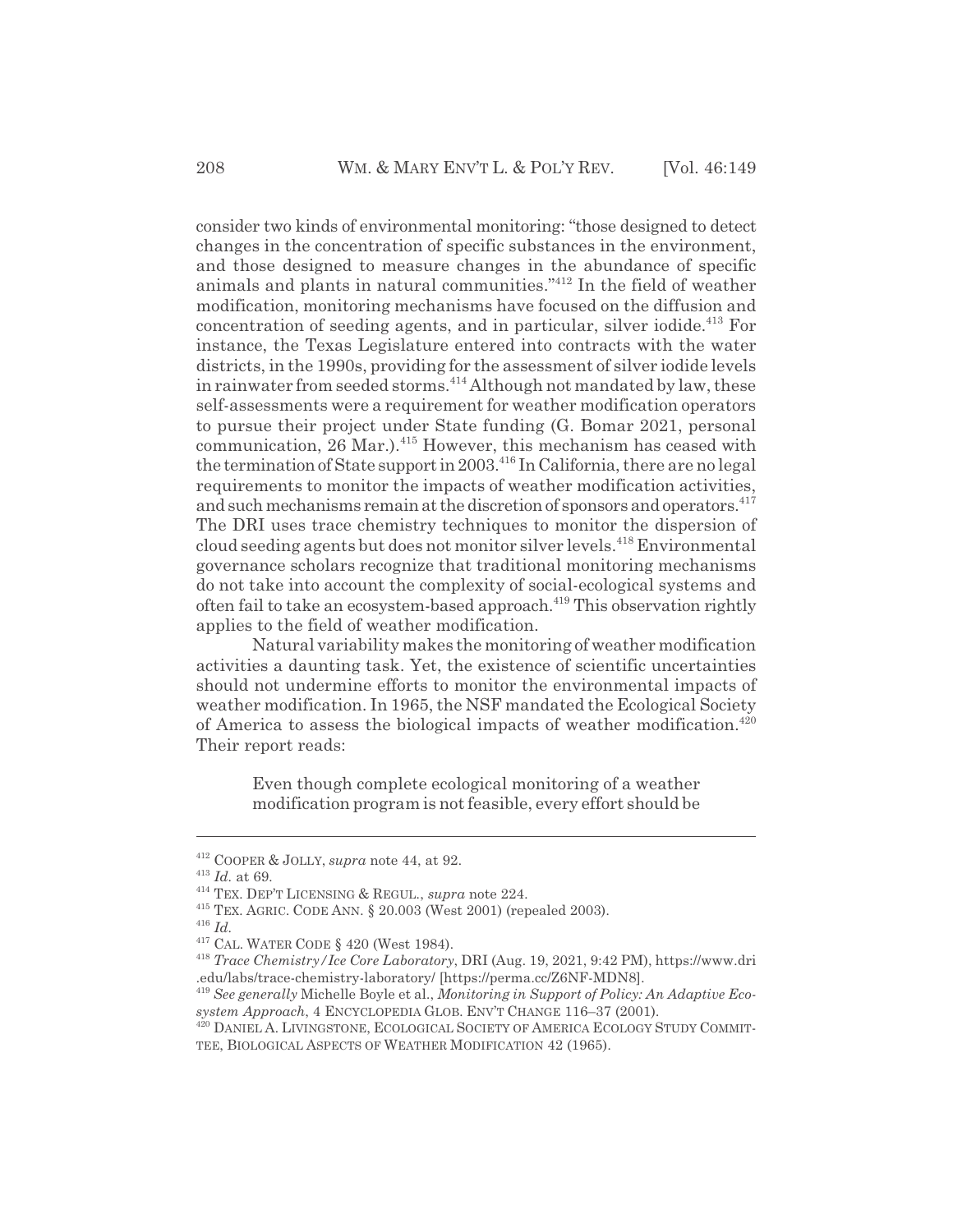made to see that systematic observations are carried out. First priority should be given to those species known or suspected of being capable of damaging crops or of causing defoliation of the natural vegetation. The cost of even this minimal surveillance would be high; the cost of not carrying it out might be very much higher. In as much as one cannot predict all of the meteorological consequences of weather modification, it would be folly to allow such a program to be carried out without careful monitoring of the biological consequences.<sup>421</sup>

These recommendations, however, have fallen into oblivion. In recent years, weather modification projects have failed to monitor the ecological impacts of weather modification.422 In 1981, The Sierra Cooperative Pilot Project recommended monitoring environmental changes and crosscontamination between target areas.<sup>423</sup> However, in California, the lack of coordination between the multitude of projects conducted in the Sierra Nevada does not allow for a consideration of the cumulative impacts.<sup>424</sup> Yet, Cooper and Jolly warn: "Several stresses, each small enough to be relatively insignificant when acting alone, may be more effective in concert than a single stronger stress."425 Given the recent increase in the number of cloud-seeding projects, the development of monitoring programs that take into account complex ecological impacts is most needed.

Limited incentives to monitor cloud seeding impacts can be partly explained by the shift from governmental to private support of weather modification, which created what Changnon called "the paradox of weather modification."426 Private companies claimed positive results to advertise their activities, while disregarding the scientific uncertainties that could

<sup>421</sup> *Id.*

<sup>422</sup> Anil Acharya, Impacts of Climate Change and Weather Modification on Hydrologic Characteristics of Watersheds in the Western United States 38–43 (May 2011) (Ph.D. dissertation, University of Nevada) (on file with Digital Scholarship@UNLV, University of Nevada).

<sup>423</sup> However, the greatest problems are in the Truckee Basin in the Lake Tahoe area. Sheet and gully erosion is the historic problem and results in stream sedimentation and degradation and erosion of channels. Federal land agencies manage eroded land and channels in a rehabilitation mode. However, voluntary programs on private lands are less certain.

HARRIS, *supra* note 173, at 55.

<sup>424</sup> *See* Charity Maness, *Cloud Seeding Resumes Over Sierra*, CALVERASENTERPRISE (Nov. 4, 2016); CAL. DEP'T WATER RES., *supra* note 28, at 10–11.

<sup>425</sup> COOPER & JOLLY, *supra* note 44, at 109.

<sup>426</sup> Changnon, *supra* note 95, at 33.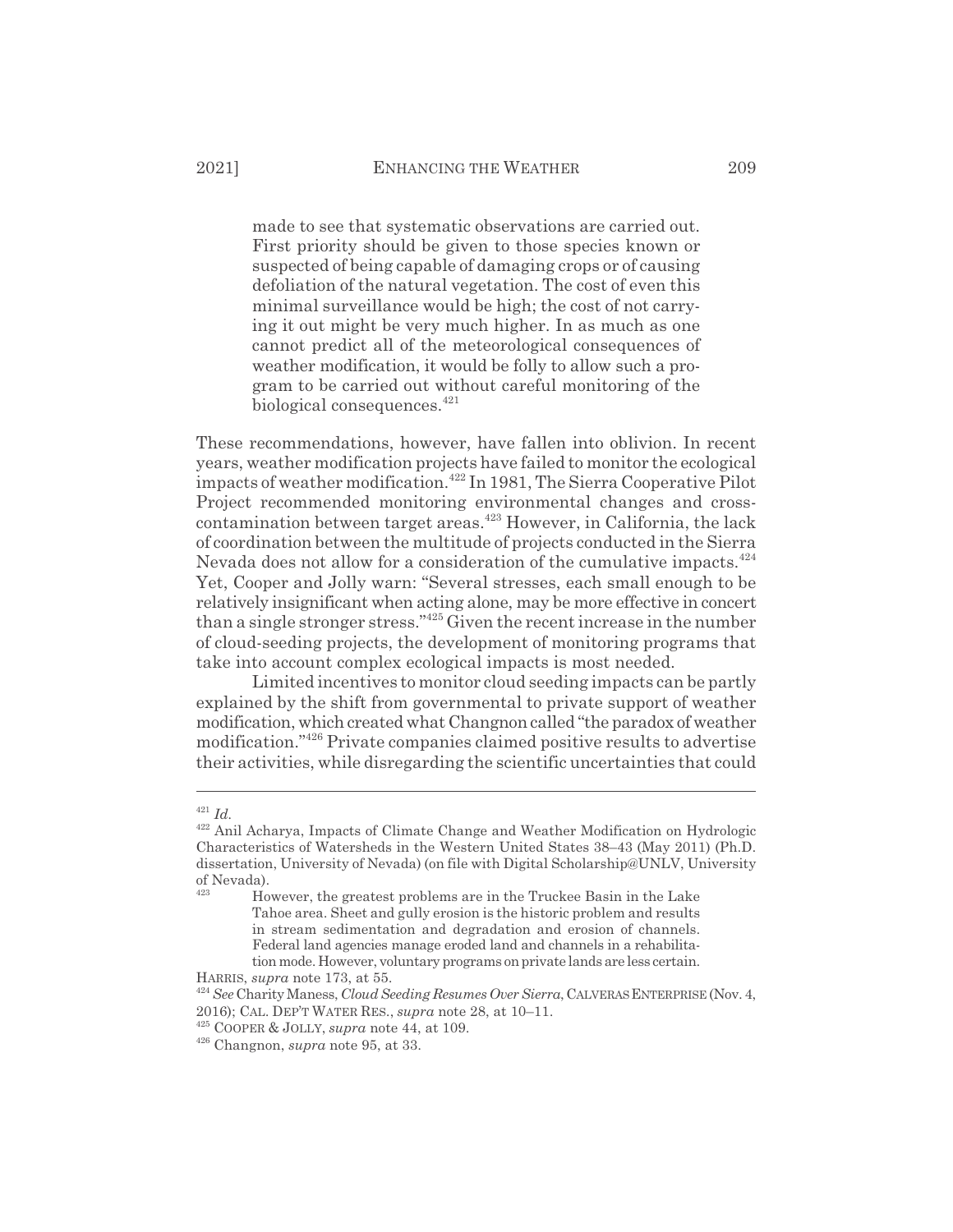undermine the accuracy of their claims. $427$  Hauser points out: "they generally did not run projects with intent to prove or disprove efficacy of weather modification techniques."<sup>428</sup> Indeed, monitoring the impacts of weather modification is resource-consuming so that it is not in the operators' economic interest to follow best practices in monitoring weather modification projects.429 The economic prospects of weather modification have encouraged states and the private sector "to move directly into operational projects."430 However, this has also prevented the scientific and technological progress needed to better evaluate cloud seeding effectiveness and impacts.431 Moreover, companies do not systematically report to public agencies on their activities, and it is difficult for public entities with limited expertise, to confirm or infirm their results.<sup>432</sup> Capacity building is therefore required to implement monitoring mechanisms to improve both weather modification science and governance.

In the context of climate change, monitoring the impacts of changes in weather patterns has taken a renewed urgency. Understanding precipitation patterns is critical to designing accurate climate models.<sup>433</sup> Moreover, cloud seeding techniques are being increasingly researched to counteract the effects of climate change (e.g., marine cloud brightening to reflect incoming solar radiation or cirrus cloud thinning to increase outgoing thermal radiation).434 These new applications will require scientists to improve their understanding of cloud-aerosol interaction as well as the role of precipitation in climate.<sup>435</sup> List proposes "experimental meteorology" to be researched as a discipline that encompasses both weather and climate modification science.<sup>436</sup> Such research would improve the evaluation of weather and climate impacts on hydrological cycles and ecosystems and help to determine whether interventions have the intended positive effects (e.g., protect and restore natural systems). $^{437}$ 

<sup>427</sup> *Id.*

<sup>428</sup> Rachel Hauser, *Using Twentieth-Century U.S. Weather Modification Policy to Gain Insight into Global Climate Remediation Governance Issues*, 5 WEATHER, CLIMATE & SOC'Y 180, 185 (2013).

<sup>429</sup> WMO, *supra* note 9, at 4.

 $\,$   $^{430}$   $Id.$  at 4.

<sup>431</sup> *Id.*

<sup>432</sup> *See* Witt, *supra* note 15, at 117.

<sup>433</sup> Roland List, *Reinventing Weather Modification*, PROC. 10TH WMO SCI. CONF. ON WEATHER MODIFICATION 83, 85 (2011).

<sup>434</sup> *See generally* NAT'L ACADS. SCIS., ENG'G & MED, *supra* note 18, at 2.

<sup>435</sup> *Id.*

<sup>436</sup> List, *supra* note 433, at 85.

<sup>437</sup> *See id.* at 85–86.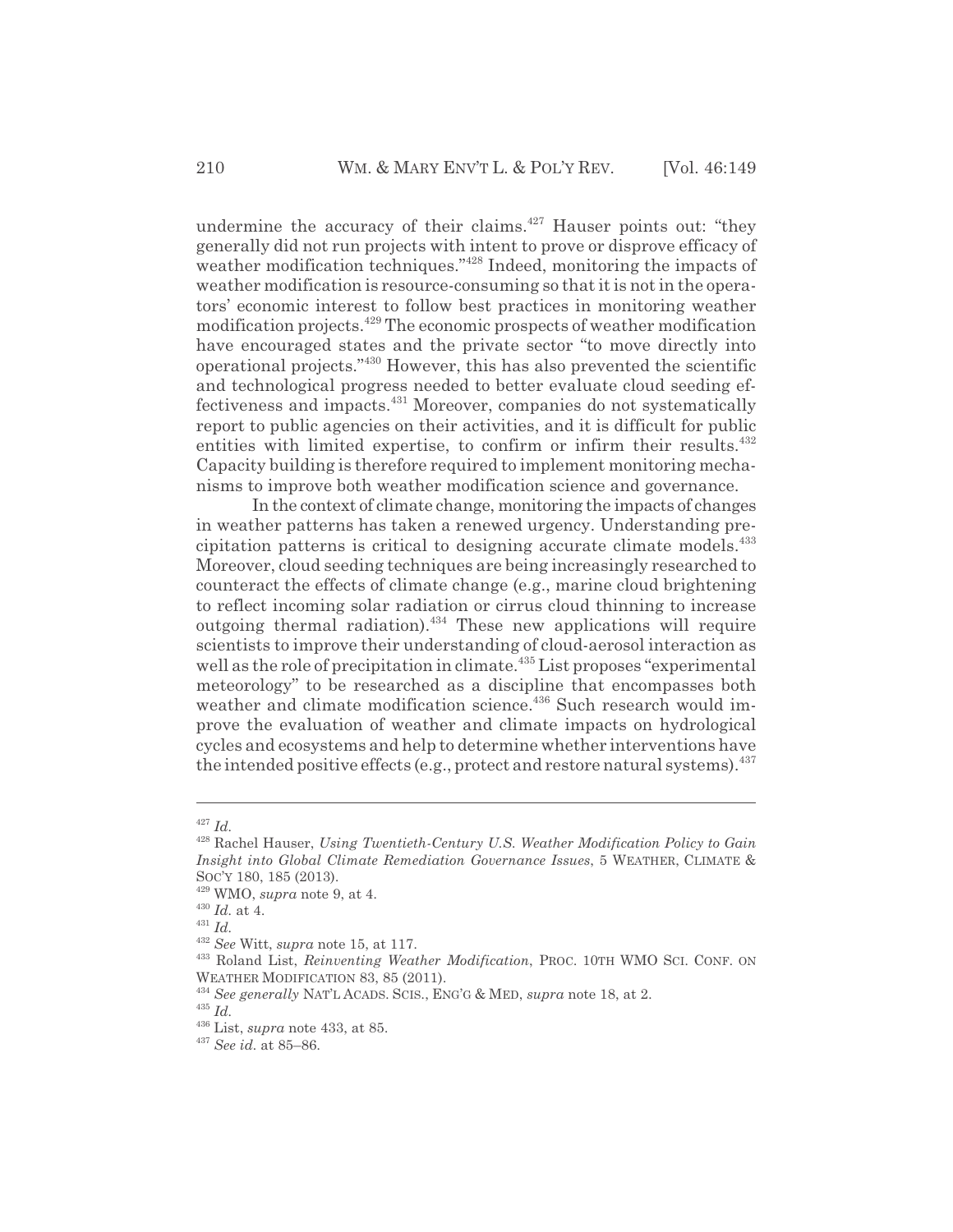Applying iterative learning processes to monitor and review cloud seeding projects, like scenario planning,<sup>438</sup> could contribute to inform and legitimize weather modification decision-making while advancing atmospheric sciences. To do so, the exploitation of atmospheric water requires flexible governance frameworks that takes into account scientific uncertainties and facilitates transitions.<sup>439</sup> Further inquiry is, therefore, required to adapt weather modification governance frameworks to the climate change context.

#### *E. Liability*

Liability for weather modification damage has long been a topic of debate.440 Determining the remedies available to people allegedly impacted by weather modification requires defining the nature of proprietary rights over clouds and atmospheric water. Scholars attempted to use legal analogies to regulate cloud seeding, but traditional structures of proprietary rights have appeared inadequate to address weather modification issues.441 The American water rights system has greatly informed weather modification property regime. Generally speaking, Eastern States apply riparian rights over watercourses; and Western States apply the doctrine of prior appropriation (first come, first served). Under these doctrines, landowners must make *reasonable use* of the water (riparian) or use the water for a beneficial purpose (prior appropriation).<sup>442</sup> In both cases, the diversion needs not to compromise the rights of downstream users to access clean water, allowing one author to conclude: "The controlling principle should be the promotion of that use of rain which will produce the greatest general benefit to the community."443 Given the

<sup>438</sup> *See generally* Acharya, *supra* note 422.

<sup>439</sup> Chen, *supra* note 110, at 50.

<sup>440</sup> *See generally Legal Remedies for "Cloud-Seeding" Activities: Nuisance or Trespass?*, *supra* note 14; Ferdon, *supra* note 357; Jones, *supra* note 101.

 $441$  Some have compared clouds to streams, airspace, groundwater, wildlife, aircraft, radio's ether, atomic energy, animals *ferae naturae* and oil and gas resources. Others have examined the *ad coelum* doctrine ("whoever's is the soil, it is theirs all the way to Heaven and all the way to Hell") but most concluded on the limits of extending land property rights to the clouds beyond "the area of the ordinary use and enjoyment of land." Heilbronn, *supra* note 233, at 135. *See also Who Owns the Clouds?*, *supra* note 13, at 46; Brooks, *supra* note 14, at 116; Binzak et al., *supra* note 13, at 268; Wade, *supra* note 13, at 95; Corbridge & Moses, *supra* note 13, at 216; Frenzen, *supra* note 21, at 511; Charles M. Hassett, *Weather Modification and Control: International Organizational Prospects*, 7 TEX. INT'L L.J. 89, 100 (1971).

<sup>442</sup> *See, e.g.*, *Who Owns the Clouds?*, *supra* note 13, at 50; Binzak et al., *supra* note 13, at 262. 443 Brooks, *supra* note 14, at 118.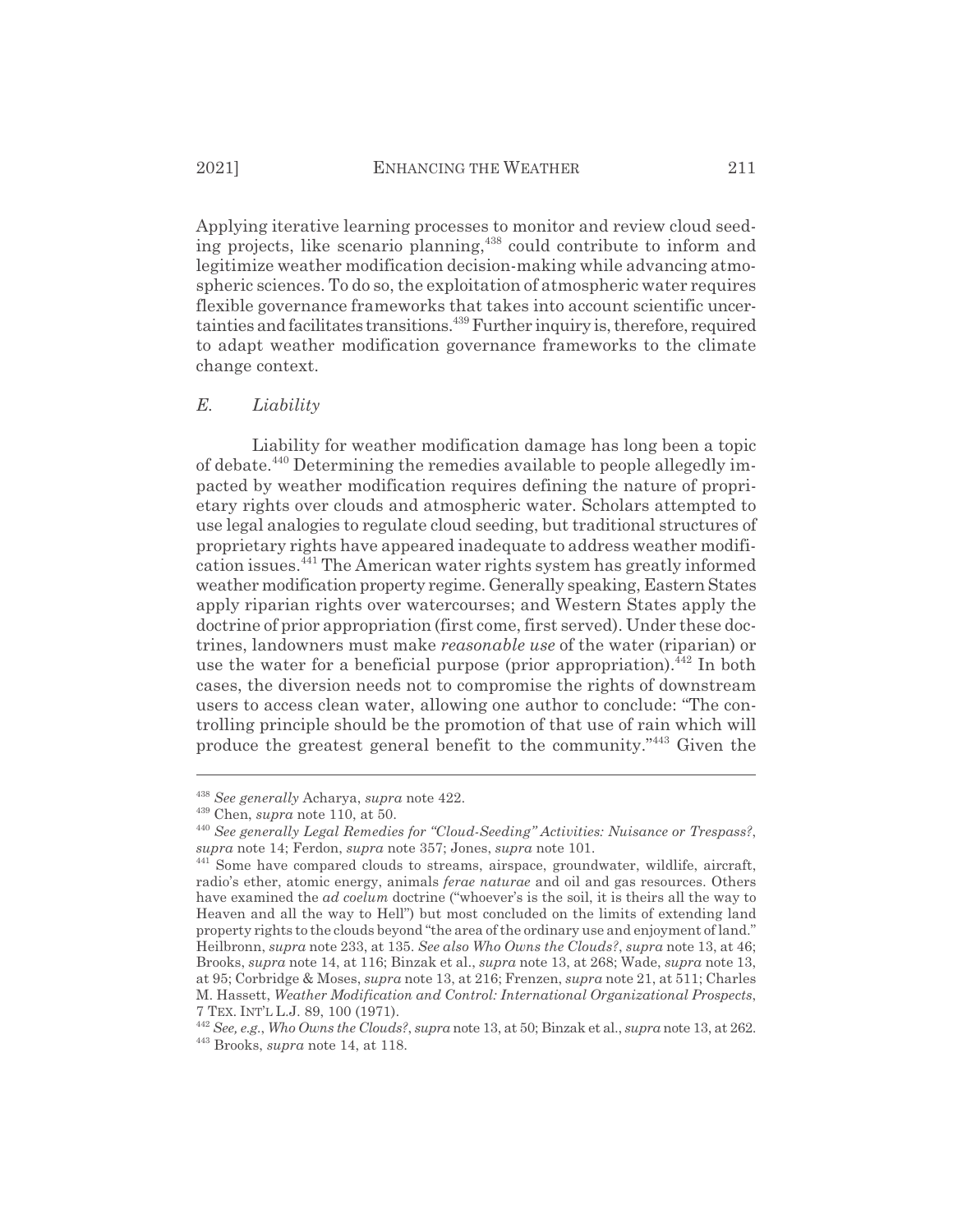erratic nature of clouds, some scholars considered private ownership of clouds "ridiculous"444 or "nonsense,"445 but concurred on a "natural right" to use the land in its natural condition, and thus a right to the reasonable use of atmospheric water.446 Because cloud water cannot be subject to private appropriation, some states have considered cloud water public property. Five states now recognize sovereign rights in atmospheric

water.<sup>447</sup> Others, like California, consider the waters obtained from weather modification activities "as if they were natural precipitation," to facilitate appropriation by landowners.<sup>448</sup> Nevertheless, after more than fifty years of legal research, ownership of weather resources remains a challenge.

Scholars have examined remedies available under a wide array of doctrines and considered tort liability to be the most suitable avenue.<sup>449</sup> Many have considered the application of the trespass doctrine, but trespass would limit remedies to a wrongful interference with the rights to natural precipitation, which would be difficult for a plaintiff to establish.<sup>450</sup> The nuisance doctrine would offer a more complete protection of the landowners' rights.451 However, several courts have recognized that public interests outweigh any private interest in the weather, thereby limiting individual landowners' remedies.452 Scholars also examined the negligence theory, but given the high technicality of weather modification, it would be extremely difficult for a judge (or jury) to determine whether operators acted with "reasonable care."453 Finally, strict liability for ultrahazardous activity has been considered especially appropriate in regards to weather modification's scientific uncertainties.<sup>454</sup> However, apart from Pennsylvania and West Virginia that have adopted this doctrine, this theory has been "uniformly rejected as a roadblock to progress."455 The

<sup>444</sup> *Who Owns the Clouds?*, *supra* note 13, at 48.

<sup>445</sup> Brooks, *supra* note 14, at 114.

<sup>446</sup> *See, e.g.*, *Who Owns the Clouds?*, *supra* note 13, at 50–51; Stark, *supra* note 14, at 703; Heilbronn, *supra* note 233, at 148.

<sup>447</sup> Chen, *supra* note 110, at 82.

<sup>448</sup> Jones, *supra* note 101, at 1192.

<sup>449</sup> *See, e.g.*, Corbridge & Moses, *supra* note 13, at 219; Heilbronn, *supra* note 233, at 123.

<sup>450</sup> *Legal Remedies for "Cloud-Seeding" Activities: Nuisance or Trespass?*, *supra* note 14, at 309; Heilbronn, *supra* note 233, at 127–29.

<sup>451</sup> *Legal Remedies for "Cloud-Seeding" Activities: Nuisance or Trespass?*, *supra* note 14, at 308.

<sup>452</sup> *See, e.g.*, Slutsky v. City of New York, 97 N.Y.S.2d 238, 238 (N.Y. Misc. 2d 1950); Pa. Nat. Weather Ass'n v. Blue Ridge Weather Modification Ass., 44 Pa. D. & C.2d 749, 759 (1968). <sup>453</sup> *See, e.g.*, Heilbronn, *supra* note 233, at 134.

<sup>454</sup> *See, e.g.*, Ball, *supra* note 7, at 228–29; Frenzen, *supra* note 21, at 513–14; Heilbronn, *supra* note 233, at 156–57; Rabie & Loubser, *supra* note 357, at 211–12.

<sup>455</sup> Jamie Harris, *Law and Technological Change: The Case of Weather Modification*, 3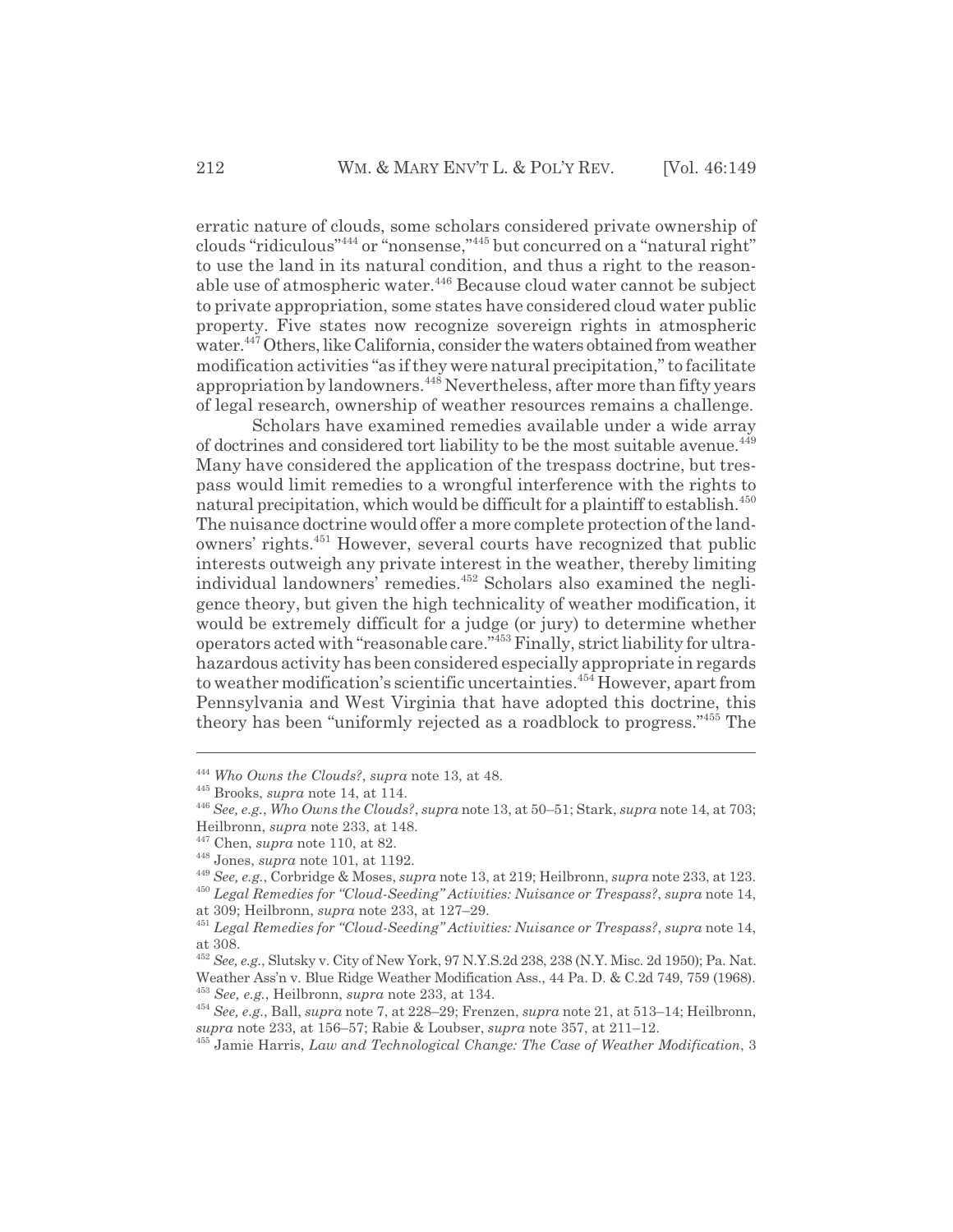Texas law, for instance, provides: "an operation conducted under the license and permit requirements of this chapter is not an ultra-hazardous activity that makes the participants subject to liability without fault."456 In 1968, a Pennsylvanian court denied a request for injunction brought under several claims, including trespass, nuisance, negligence, etc., because plaintiffs failed to prove the probability of harm by clear and convincing evidence.<sup>457</sup> Today, remedies available for damage resulting from weather modification activities remain unclear.

In most states, however, the absence of clearly defined rights has not prevented the setting up of liability regimes. State statutes are often one of two categories: "those providing for non-liability of the State or its employees and those calling for proof of financial responsibility as part of the licensing procedure."458 Immunity from liability for weather modification damage is common (e.g., in federal cloud-seeding projects), but leaves the question of landowners' compensation unsettled.<sup>459</sup> The Texas law both provides for State immunity for operations conducted by private persons or groups, <sup>460</sup> and requires proof of financial responsibility. <sup>461</sup> This proof of financial responsibility has two main functions: first, the guarantee that the operator has the financial means to conduct weather modification operations properly; second, that the operator is able to offer monetary compensation in case of damage.<sup>462</sup> The law further provides that "the fact that a person holds a permit issued by the [TDLR] does not relieve that person from liability for the violation of this chapter or a rule adopted or order or permit issued under this chapter."463 In turn, the State of Texas is immune from weather modification liability but operators are still liable for violation of the Act.

In California, however, the 1984 law has repealed the section on immunity from liability. Moreover, since 1961, a statute on governmental tort liability requires the State to compensate taking or damage of private

YALE REV. L. & SOC. ACTION 27, 40 (1972).

<sup>456</sup> TEX. AGRIC. CODE ANN. § 301.302(a) (West 2003).

<sup>457</sup> *Pa. Nat. Weather Ass'n*, 44 Pa. D. & C.2d at 760.

<sup>458</sup> Corbridge & Moses, *supra* note 13, at 219.

<sup>459</sup> Ferdon, *supra* note 357, at 692.

<sup>460</sup> TEX. AGRIC. CODE ANN. § 301.301 (West 2003).

<sup>461</sup> TEX.AGRIC.CODE ANN. § 307.114 (West 2003). *See also* TDLRWEATHERMODIFICATION PERMIT NO. 18-1, *supra* note 260, at 2 ("The Association is required at all times to maintain adequate insurance coverage, or be able to provide other financial evidence that demonstrates that the program has the ability to respond in damages for liability which might reasonably result from the operation for which the permit has been granted."). 462 Chen, *supra* note 110, at 72–73.

<sup>463</sup> TEX. AGRIC. CODE ANN. § 301.203 (West 2003).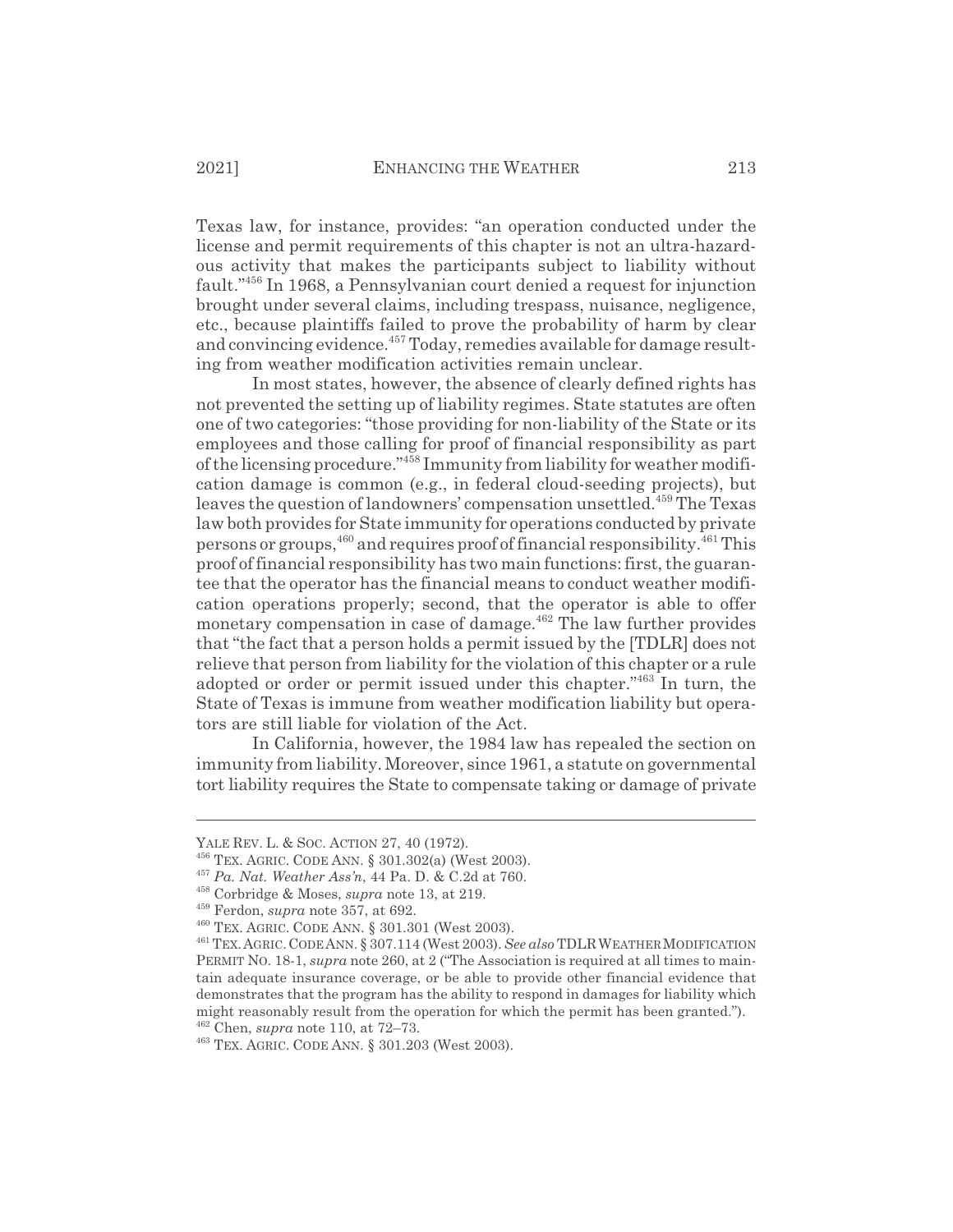property.464 The State of California could thus be subject to liability and compensation for inverse condemnation in case of weather modification damage.<sup>465</sup> To that extent, scholars have suggested that public entities engaging in weather modification be financially responsible or covered under an insurance scheme.<sup>466</sup> However, the California law does not request proof of financial responsibility from entities engaging in weather modification activities, nor provides for any compensation mechanism.467 In the case of the Tahoe-Truckee project, a plaintiff could also turn to the State of Nevada for remedies.<sup>468</sup> The Nevada legislation recognizes State immunity for weather modification activities, without affecting "contractual, tortious or other legal rights, duties or liabilities between any private persons or groups."469 Applicants to a permit must furnish proof of financial responsibility "to respond in damages for liability which might reasonably be attached to or result from weather modification and control activities in connection with the *operation* . . . ; but the applicant need not show ability to respond in damages for liability resulting from precipitation caused by weather modification *experiments*."470 In other words, private permit holders could be liable for the conducting of cloud seeding operations and should be able to compensate potential damage.

To date, the impossibility to prove causation between a particular cloud seeding operation and harmful weather events still bar plaintiffs' access to remedies. Conflict resolution mechanisms set in weather modification have largely failed because of questions of attribution of damage. $471$ 

<sup>464 1963</sup> CAL. STAT. 3266. *See also* CAL. CONST., art. I § 19(a) ("Private property may be taken or damaged for a public use and only when just compensation, ascertained by a jury unless waived, has first been paid to, or into court for, the owner.").

<sup>465</sup> *See* RONALD STANDLER, WEATHER MODIFICATION LAW IN THE USA 17 (2006), http:// www.rbs2.com/weather.pdf [https://perma.cc/C64D-ZQMH]; Michael Brown, *Present and Future Regulation of Cloud Seeding Activities in California*, 43 J. WEATHER MODIFICATION 97, 99–101 (2011).

<sup>466</sup> Sho Sato, *The Role of Local Governmental Units in Weather Modification: California*, *in* CONTROLLING THE WEATHER:ASTUDY OF LAW AND REGULATORY PROCEDURES 221, 239 (1970).

<sup>467</sup> *See, e.g.*, CAL. WATER CODE § 401 (West 1984) ("It is hereby declared that atmospheric water within the state which is caused to fall by weather resources management activities shall, for the purpose of water rights determinations, be considered as if it occurred as natural precipitation.").

<sup>468</sup> NEV. REV. STAT. ANN. § 544.130 (West 1961).

<sup>469</sup> *Id.* § 544.230.

<sup>470</sup> *Id.* § 544.190 (emphasis added).

<sup>471</sup> *See, e.g.*, Joshua B. Horton et al., *Liability for Solar Geoengineering: Historical Precedents, Contemporary Innovations, and Governance Possibilities*, 22 N.Y.U. ENV'T L.J., 225, 261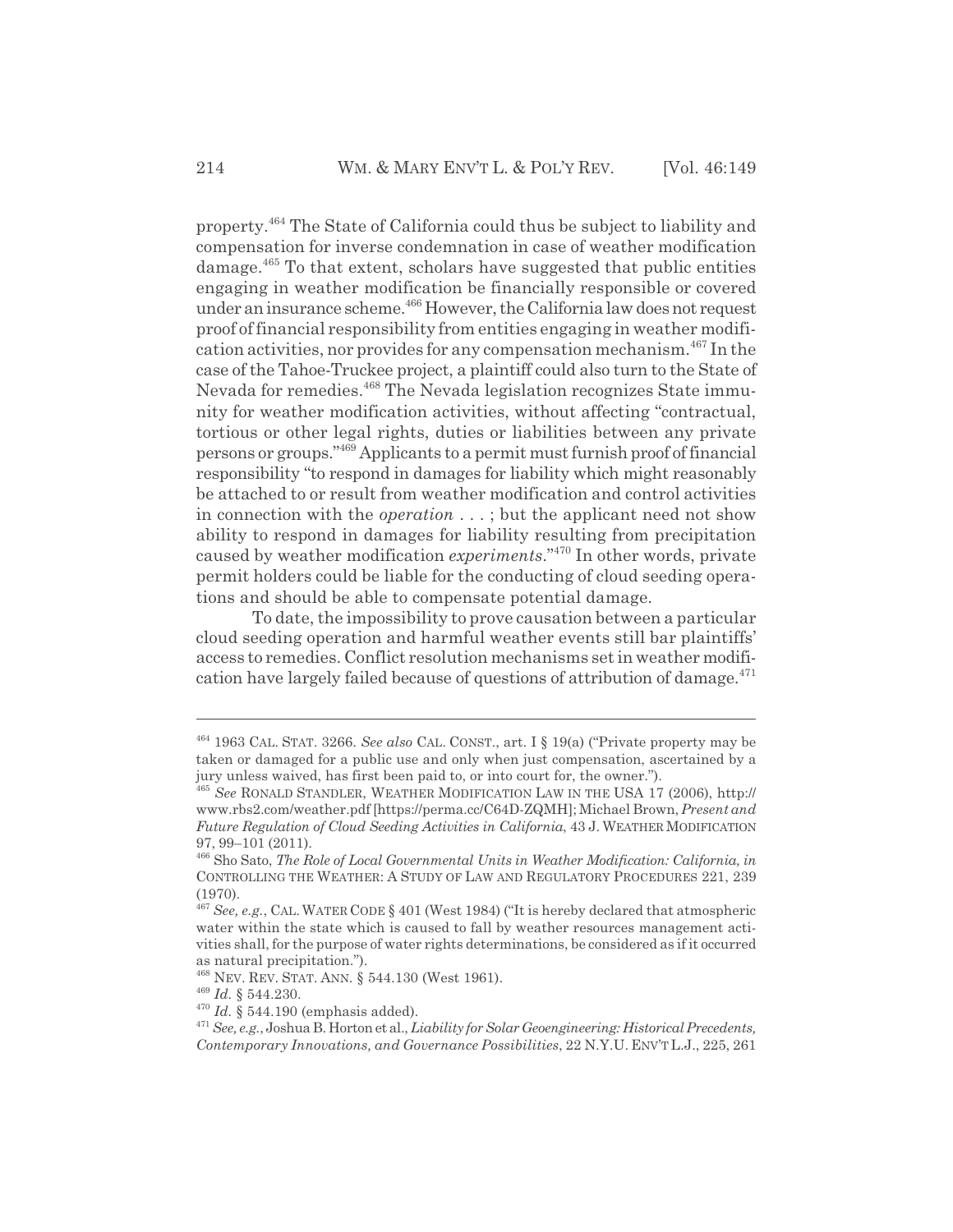As Garstang puts it "[d]espite an increasing body of evidence that treatment can modify both the character of the clouds and the precipitation from these clouds, such results constitute evidence but not proof."472 In most cases, plaintiffs would carry the burden to prove that a cloud seeding operation caused a compensable damage.<sup>473</sup> Farhar and Mewes note "[i]f the statute provides for encouragement of the technology, the informal sense of 'burden of proof' is borne by those resisting the project."<sup>474</sup> However, the complexity of weather modification science is such that, in practice, it would be impossible to demonstrate that a single seeding operation has increased precipitation to a degree that contributed to a particular damage.<sup>475</sup> As one commentor argued, "when the state of the art is such that a complainant faces a virtually impossible task of carrying his burden of proving the amount of augmentation at a given place at a given time, a complainant is effectively denied relief."476 Thus, the public is indeed deprived access to effective remedies in weather modification. The development of innovative solutions to overcome problems of attribution in liability regimes—including for climate change impacts—is thus mandated to resolve potential disputes arising from weather modification projects.

#### **CONCLUSION**

This review of the weather modification governance regimes in California and Texas demonstrates a lack of consistency amongst weather modification laws throughout the states. Weather modification decisionmaking is fragmented and inconsistent. Current regulatory frameworks do not equally ensure the coordination of activities at the local, state and national levels. This is particularly problematic when dealing with interstate projects, like the Tahoe-Truckee project. Public access to information and participation processes are also unsatisfactory. The Texas law provides a good model, but many states do not provide for the participation of local communities in weather modification decision-making. This results in political conflicts—like in the Pit-McCloud rivers, in 2008 mistrust and misinformation. The procedural rights of the public should

<sup>(2014) (&</sup>quot;Early attempts at cross-border regulation of weather modification activities foundered on the apparent impossibility of awarding compensation based on nondeterministic causal statements.").

<sup>472</sup> Garstang et al., *supra* note 100, at 649.

<sup>473</sup> *Id.* at 653.

<sup>474</sup> Farhar & Mewes, *supra* note 297, at 694.

<sup>475</sup> *See generally* Jones, *supra* note 101.

<sup>476</sup> Sato, *supra* note 466, at 239.